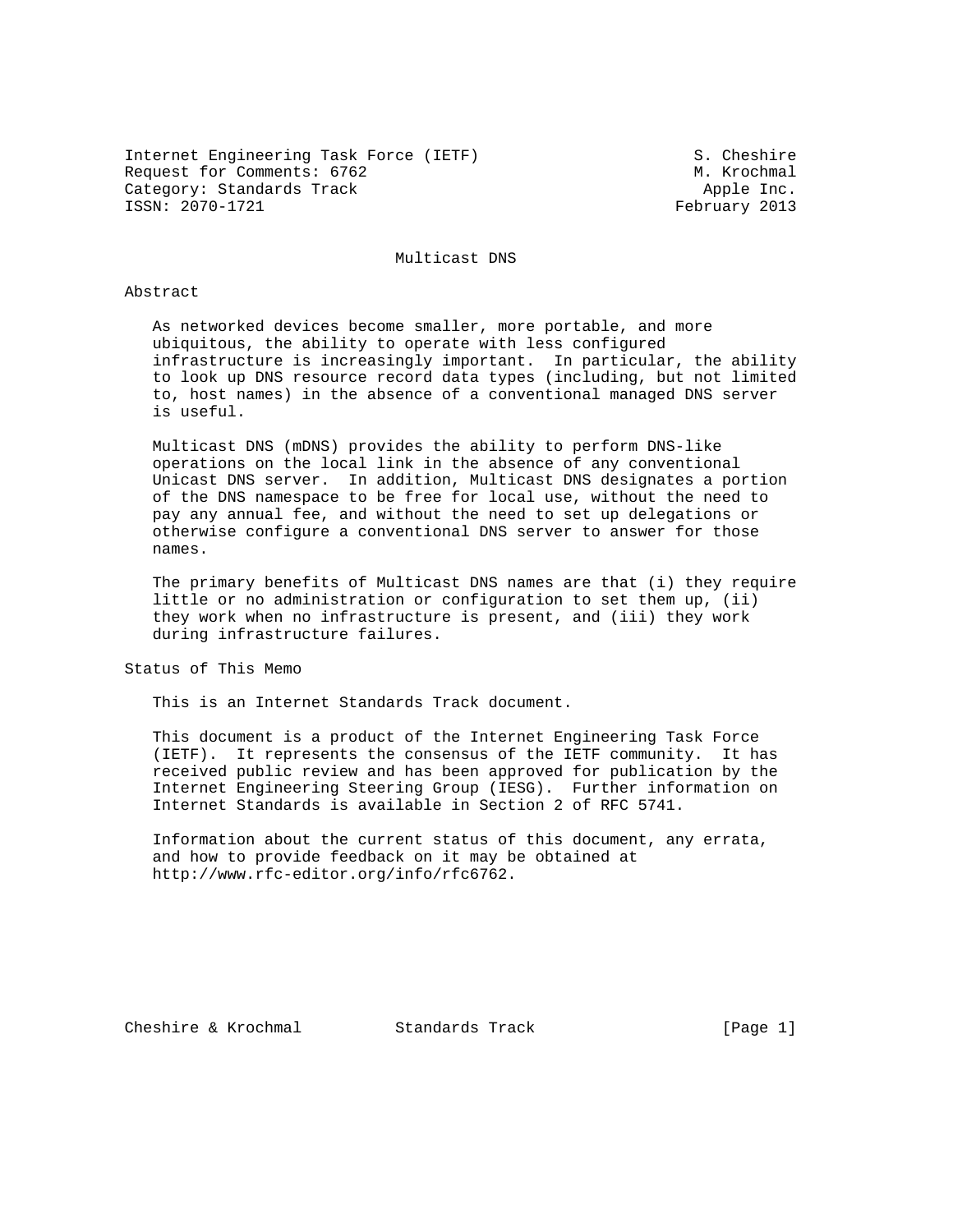Copyright Notice

 Copyright (c) 2013 IETF Trust and the persons identified as the document authors. All rights reserved.

 This document is subject to BCP 78 and the IETF Trust's Legal Provisions Relating to IETF Documents (http://trustee.ietf.org/license-info) in effect on the date of

 publication of this document. Please review these documents carefully, as they describe your rights and restrictions with respect to this document. Code Components extracted from this document must include Simplified BSD License text as described in Section 4.e of the Trust Legal Provisions and are provided without warranty as described in the Simplified BSD License.

 This document may contain material from IETF Documents or IETF Contributions published or made publicly available before November 10, 2008. The person(s) controlling the copyright in some of this material may not have granted the IETF Trust the right to allow modifications of such material outside the IETF Standards Process. Without obtaining an adequate license from the person(s) controlling the copyright in such materials, this document may not be modified outside the IETF Standards Process, and derivative works of it may not be created outside the IETF Standards Process, except to format it for publication as an RFC or to translate it into languages other than English.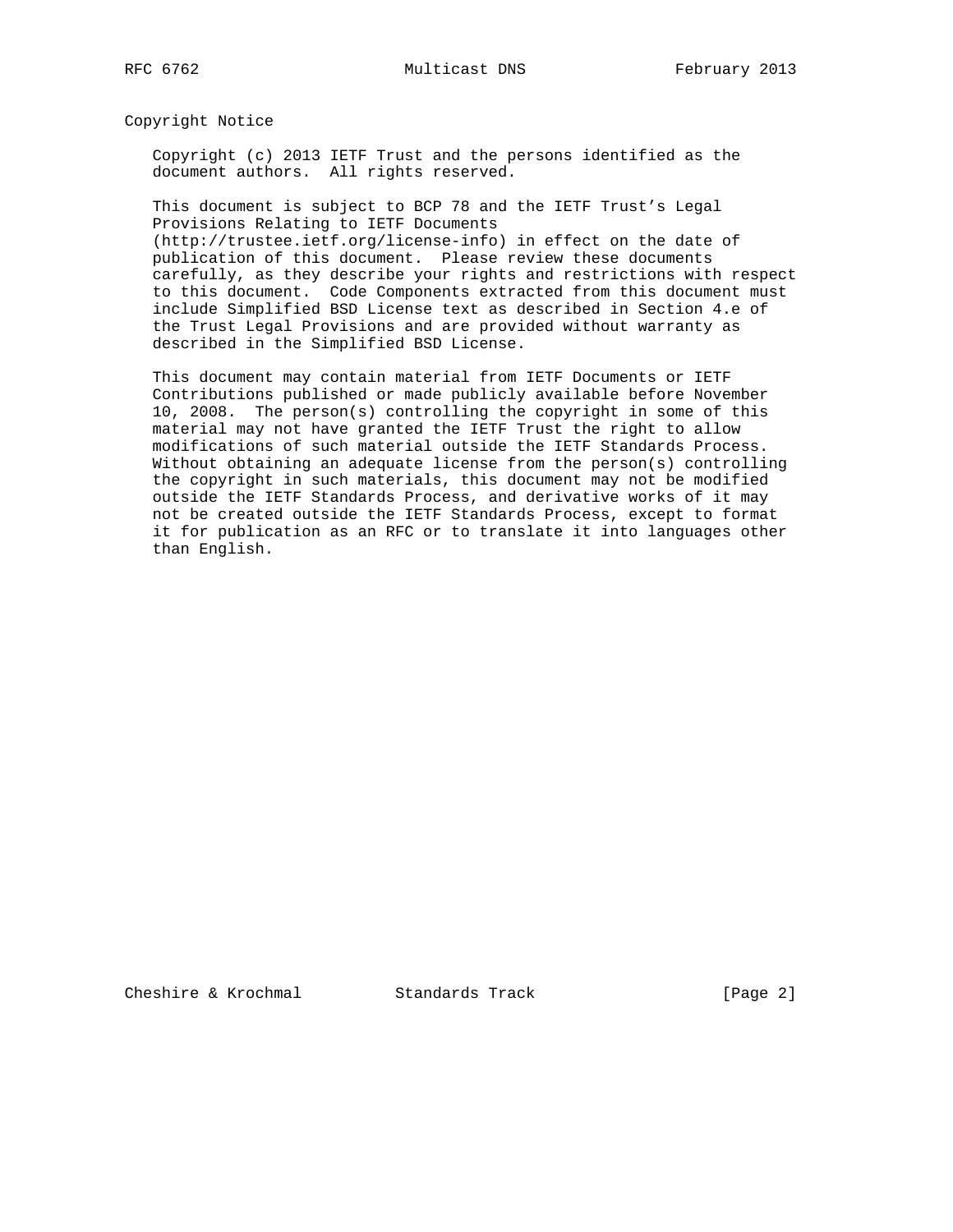Table of Contents

|                                                                     | 2. Conventions and Terminology Used in This Document 4          |  |
|---------------------------------------------------------------------|-----------------------------------------------------------------|--|
|                                                                     |                                                                 |  |
|                                                                     |                                                                 |  |
|                                                                     |                                                                 |  |
|                                                                     |                                                                 |  |
|                                                                     |                                                                 |  |
|                                                                     | 8. Probing and Announcing on Startup 25                         |  |
|                                                                     |                                                                 |  |
|                                                                     | 10. Resource Record TTL Values and Cache Coherency 33           |  |
|                                                                     |                                                                 |  |
|                                                                     | 12. Special Characteristics of Multicast DNS Domains 40         |  |
|                                                                     | 13. Enabling and Disabling Multicast DNS 41                     |  |
|                                                                     | 14. Considerations for Multiple Interfaces 42                   |  |
| 15. Considerations for Multiple Responders on the Same Machine  43  |                                                                 |  |
|                                                                     |                                                                 |  |
|                                                                     |                                                                 |  |
|                                                                     |                                                                 |  |
| 19. Summary of Differences between Multicast DNS and Unicast DNS 51 |                                                                 |  |
|                                                                     |                                                                 |  |
|                                                                     |                                                                 |  |
|                                                                     |                                                                 |  |
|                                                                     |                                                                 |  |
|                                                                     | Appendix A. Design Rationale for Choice of UDP Port Number 60   |  |
|                                                                     | Appendix B. Design Rationale for Not Using Hashed Multicast     |  |
|                                                                     |                                                                 |  |
|                                                                     | Appendix C. Design Rationale for Maximum Multicast DNS Name     |  |
|                                                                     |                                                                 |  |
|                                                                     |                                                                 |  |
|                                                                     | Appendix E. Design Rationale for Encoding Negative Responses 65 |  |
|                                                                     |                                                                 |  |
|                                                                     |                                                                 |  |
|                                                                     |                                                                 |  |
|                                                                     |                                                                 |  |

Cheshire & Krochmal Standards Track [Page 3]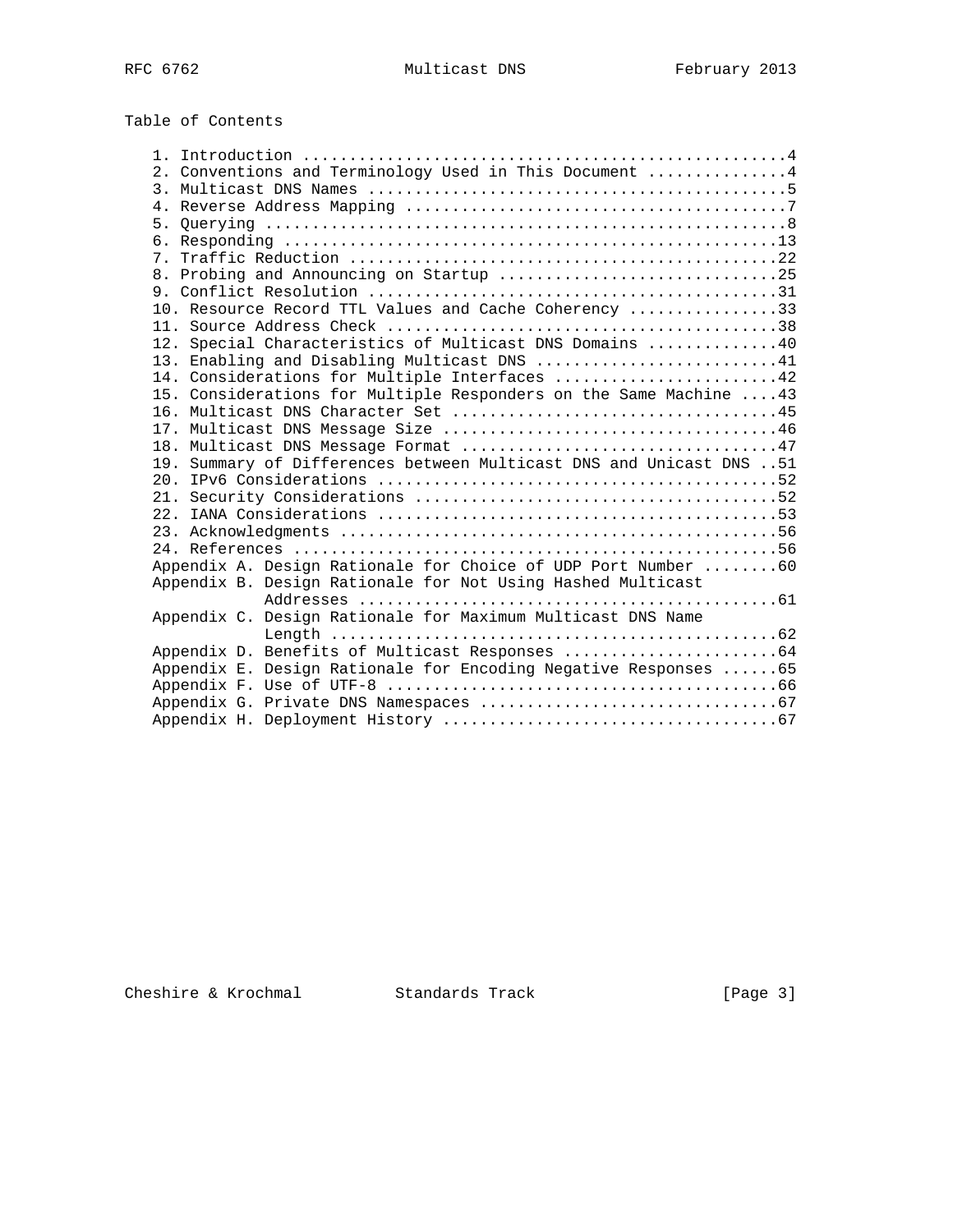# 1. Introduction

 Multicast DNS and its companion technology DNS-Based Service Discovery [RFC6763] were created to provide IP networking with the ease-of-use and autoconfiguration for which AppleTalk was well-known [RFC6760]. When reading this document, familiarity with the concepts of Zero Configuration Networking [Zeroconf] and automatic link-local addressing [RFC3927] [RFC4862] is helpful.

 Multicast DNS borrows heavily from the existing DNS protocol [RFC1034] [RFC1035] [RFC6195], using the existing DNS message structure, name syntax, and resource record types. This document specifies no new operation codes or response codes. This document describes how clients send DNS-like queries via IP multicast, and how a collection of hosts cooperate to collectively answer those queries in a useful manner.

2. Conventions and Terminology Used in This Document

 The key words "MUST", "MUST NOT", "REQUIRED", "SHALL", "SHALL NOT", "SHOULD", "SHOULD NOT", "RECOMMENDED", "MAY", and "OPTIONAL" in this document are to be interpreted as described in "Key words for use in RFCs to Indicate Requirement Levels" [RFC2119].

 When this document uses the term "Multicast DNS", it should be taken to mean: "Clients performing DNS-like queries for DNS-like resource records by sending DNS-like UDP query and response messages over IP Multicast to UDP port 5353". The design rationale for selecting UDP port 5353 is discussed in Appendix A.

 This document uses the term "host name" in the strict sense to mean a fully qualified domain name that has an IPv4 or IPv6 address record. It does not use the term "host name" in the commonly used but incorrect sense to mean just the first DNS label of a host's fully qualified domain name.

 A DNS (or mDNS) packet contains an IP Time to Live (TTL) in the IP header, which is effectively a hop-count limit for the packet, to guard against routing loops. Each resource record also contains a TTL, which is the number of seconds for which the resource record may be cached. This document uses the term "IP TTL" to refer to the IP header TTL (hop limit), and the term "RR TTL" or just "TTL" to refer to the resource record TTL (cache lifetime).

 DNS-format messages contain a header, a Question Section, then Answer, Authority, and Additional Record Sections. The Answer, Authority, and Additional Record Sections all hold resource records

Cheshire & Krochmal Standards Track [Page 4]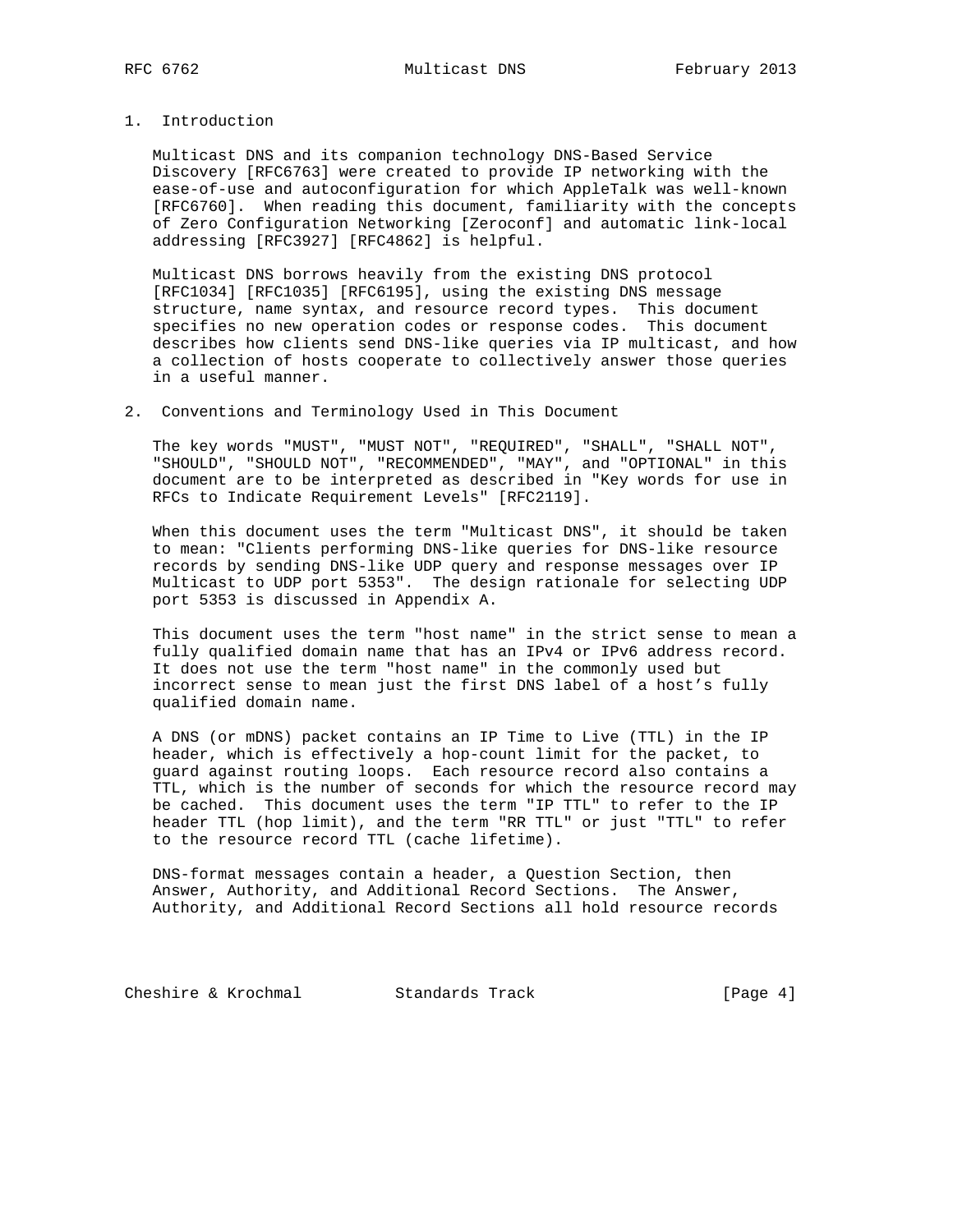in the same format. Where this document describes issues that apply equally to all three sections, it uses the term "Resource Record Sections" to refer collectively to these three sections.

 This document uses the terms "shared" and "unique" when referring to resource record sets [RFC1034]:

 A "shared" resource record set is one where several Multicast DNS responders may have records with the same name, rrtype, and rrclass, and several responders may respond to a particular query.

 A "unique" resource record set is one where all the records with that name, rrtype, and rrclass are conceptually under the control or ownership of a single responder, and it is expected that at most one responder should respond to a query for that name, rrtype, and rrclass. Before claiming ownership of a unique resource record set, a responder MUST probe to verify that no other responder already claims ownership of that set, as described in Section 8.1, "Probing". (For fault-tolerance and other reasons, sometimes it is permissible to have more than one responder answering for a particular "unique" resource record set, but such cooperating responders MUST give answers containing identical rdata for these records. If they do not give answers containing identical rdata, then the probing step will reject the data as being inconsistent with what is already being advertised on the network for those names.)

 Strictly speaking, the terms "shared" and "unique" apply to resource record sets, not to individual resource records. However, it is sometimes convenient to talk of "shared resource records" and "unique resource records". When used this way, the terms should be understood to mean a record that is a member of a "shared" or "unique" resource record set, respectively.

3. Multicast DNS Names

 A host that belongs to an organization or individual who has control over some portion of the DNS namespace can be assigned a globally unique name within that portion of the DNS namespace, such as, "cheshire.example.com.". For those of us who have this luxury, this works very well. However, the majority of home computer users do not have easy access to any portion of the global DNS namespace within which they have the authority to create names. This leaves the majority of home computers effectively anonymous for practical purposes.

Cheshire & Krochmal Standards Track [Page 5]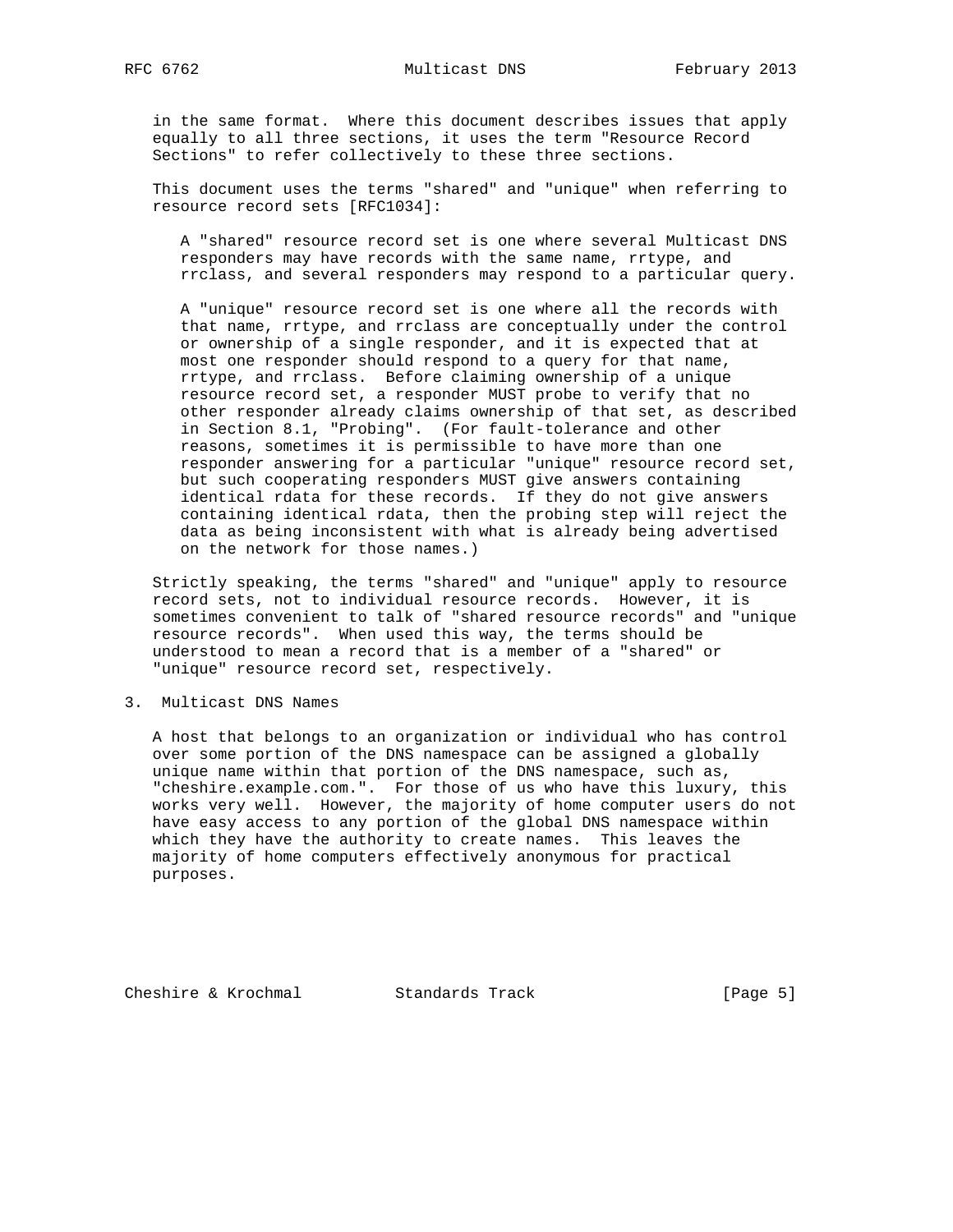To remedy this problem, this document allows any computer user to elect to give their computers link-local Multicast DNS host names of the form: "single-dns-label.local.". For example, a laptop computer may answer to the name "MyComputer.local.". Any computer user is granted the authority to name their computer this way, provided that the chosen host name is not already in use on that link. Having named their computer this way, the user has the authority to continue utilizing that name until such time as a name conflict occurs on the link that is not resolved in the user's favor. If this happens, the computer (or its human user) MUST cease using the name, and SHOULD attempt to allocate a new unique name for use on that link. These conflicts are expected to be relatively rare for people who choose reasonably imaginative names, but it is still important to have a mechanism in place to handle them when they happen.

 This document specifies that the DNS top-level domain ".local." is a special domain with special semantics, namely that any fully qualified name ending in ".local." is link-local, and names within this domain are meaningful only on the link where they originate. This is analogous to IPv4 addresses in the 169.254/16 prefix or IPv6 addresses in the FE80::/10 prefix, which are link-local and meaningful only on the link where they originate.

 Any DNS query for a name ending with ".local." MUST be sent to the mDNS IPv4 link-local multicast address 224.0.0.251 (or its IPv6 equivalent FF02::FB). The design rationale for using a fixed multicast address instead of selecting from a range of multicast addresses using a hash function is discussed in Appendix B. Implementers MAY choose to look up such names concurrently via other mechanisms (e.g., Unicast DNS) and coalesce the results in some fashion. Implementers choosing to do this should be aware of the potential for user confusion when a given name can produce different results depending on external network conditions (such as, but not limited to, which name lookup mechanism responds faster).

 It is unimportant whether a name ending with ".local." occurred because the user explicitly typed in a fully qualified domain name ending in ".local.", or because the user entered an unqualified domain name and the host software appended the suffix ".local." because that suffix appears in the user's search list. The ".local." suffix could appear in the search list because the user manually configured it, or because it was received via DHCP [RFC2132] or via any other mechanism for configuring the DNS search list. In this respect the ".local." suffix is treated no differently from any other search domain that might appear in the DNS search list.

Cheshire & Krochmal Standards Track [Page 6]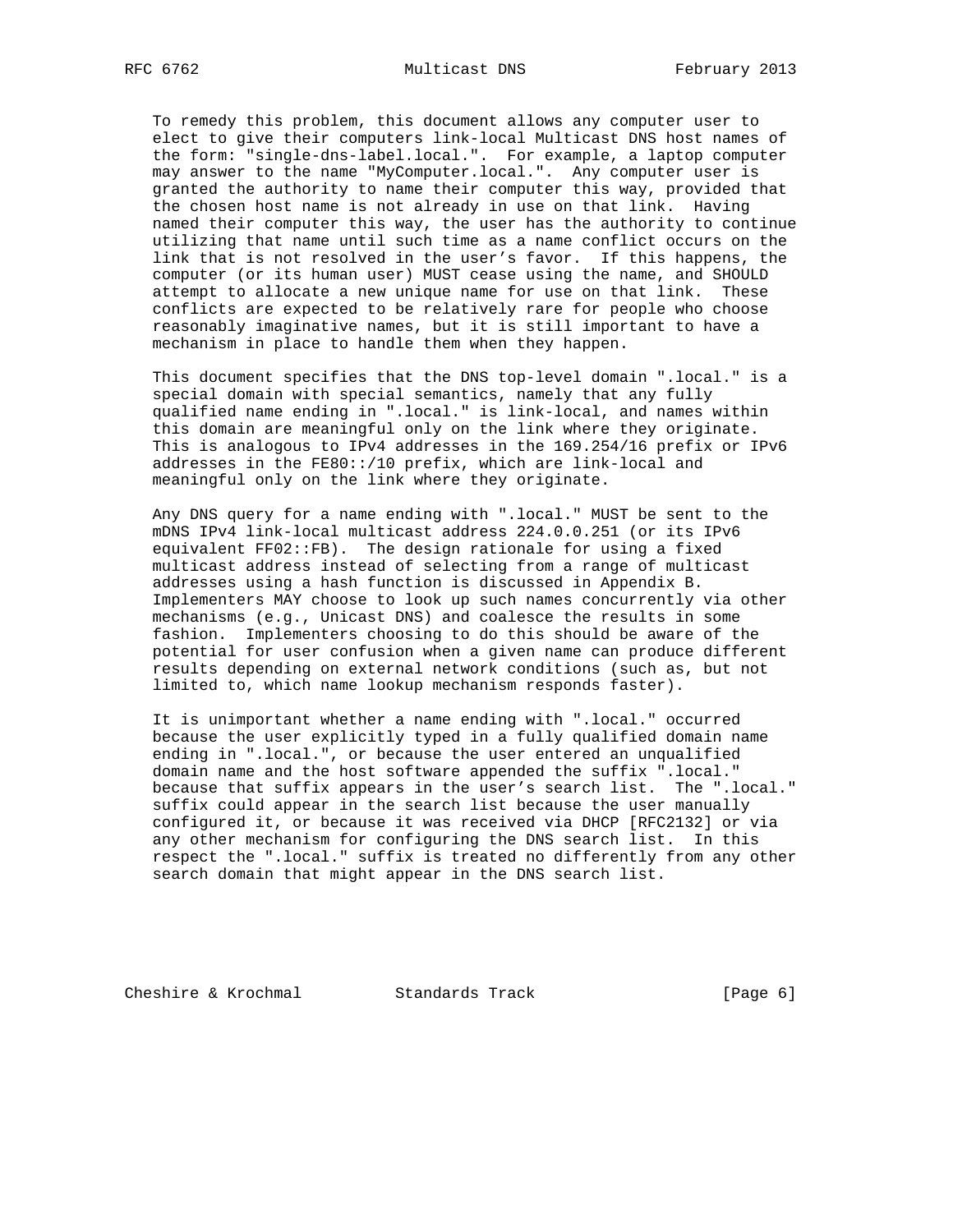DNS queries for names that do not end with ".local." MAY be sent to the mDNS multicast address, if no other conventional DNS server is available. This can allow hosts on the same link to continue communicating using each other's globally unique DNS names during network outages that disrupt communication with the greater Internet. When resolving global names via local multicast, it is even more important to use DNS Security Extensions (DNSSEC) [RFC4033] or other security mechanisms to ensure that the response is trustworthy. Resolving global names via local multicast is a contentious issue, and this document does not discuss it further, instead concentrating on the issue of resolving local names using DNS messages sent to a multicast address.

 This document recommends a single flat namespace for dot-local host names, (i.e., the names of DNS "A" and "AAAA" records, which map names to IPv4 and IPv6 addresses), but other DNS record types (such as those used by DNS-Based Service Discovery [RFC6763]) may contain as many labels as appropriate for the desired usage, up to a maximum of 255 bytes, plus a terminating zero byte at the end. Name length issues are discussed further in Appendix C.

 Enforcing uniqueness of host names is probably desirable in the common case, but this document does not mandate that. It is permissible for a collection of coordinated hosts to agree to maintain multiple DNS address records with the same name, possibly for load-balancing or fault-tolerance reasons. This document does not take a position on whether that is sensible. It is important that both modes of operation be supported. The Multicast DNS protocol allows hosts to verify and maintain unique names for resource records where that behavior is desired, and it also allows hosts to maintain multiple resource records with a single shared name where that behavior is desired. This consideration applies to all resource records, not just address records (host names). In summary: It is required that the protocol have the ability to detect and handle name conflicts, but it is not required that this ability be used for every record.

4. Reverse Address Mapping

 Like ".local.", the IPv4 and IPv6 reverse mapping domains are also defined to be link-local:

 Any DNS query for a name ending with "254.169.in-addr.arpa." MUST be sent to the mDNS IPv4 link-local multicast address 224.0.0.251 or the mDNS IPv6 multicast address FF02::FB. Since names under this domain correspond to IPv4 link-local addresses, it is logical that the local link is the best place to find information pertaining to those names.

Cheshire & Krochmal Standards Track [Page 7]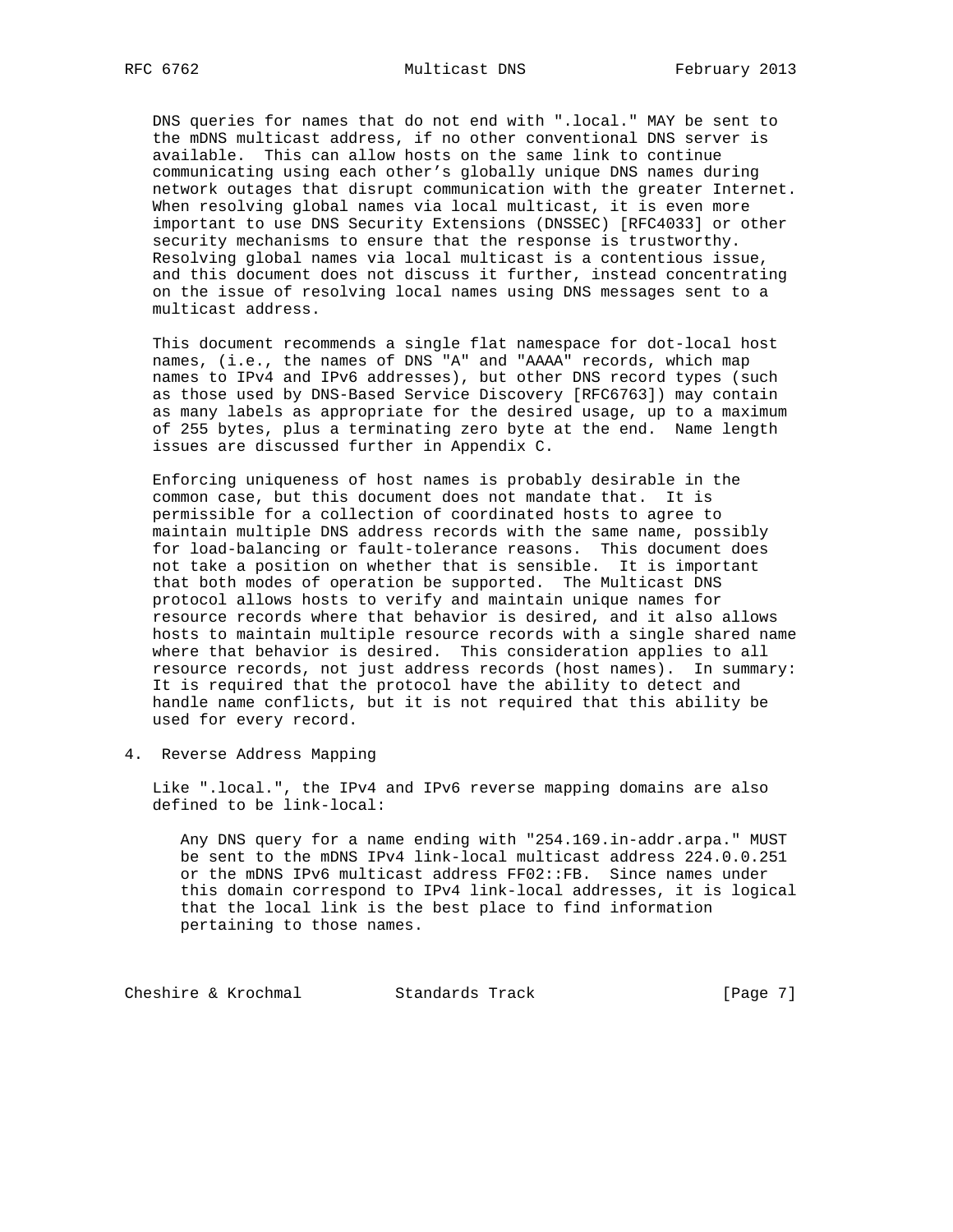Likewise, any DNS query for a name within the reverse mapping domains for IPv6 link-local addresses ("8.e.f.ip6.arpa.", "9.e.f.ip6.arpa.", "a.e.f.ip6.arpa.", and "b.e.f.ip6.arpa.") MUST be sent to the mDNS IPv6 link-local multicast address FF02::FB or the mDNS IPv4 link-local multicast address 224.0.0.251.

## 5. Querying

 There are two kinds of Multicast DNS queries: one-shot queries of the kind made by legacy DNS resolvers, and continuous, ongoing Multicast DNS queries made by fully compliant Multicast DNS queriers, which support asynchronous operations including DNS-Based Service Discovery [RFC6763].

 Except in the rare case of a Multicast DNS responder that is advertising only shared resource records and no unique records, a Multicast DNS responder MUST also implement a Multicast DNS querier so that it can first verify the uniqueness of those records before it begins answering queries for them.

#### 5.1. One-Shot Multicast DNS Queries

 The most basic kind of Multicast DNS client may simply send standard DNS queries blindly to 224.0.0.251:5353, without necessarily even being aware of what a multicast address is. This change can typically be implemented with just a few lines of code in an existing DNS resolver library. If a name being queried falls within one of the reserved Multicast DNS domains (see Sections 3 and 4), then, rather than using the configured Unicast DNS server address, the query is instead sent to 224.0.0.251:5353 (or its IPv6 equivalent [FF02::FB]:5353). Typically, the timeout would also be shortened to two or three seconds. It's possible to make a minimal Multicast DNS resolver with only these simple changes. These queries are typically done using a high-numbered ephemeral UDP source port, but regardless of whether they are sent from a dynamic port or from a fixed port, these queries MUST NOT be sent using UDP source port 5353, since using UDP source port 5353 signals the presence of a fully compliant Multicast DNS querier, as described below.

 A simple DNS resolver like this will typically just take the first response it receives. It will not listen for additional UDP responses, but in many instances this may not be a serious problem. If a user types "http://MyPrinter.local." into their web browser, and their simple DNS resolver just takes the first response it receives, and the user gets to see the status and configuration web page for their printer, then the protocol has met the user's needs in this case.

Cheshire & Krochmal Standards Track [Page 8]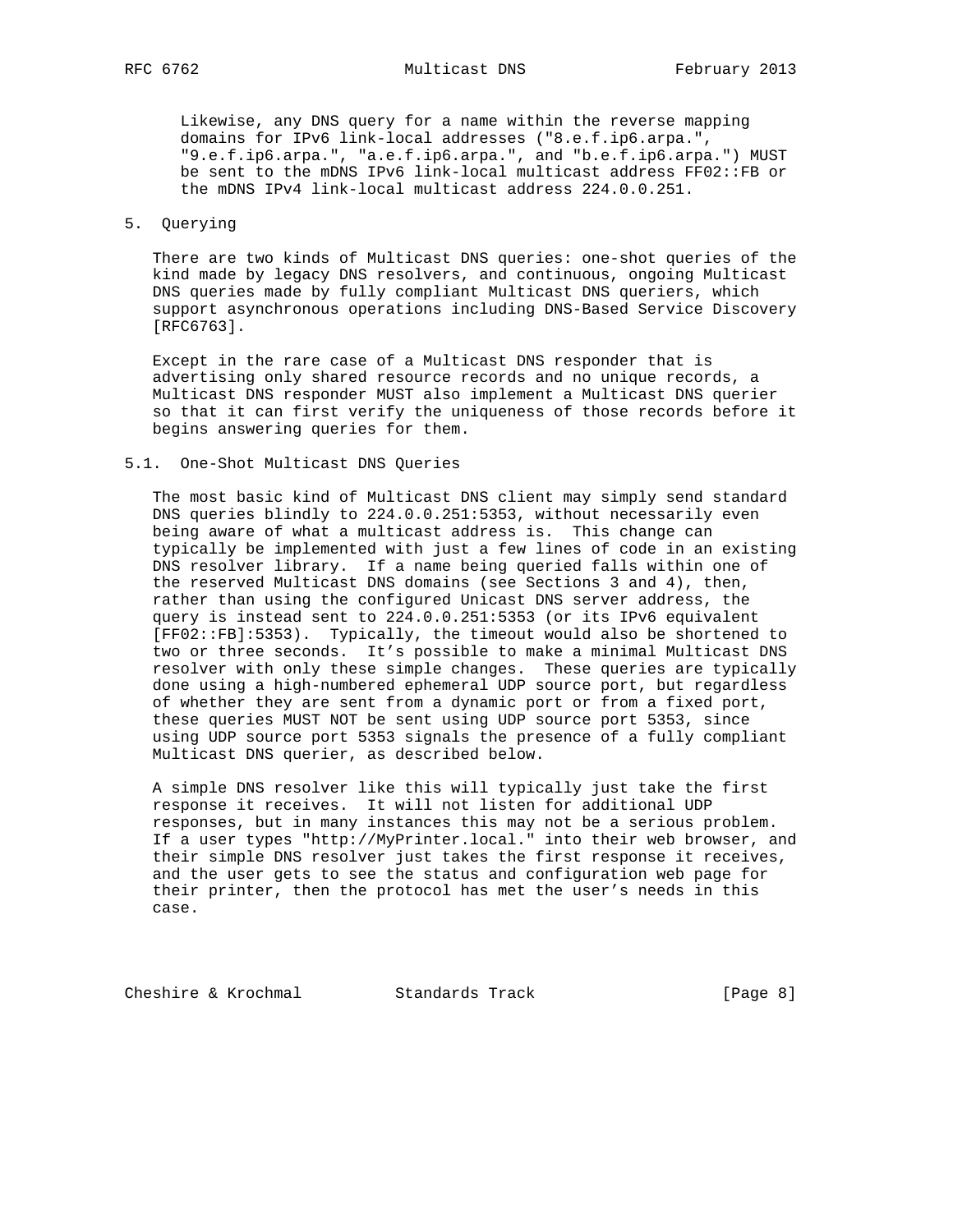While a basic DNS resolver like this may be adequate for simple host name lookup, it may not get ideal behavior in other cases. Additional refinements to create a fully compliant Multicast DNS querier are described below.

# 5.2. Continuous Multicast DNS Querying

 In one-shot queries, the underlying assumption is that the transaction begins when the application issues a query, and ends when the first response is received. There is another type of query operation that is more asynchronous, in which having received one response is not necessarily an indication that there will be no more relevant responses, and the querying operation continues until no further responses are required. Determining when no further responses are required depends on the type of operation being performed. If the operation is looking up the IPv4 and IPv6 addresses of another host, then no further responses are required once a successful connection has been made to one of those IPv4 or IPv6 addresses. If the operation is browsing to present the user with a list of DNS-SD services found on the network [RFC6763], then no further responses are required once the user indicates this to the user-interface software, e.g., by closing the network browsing window that was displaying the list of discovered services.

 Imagine some hypothetical software that allows users to discover network printers. The user wishes to discover all printers on the local network, not only the printer that is quickest to respond. When the user is actively looking for a network printer to use, they open a network browsing window that displays the list of discovered printers. It would be convenient for the user if they could rely on this list of network printers to stay up to date as network printers come and go, rather than displaying out-of-date stale information, and requiring the user explicitly to click a "refresh" button any time they want to see accurate information (which, from the moment it is displayed, is itself already beginning to become out-of-date and stale). If we are to display a continuously updated live list like this, we need to be able to do it efficiently, without naive constant polling, which would be an unreasonable burden on the network. It is not expected that all users will be browsing to discover new printers all the time, but when a user is browsing to discover service instances for an extended period, we want to be able to support that operation efficiently.

 Therefore, when retransmitting Multicast DNS queries to implement this kind of continuous monitoring, the interval between the first two queries MUST be at least one second, the intervals between successive queries MUST increase by at least a factor of two, and the querier MUST implement Known-Answer Suppression, as described below

Cheshire & Krochmal Standards Track [Page 9]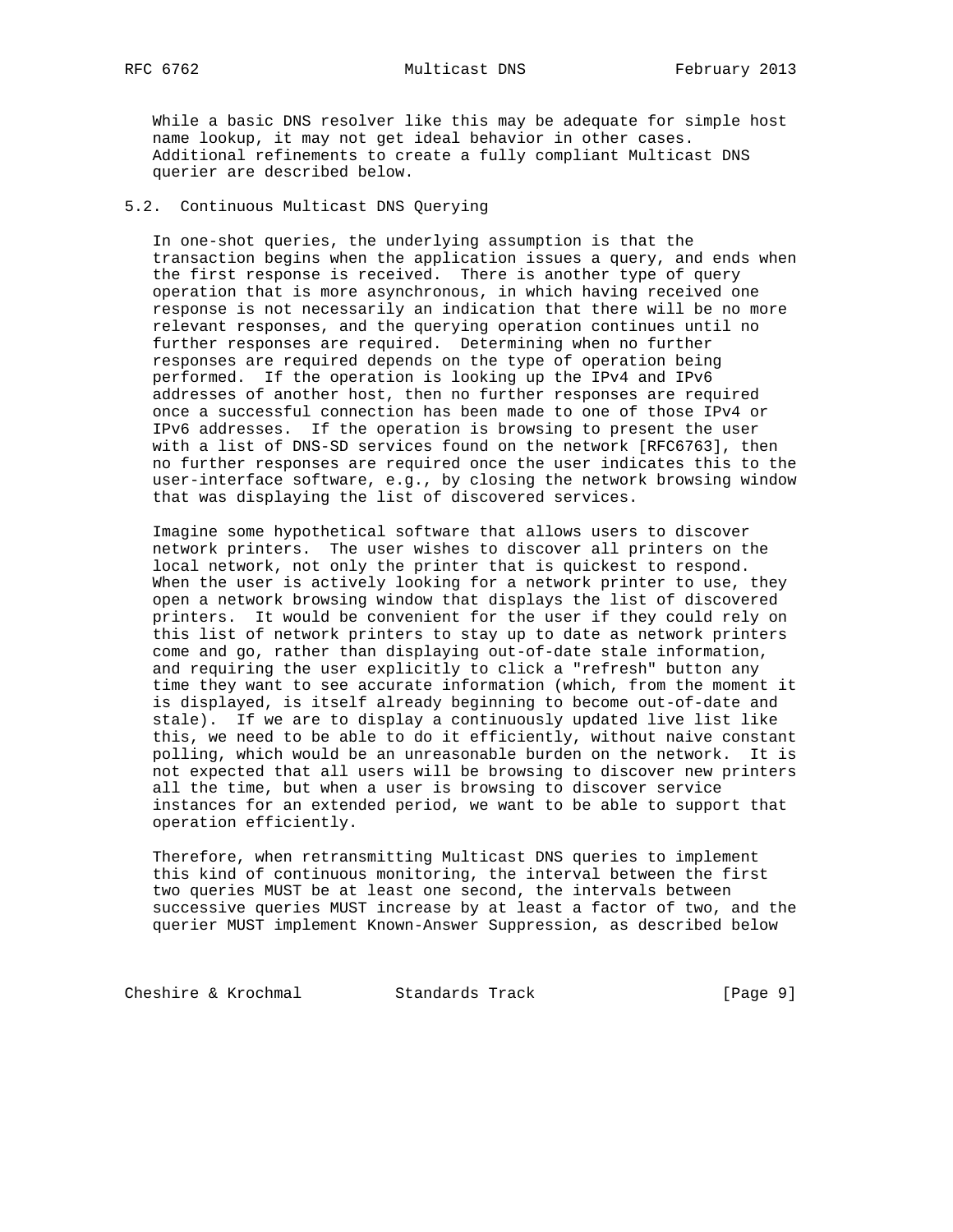in Section 7.1. The Known-Answer Suppression mechanism tells responders which answers are already known to the querier, thereby allowing responders to avoid wasting network capacity with pointless repeated transmission of those answers. A querier retransmits its question because it wishes to receive answers it may have missed the first time, not because it wants additional duplicate copies of answers it already received. Failure to implement Known-Answer Suppression can result in unacceptable levels of network traffic. When the interval between queries reaches or exceeds 60 minutes, a querier MAY cap the interval to a maximum of 60 minutes, and perform subsequent queries at a steady-state rate of one query per hour. To avoid accidental synchronization when, for some reason, multiple clients begin querying at exactly the same moment (e.g., because of some common external trigger event), a Multicast DNS querier SHOULD also delay the first query of the series by a randomly chosen amount in the range 20-120 ms.

 When a Multicast DNS querier receives an answer, the answer contains a TTL value that indicates for how many seconds this answer is valid. After this interval has passed, the answer will no longer be valid and SHOULD be deleted from the cache. Before the record expiry time is reached, a Multicast DNS querier that has local clients with an active interest in the state of that record (e.g., a network browsing window displaying a list of discovered services to the user) SHOULD reissue its query to determine whether the record is still valid.

 To perform this cache maintenance, a Multicast DNS querier should plan to retransmit its query after at least 50% of the record lifetime has elapsed. This document recommends the following specific strategy.

 The querier should plan to issue a query at 80% of the record lifetime, and then if no answer is received, at 85%, 90%, and 95%. If an answer is received, then the remaining TTL is reset to the value given in the answer, and this process repeats for as long as the Multicast DNS querier has an ongoing interest in the record. If no answer is received after four queries, the record is deleted when it reaches 100% of its lifetime. A Multicast DNS querier MUST NOT perform this cache maintenance for records for which it has no local clients with an active interest. If the expiry of a particular record from the cache would result in no net effect to any client software running on the querier device, and no visible effect to the human user, then there is no reason for the Multicast DNS querier to waste network capacity checking whether the record remains valid.

Cheshire & Krochmal Standards Track [Page 10]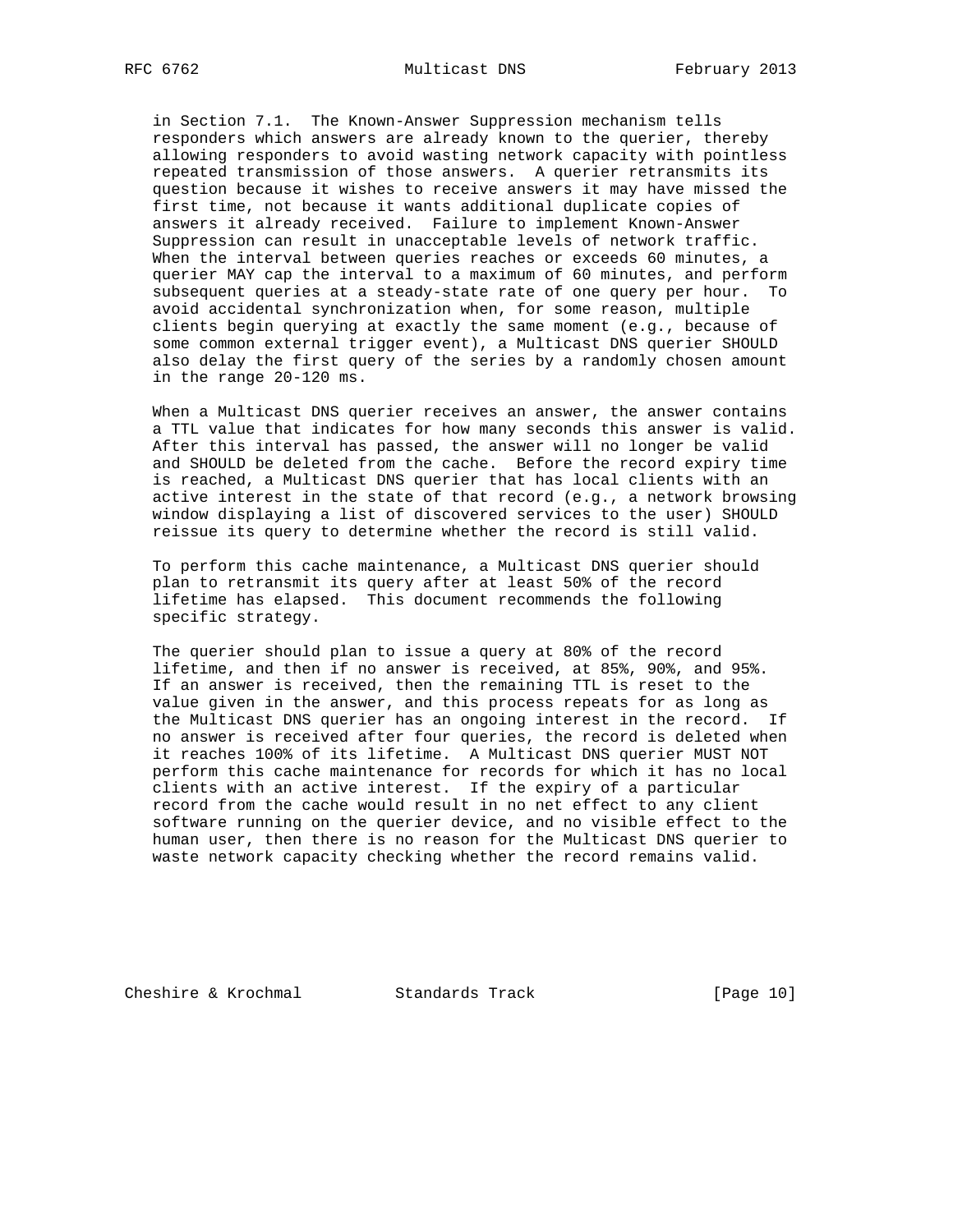To avoid the case where multiple Multicast DNS queriers on a network all issue their queries simultaneously, a random variation of 2% of the record TTL should be added, so that queries are scheduled to be performed at 80-82%, 85-87%, 90-92%, and then 95-97% of the TTL.

 An additional efficiency optimization SHOULD be performed when a Multicast DNS response is received containing a unique answer (as indicated by the cache-flush bit being set, described in Section 10.2, "Announcements to Flush Outdated Cache Entries"). In this case, there is no need for the querier to continue issuing a stream of queries with exponentially increasing intervals, since the receipt of a unique answer is a good indication that no other answers will be forthcoming. In this case, the Multicast DNS querier SHOULD plan to issue its next query for this record at 80-82% of the record's TTL, as described above.

 A compliant Multicast DNS querier, which implements the rules specified in this document, MUST send its Multicast DNS queries from UDP source port 5353 (the well-known port assigned to mDNS), and MUST listen for Multicast DNS replies sent to UDP destination port 5353 at the mDNS link-local multicast address (224.0.0.251 and/or its IPv6 equivalent FF02::FB).

5.3. Multiple Questions per Query

 Multicast DNS allows a querier to place multiple questions in the Question Section of a single Multicast DNS query message.

 The semantics of a Multicast DNS query message containing multiple questions is identical to a series of individual DNS query messages containing one question each. Combining multiple questions into a single message is purely an efficiency optimization and has no other semantic significance.

## 5.4. Questions Requesting Unicast Responses

 Sending Multicast DNS responses via multicast has the benefit that all the other hosts on the network get to see those responses, enabling them to keep their caches up to date and detect conflicting responses.

 However, there are situations where all the other hosts on the network don't need to see every response. Some examples are a laptop computer waking from sleep, the Ethernet cable being connected to a running machine, or a previously inactive interface being activated through a configuration change. At the instant of wake-up or link activation, the machine is a brand new participant on a new network. Its Multicast DNS cache for that interface is empty, and it has no

Cheshire & Krochmal Standards Track [Page 11]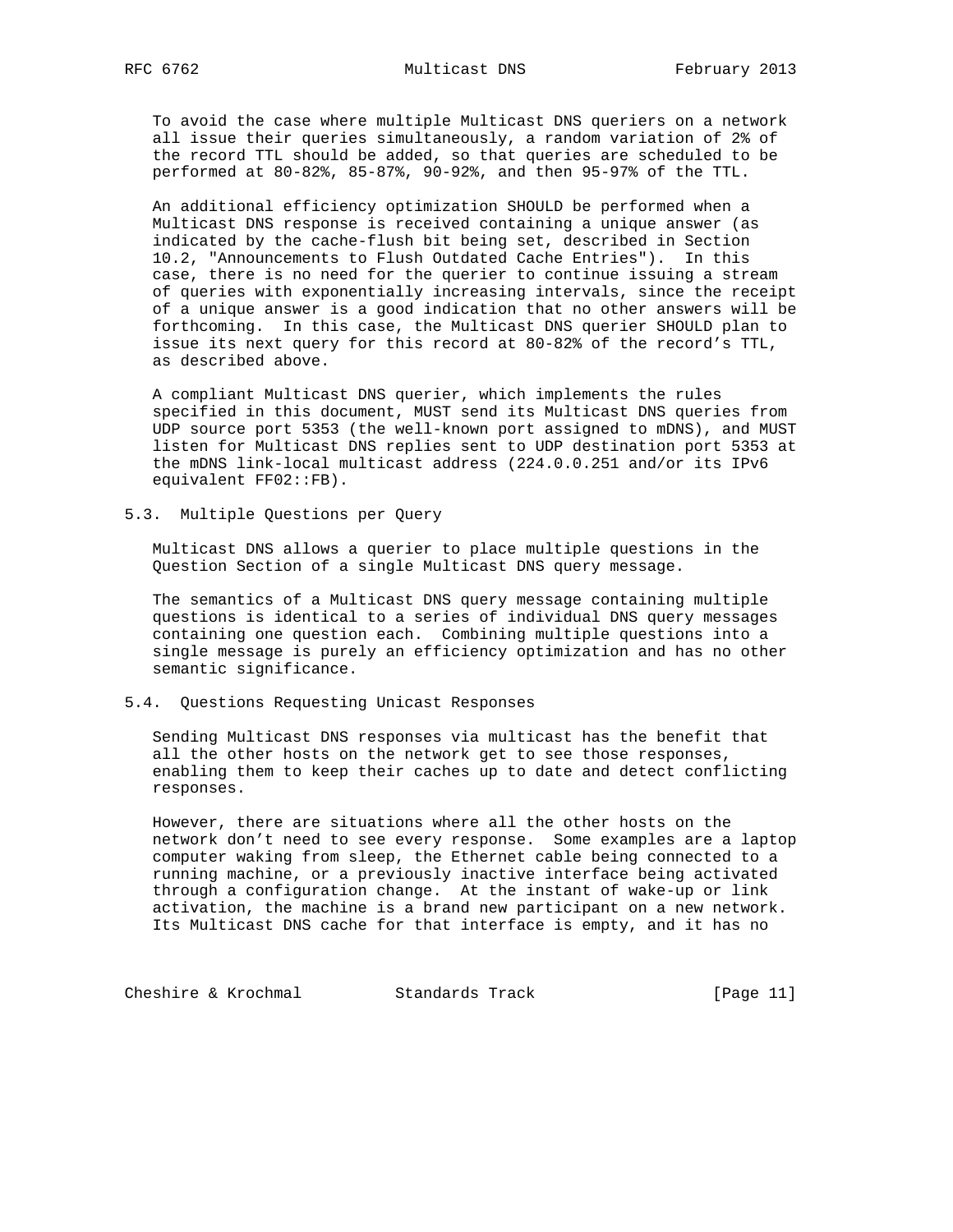knowledge of its peers on that link. It may have a significant number of questions that it wants answered right away, to discover information about its new surroundings and present that information to the user. As a new participant on the network, it has no idea whether the exact same questions may have been asked and answered just seconds ago. In this case, triggering a large sudden flood of multicast responses may impose an unreasonable burden on the network.

 To avoid large floods of potentially unnecessary responses in these cases, Multicast DNS defines the top bit in the class field of a DNS question as the unicast-response bit. When this bit is set in a question, it indicates that the querier is willing to accept unicast replies in response to this specific query, as well as the usual multicast responses. These questions requesting unicast responses are referred to as "QU" questions, to distinguish them from the more usual questions requesting multicast responses ("QM" questions). A Multicast DNS querier sending its initial batch of questions immediately on wake from sleep or interface activation SHOULD set the unicast-response bit in those questions.

 When a question is retransmitted (as described in Section 5.2), the unicast-response bit SHOULD NOT be set in subsequent retransmissions of that question. Subsequent retransmissions SHOULD be usual "QM" questions. After the first question has received its responses, the querier should have a large Known-Answer list (Section 7.1) so that subsequent queries should elicit few, if any, further responses. Reverting to multicast responses as soon as possible is important because of the benefits that multicast responses provide (see Appendix D). In addition, the unicast-response bit SHOULD be set only for questions that are active and ready to be sent the moment of wake from sleep or interface activation. New questions created by local clients afterwards should be treated as normal "QM" questions and SHOULD NOT have the unicast-response bit set on the first question of the series.

 When receiving a question with the unicast-response bit set, a responder SHOULD usually respond with a unicast packet directed back to the querier. However, if the responder has not multicast that record recently (within one quarter of its TTL), then the responder SHOULD instead multicast the response so as to keep all the peer caches up to date, and to permit passive conflict detection. In the case of answering a probe question (Section 8.1) with the unicast response bit set, the responder should always generate the requested unicast response, but it may also send a multicast announcement if the time since the last multicast announcement of that record is more than a quarter of its TTL.

Cheshire & Krochmal Standards Track [Page 12]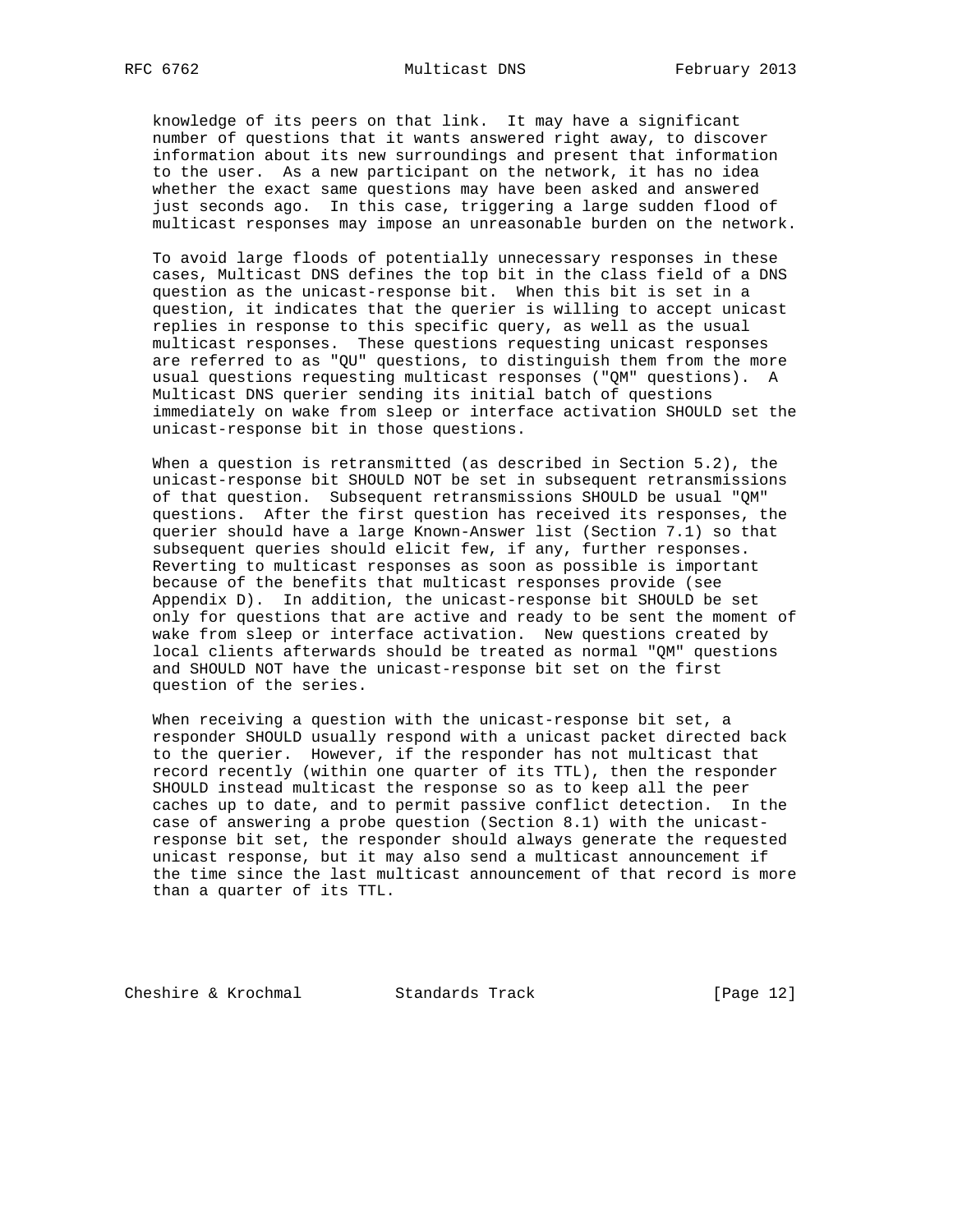Unicast replies are subject to all the same packet generation rules as multicast replies, including the cache-flush bit (Section 10.2) and (except when defending a unique name against a probe from another host) randomized delays to reduce network collisions (Section 6).

# 5.5. Direct Unicast Queries to Port 5353

 In specialized applications there may be rare situations where it makes sense for a Multicast DNS querier to send its query via unicast to a specific machine. When a Multicast DNS responder receives a query via direct unicast, it SHOULD respond as it would for "QU" questions, as described above in Section 5.4. Since it is possible for a unicast query to be received from a machine outside the local link, responders SHOULD check that the source address in the query packet matches the local subnet for that link (or, in the case of IPv6, the source address has an on-link prefix) and silently ignore the packet if not.

 There may be specialized situations, outside the scope of this document, where it is intended and desirable to create a responder that does answer queries originating outside the local link. Such a responder would need to ensure that these non-local queries are always answered via unicast back to the querier, since an answer sent via link-local multicast would not reach a querier outside the local link.

6. Responding

 When a Multicast DNS responder constructs and sends a Multicast DNS response message, the Resource Record Sections of that message must contain only records for which that responder is explicitly authoritative. These answers may be generated because the record answers a question received in a Multicast DNS query message, or at certain other times that the responder determines than an unsolicited announcement is warranted. A Multicast DNS responder MUST NOT place records from its cache, which have been learned from other responders on the network, in the Resource Record Sections of outgoing response messages. Only an authoritative source for a given record is allowed to issue responses containing that record.

 The determination of whether a given record answers a given question is made using the standard DNS rules: the record name must match the question name, the record rrtype must match the question qtype unless the qtype is "ANY" (255) or the rrtype is "CNAME" (5), and the record rrclass must match the question qclass unless the qclass is "ANY" (255). As with Unicast DNS, generally only DNS class 1 ("Internet") is used, but should client software use classes other than 1, the matching rules described above MUST be used.

Cheshire & Krochmal Standards Track [Page 13]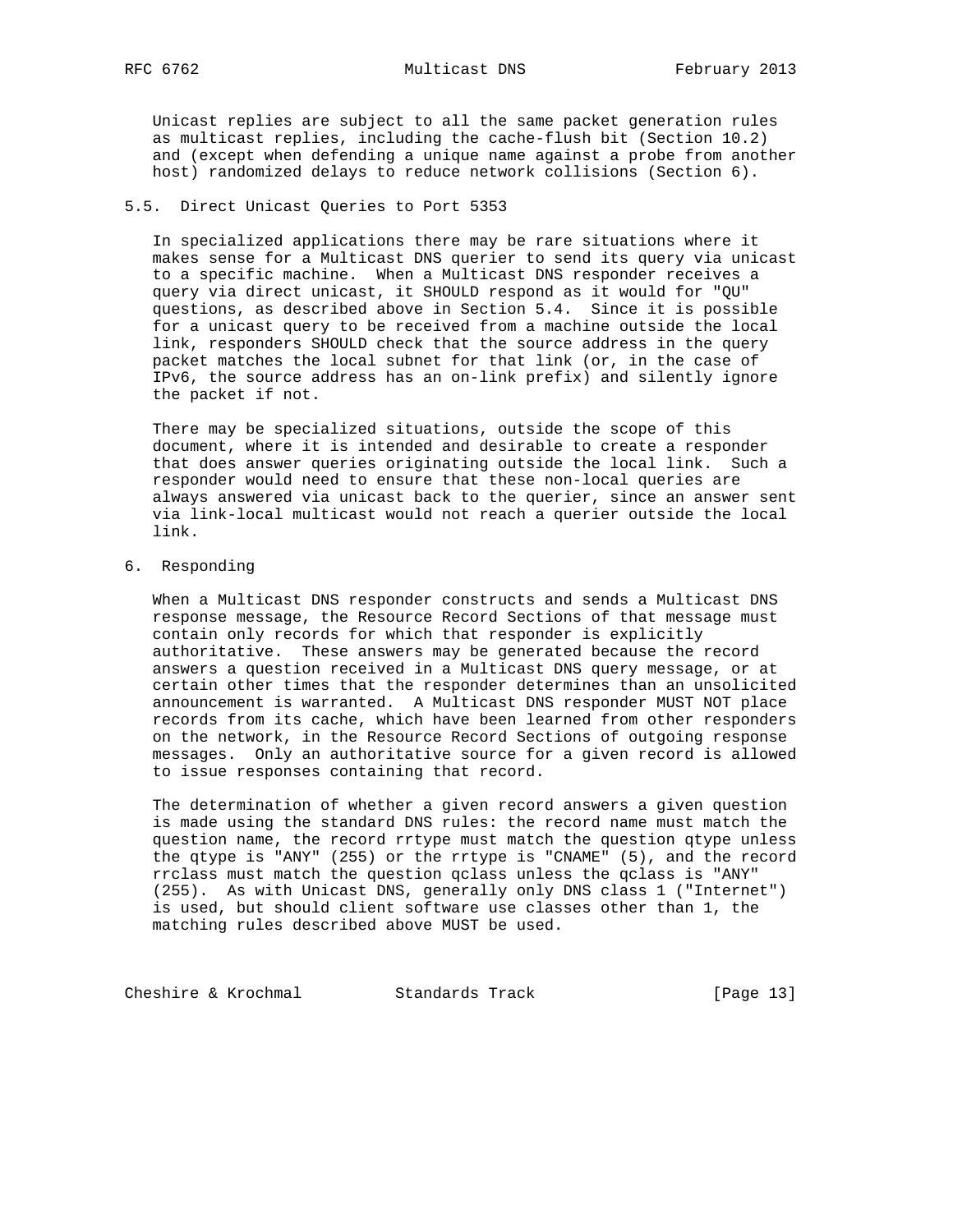A Multicast DNS responder MUST only respond when it has a positive, non-null response to send, or it authoritatively knows that a particular record does not exist. For unique records, where the host has already established sole ownership of the name, it MUST return negative answers to queries for records that it knows not to exist. For example, a host with no IPv6 address, that has claimed sole ownership of the name "host.local." for all rrtypes, MUST respond to AAAA queries for "host.local." by sending a negative answer indicating that no AAAA records exist for that name. See Section 6.1, "Negative Responses". For shared records, which are owned by no single host, the nonexistence of a given record is ascertained by the failure of any machine to respond to the Multicast DNS query, not by any explicit negative response. For shared records, NXDOMAIN and other error responses MUST NOT be sent.

 Multicast DNS responses MUST NOT contain any questions in the Question Section. Any questions in the Question Section of a received Multicast DNS response MUST be silently ignored. Multicast DNS queriers receiving Multicast DNS responses do not care what question elicited the response; they care only that the information in the response is true and accurate.

 A Multicast DNS responder on Ethernet [IEEE.802.3] and similar shared multiple access networks SHOULD have the capability of delaying its responses by up to 500 ms, as described below.

 If a large number of Multicast DNS responders were all to respond immediately to a particular query, a collision would be virtually guaranteed. By imposing a small random delay, the number of collisions is dramatically reduced. On a full-sized Ethernet using the maximum cable lengths allowed and the maximum number of repeaters allowed, an Ethernet frame is vulnerable to collisions during the transmission of its first 256 bits. On 10 Mb/s Ethernet, this equates to a vulnerable time window of 25.6 microseconds. On higher speed variants of Ethernet, the vulnerable time window is shorter.

 In the case where a Multicast DNS responder has good reason to believe that it will be the only responder on the link that will send a response (i.e., because it is able to answer every question in the query message, and for all of those answer records it has previously verified that the name, rrtype, and rrclass are unique on the link), it SHOULD NOT impose any random delay before responding, and SHOULD normally generate its response within at most 10 ms. In particular, this applies to responding to probe queries with the unicast-response bit set. Since receiving a probe query gives a clear indication that some other responder is planning to start using this name in the very near future, answering such probe queries to defend a unique record is a high priority and needs to be done without delay. A probe query

Cheshire & Krochmal Standards Track [Page 14]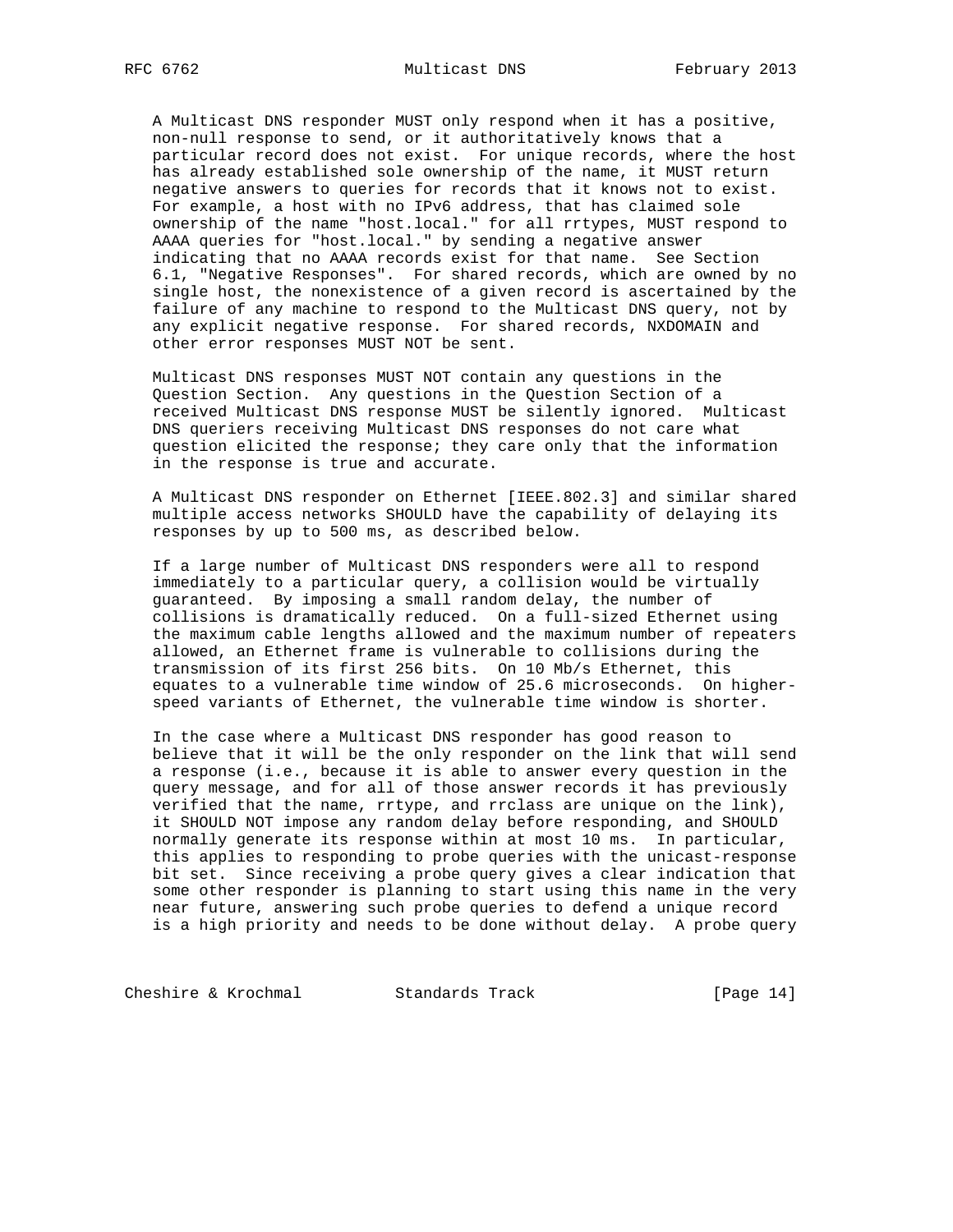can be distinguished from a normal query by the fact that a probe query contains a proposed record in the Authority Section that answers the question in the Question Section (for more details, see Section 8.2, "Simultaneous Probe Tiebreaking").

 Responding without delay is appropriate for records like the address record for a particular host name, when the host name has been previously verified unique. Responding without delay is \*not\* appropriate for things like looking up PTR records used for DNS-Based Service Discovery [RFC6763], where a large number of responses may be anticipated.

 In any case where there may be multiple responses, such as queries where the answer is a member of a shared resource record set, each responder SHOULD delay its response by a random amount of time selected with uniform random distribution in the range 20-120 ms. The reason for requiring that the delay be at least 20 ms is to accommodate the situation where two or more query packets are sent back-to-back, because in that case we want a responder with answers to more than one of those queries to have the opportunity to aggregate all of its answers into a single response message.

 In the case where the query has the TC (truncated) bit set, indicating that subsequent Known-Answer packets will follow, responders SHOULD delay their responses by a random amount of time selected with uniform random distribution in the range 400-500 ms, to allow enough time for all the Known-Answer packets to arrive, as described in Section 7.2, "Multipacket Known-Answer Suppression".

 The source UDP port in all Multicast DNS responses MUST be 5353 (the well-known port assigned to mDNS). Multicast DNS implementations MUST silently ignore any Multicast DNS responses they receive where the source UDP port is not 5353.

 The destination UDP port in all Multicast DNS responses MUST be 5353, and the destination address MUST be the mDNS IPv4 link-local multicast address 224.0.0.251 or its IPv6 equivalent FF02::FB, except when generating a reply to a query that explicitly requested a unicast response:

- \* via the unicast-response bit,
- \* by virtue of being a legacy query (Section 6.7), or
- \* by virtue of being a direct unicast query.

 Except for these three specific cases, responses MUST NOT be sent via unicast, because then the "Passive Observation of Failures" mechanisms described in Section 10.5 would not work correctly. Other

Cheshire & Krochmal Standards Track [Page 15]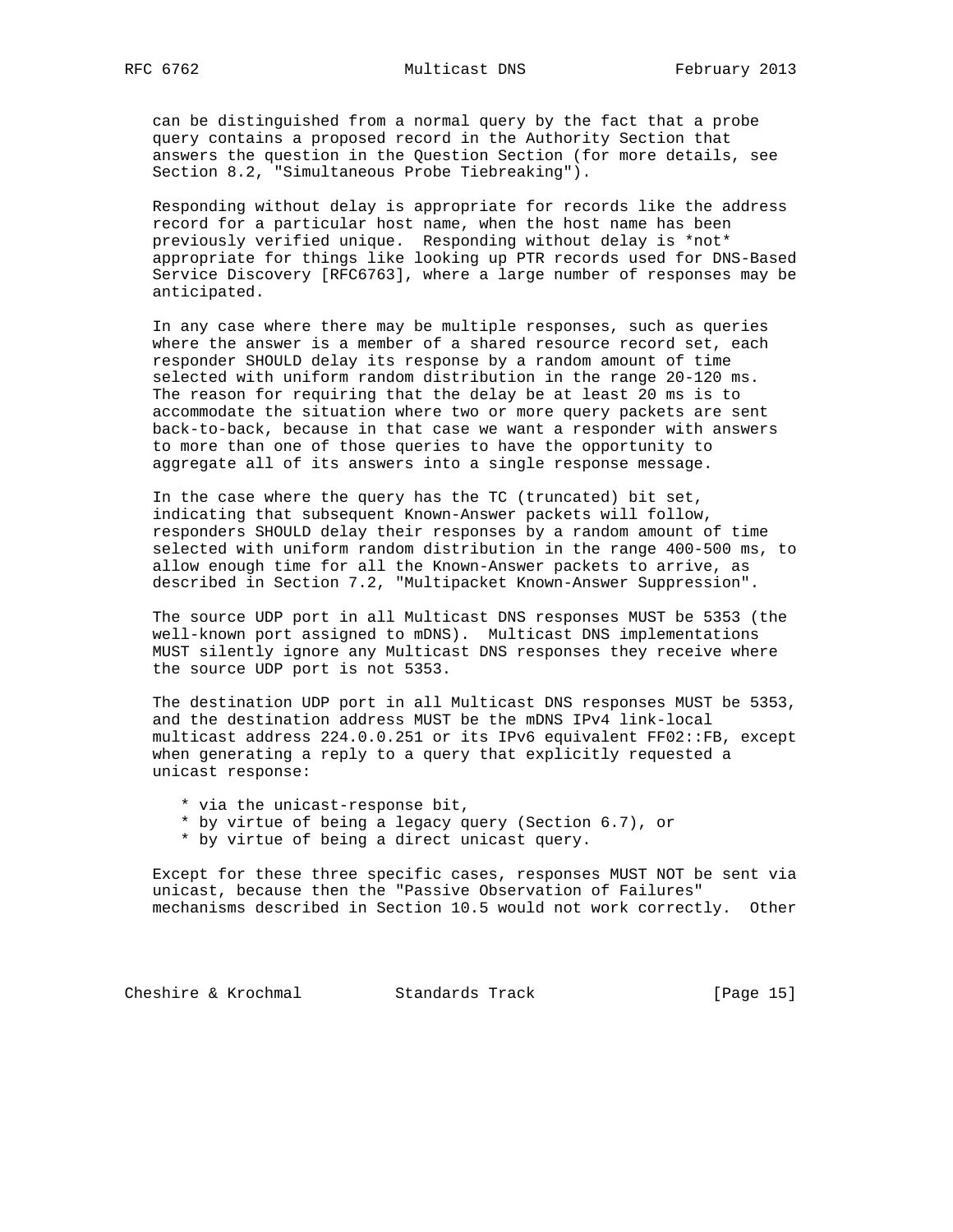benefits of sending responses via multicast are discussed in Appendix D. A Multicast DNS querier MUST only accept unicast responses if they answer a recently sent query (e.g., sent within the last two seconds) that explicitly requested unicast responses. A Multicast DNS querier MUST silently ignore all other unicast responses.

 To protect the network against excessive packet flooding due to software bugs or malicious attack, a Multicast DNS responder MUST NOT (except in the one special case of answering probe queries) multicast a record on a given interface until at least one second has elapsed since the last time that record was multicast on that particular interface. A legitimate querier on the network should have seen the previous transmission and cached it. A querier that did not receive and cache the previous transmission will retry its request and receive a subsequent response. In the special case of answering probe queries, because of the limited time before the probing host will make its decision about whether or not to use the name, a Multicast DNS responder MUST respond quickly. In this special case only, when responding via multicast to a probe, a Multicast DNS responder is only required to delay its transmission as necessary to ensure an interval of at least 250 ms since the last time the record was multicast on that interface.

## 6.1. Negative Responses

 In the early design of Multicast DNS it was assumed that explicit negative responses would never be needed. A host can assert the existence of the set of records that it claims to exist, and the union of all such sets on a link is the set of Multicast DNS records that exist on that link. Asserting the nonexistence of every record in the complement of that set -- i.e., all possible Multicast DNS records that could exist on this link but do not at this moment - was felt to be impractical and unnecessary. The nonexistence of a record would be ascertained by a querier querying for it and failing to receive a response from any of the hosts currently attached to the link.

 However, operational experience showed that explicit negative responses can sometimes be valuable. One such example is when a querier is querying for a AAAA record, and the host name in question has no associated IPv6 addresses. In this case, the responding host knows it currently has exclusive ownership of that name, and it knows that it currently does not have any IPv6 addresses, so an explicit negative response is preferable to the querier having to retransmit its query multiple times, and eventually give up with a timeout, before it can conclude that a given AAAA record does not exist.

Cheshire & Krochmal Standards Track [Page 16]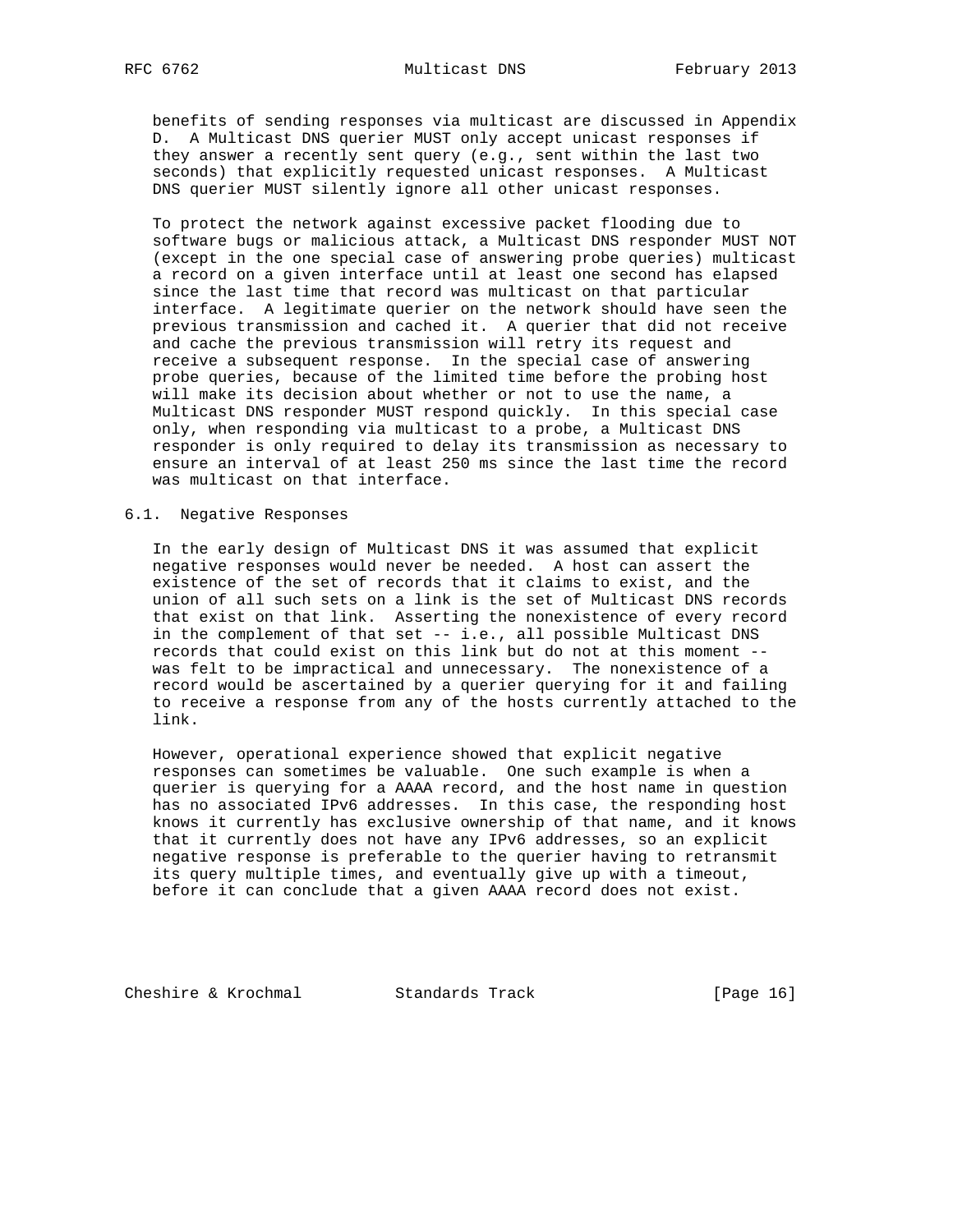Any time a responder receives a query for a name for which it has verified exclusive ownership, for a type for which that name has no records, the responder MUST (except as allowed in (a) below) respond asserting the nonexistence of that record using a DNS NSEC record [RFC4034]. In the case of Multicast DNS the NSEC record is not being used for its usual DNSSEC [RFC4033] security properties, but simply as a way of expressing which records do or do not exist with a given name.

 On receipt of a question for a particular name, rrtype, and rrclass, for which a responder does have one or more unique answers, the responder MAY also include an NSEC record in the Additional Record Section indicating the nonexistence of other rrtypes for that name and rrclass.

 Implementers working with devices with sufficient memory and CPU resources MAY choose to implement code to handle the full generality of the DNS NSEC record [RFC4034], including bitmaps up to 65,536 bits long. To facilitate use by devices with limited memory and CPU resources, Multicast DNS queriers are only REQUIRED to be able to parse a restricted form of the DNS NSEC record. All compliant Multicast DNS implementations MUST at least correctly generate and parse the restricted DNS NSEC record format described below:

- o The 'Next Domain Name' field contains the record's own name. When used with name compression, this means that the 'Next Domain Name' field always takes exactly two bytes in the message.
- o The Type Bit Map block number is 0.
- o The Type Bit Map block length byte is a value in the range 1-32.
- o The Type Bit Map data is 1-32 bytes, as indicated by length byte.

 Because this restricted form of the DNS NSEC record is limited to Type Bit Map block number zero, it cannot express the existence of rrtypes above 255. Consequently, if a Multicast DNS responder were to have records with rrtypes above 255, it MUST NOT generate these restricted-form NSEC records for those names, since to do so would imply that the name has no records with rrtypes above 255, which would be false. In such cases a Multicast DNS responder MUST either (a) emit no NSEC record for that name, or (b) emit a full NSEC record containing the appropriate Type Bit Map block(s) with the correct bits set for all the record types that exist. In practice this is not a significant limitation, since rrtypes above 255 are not currently in widespread use.

Cheshire & Krochmal Standards Track [Page 17]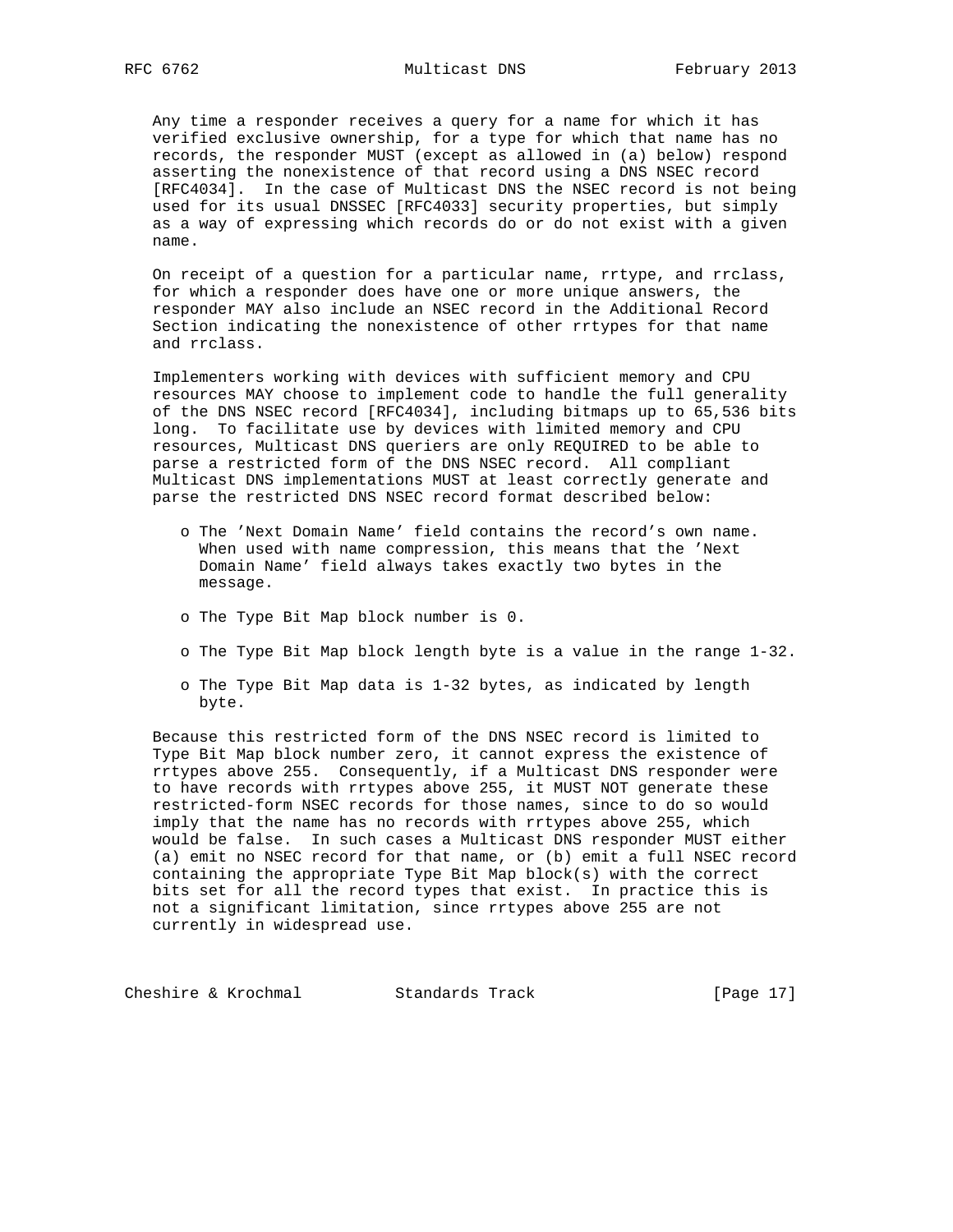If a Multicast DNS implementation receives an NSEC record where the 'Next Domain Name' field is not the record's own name, then the implementation SHOULD ignore the 'Next Domain Name' field and process the remainder of the NSEC record as usual. In Multicast DNS the 'Next Domain Name' field is not currently used, but it could be used in a future version of this protocol, which is why a Multicast DNS implementation MUST NOT reject or ignore an NSEC record it receives just because it finds an unexpected value in the 'Next Domain Name' field.

 If a Multicast DNS implementation receives an NSEC record containing more than one Type Bit Map, or where the Type Bit Map block number is not zero, or where the block length is not in the range 1-32, then the Multicast DNS implementation MAY silently ignore the entire NSEC record. A Multicast DNS implementation MUST NOT ignore an entire message just because that message contains one or more NSEC record(s) that the Multicast DNS implementation cannot parse. This provision is to allow future enhancements to the protocol to be introduced in a backwards-compatible way that does not break compatibility with older Multicast DNS implementations.

 To help differentiate these synthesized NSEC records (generated programmatically on-the-fly) from conventional Unicast DNS NSEC records (which actually exist in a signed DNS zone), the synthesized Multicast DNS NSEC records MUST NOT have the NSEC bit set in the Type Bit Map, whereas conventional Unicast DNS NSEC records do have the NSEC bit set.

 The TTL of the NSEC record indicates the intended lifetime of the negative cache entry. In general, the TTL given for an NSEC record SHOULD be the same as the TTL that the record would have had, had it existed. For example, the TTL for address records in Multicast DNS is typically 120 seconds (see Section 10), so the negative cache lifetime for an address record that does not exist should also be 120 seconds.

 A responder MUST only generate negative responses to queries for which it has legitimate ownership of the name, rrtype, and rrclass in question, and can legitimately assert that no record with that name, rrtype, and rrclass exists. A responder can assert that a specified rrtype does not exist for one of its names if it knows a priori that it has exclusive ownership of that name (e.g., names of reverse address mapping PTR records, which are derived from IP addresses, which should be unique on the local link) or if it previously claimed unique ownership of that name using probe queries for rrtype "ANY". (If it were to use probe queries for a specific rrtype, then it would only own the name for that rrtype, and could not assert that other rrtypes do not exist.)

Cheshire & Krochmal Standards Track [Page 18]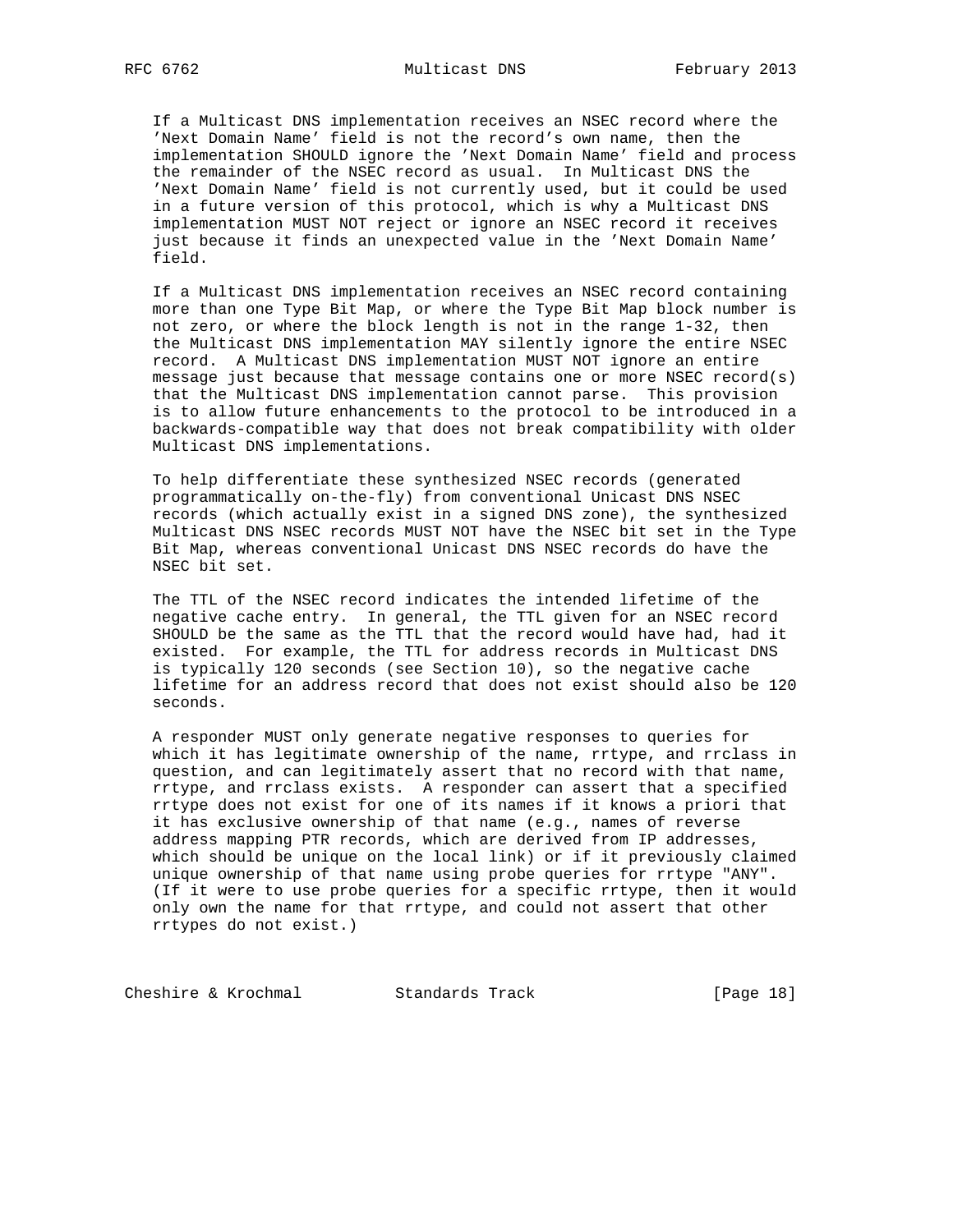The design rationale for this mechanism for encoding negative responses is discussed further in Appendix E.

## 6.2. Responding to Address Queries

 When a Multicast DNS responder sends a Multicast DNS response message containing its own address records, it MUST include all addresses that are valid on the interface on which it is sending the message, and MUST NOT include addresses that are not valid on that interface (such as addresses that may be configured on the host's other interfaces). For example, if an interface has both an IPv6 link local and an IPv6 routable address, both should be included in the response message so that queriers receive both and can make their own choice about which to use. This allows a querier that only has an IPv6 link-local address to connect to the link-local address, and a different querier that has an IPv6 routable address to connect to the IPv6 routable address instead.

 When a Multicast DNS responder places an IPv4 or IPv6 address record (rrtype "A" or "AAAA") into a response message, it SHOULD also place any records of the other address type with the same name into the additional section, if there is space in the message. This is to provide fate sharing, so that all a device's addresses are delivered atomically in a single message, to reduce the risk that packet loss could cause a querier to receive only the IPv4 addresses and not the IPv6 addresses, or vice versa.

 In the event that a device has only IPv4 addresses but no IPv6 addresses, or vice versa, then the appropriate NSEC record SHOULD be placed into the additional section, so that queriers can know with certainty that the device has no addresses of that kind.

 Some Multicast DNS responders treat a physical interface with both IPv4 and IPv6 address as a single interface with two addresses. Other Multicast DNS responders may treat this case as logically two interfaces (one with one or more IPv4 addresses, and the other with one or more IPv6 addresses), but responders that operate this way MUST NOT put the corresponding automatic NSEC records in replies they send (i.e., a negative IPv4 assertion in their IPv6 responses, and a negative IPv6 assertion in their IPv4 responses) because this would cause incorrect operation in responders on the network that work the former way.

### 6.3. Responding to Multiquestion Queries

 Multicast DNS responders MUST correctly handle DNS query messages containing more than one question, by answering any or all of the questions to which they have answers. Unlike single-question

Cheshire & Krochmal Standards Track [Page 19]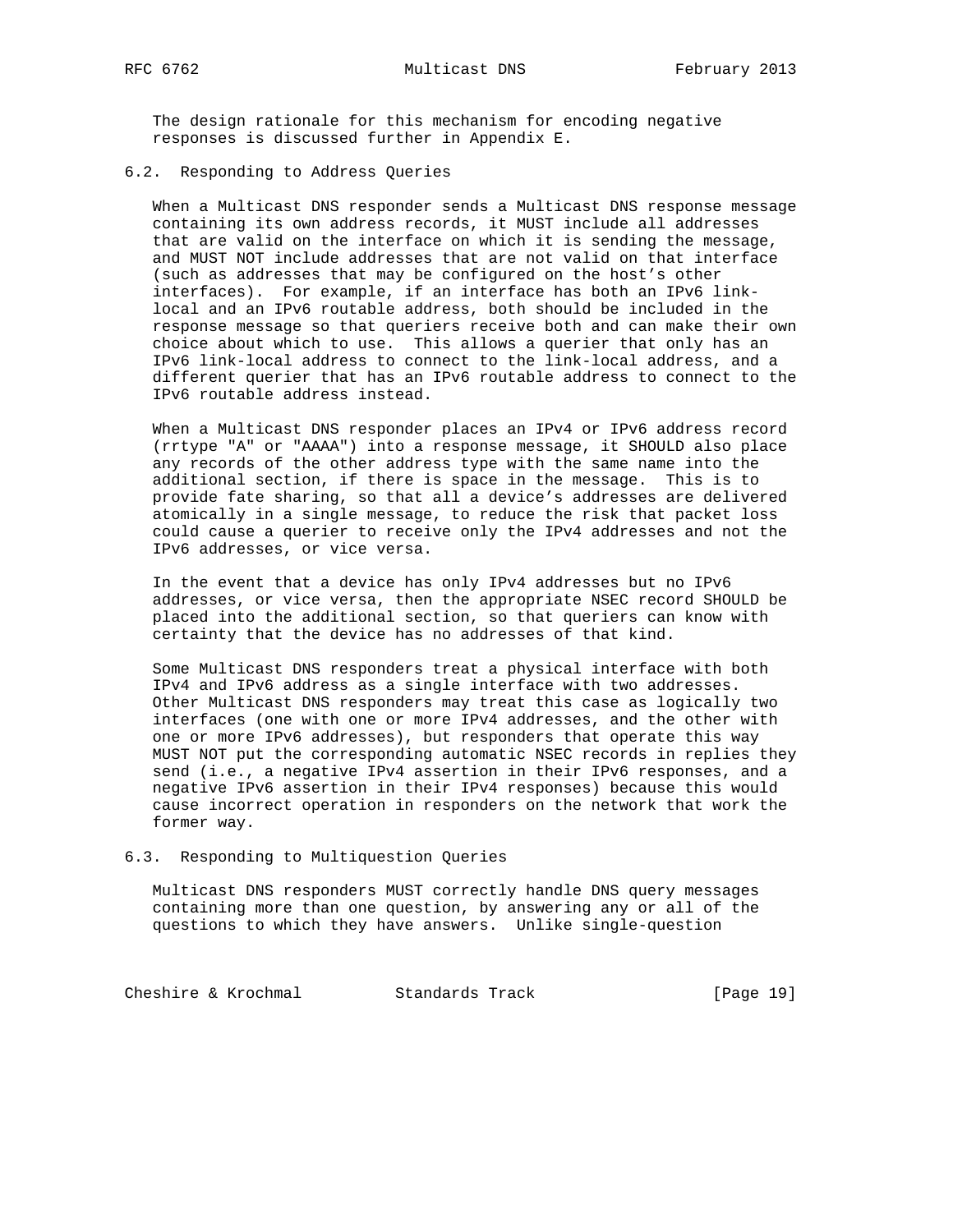queries, where responding without delay is allowed in appropriate cases, for query messages containing more than one question, all (non-defensive) answers SHOULD be randomly delayed in the range 20-120 ms, or 400-500 ms if the TC (truncated) bit is set. This is because when a query message contains more than one question, a Multicast DNS responder cannot generally be certain that other responders will not also be simultaneously generating answers to other questions in that query message. (Answers defending a name, in response to a probe for that name, are not subject to this delay rule and are still sent immediately.)

## 6.4. Response Aggregation

 When possible, a responder SHOULD, for the sake of network efficiency, aggregate as many responses as possible into a single Multicast DNS response message. For example, when a responder has several responses it plans to send, each delayed by a different interval, then earlier responses SHOULD be delayed by up to an additional 500 ms if that will permit them to be aggregated with other responses scheduled to go out a little later.

## 6.5. Wildcard Queries (qtype "ANY" and qclass "ANY")

 When responding to queries using qtype "ANY" (255) and/or qclass "ANY" (255), a Multicast DNS responder MUST respond with \*ALL\* of its records that match the query. This is subtly different from how qtype "ANY" and qclass "ANY" work in Unicast DNS.

 A common misconception is that a Unicast DNS query for qtype "ANY" will elicit a response containing all matching records. This is incorrect. If there are any records that match the query, the response is required only to contain at least one of them, not necessarily all of them.

 This somewhat surprising behavior is commonly seen with caching (i.e., "recursive") name servers. If a caching server receives a qtype "ANY" query for which it has at least one valid answer, it is allowed to return only those matching answers it happens to have already in its cache, and it is not required to reconsult the authoritative name server to check if there are any more records that also match the qtype "ANY" query.

 For example, one might imagine that a query for qtype "ANY" for name "host.example.com" would return both the IPv4 (A) and the IPv6 (AAAA) address records for that host. In reality, what happens is that it depends on the history of what queries have been previously received by intervening caching servers. If a caching server has no records for "host.example.com", then it will consult another server (usually

Cheshire & Krochmal Standards Track [Page 20]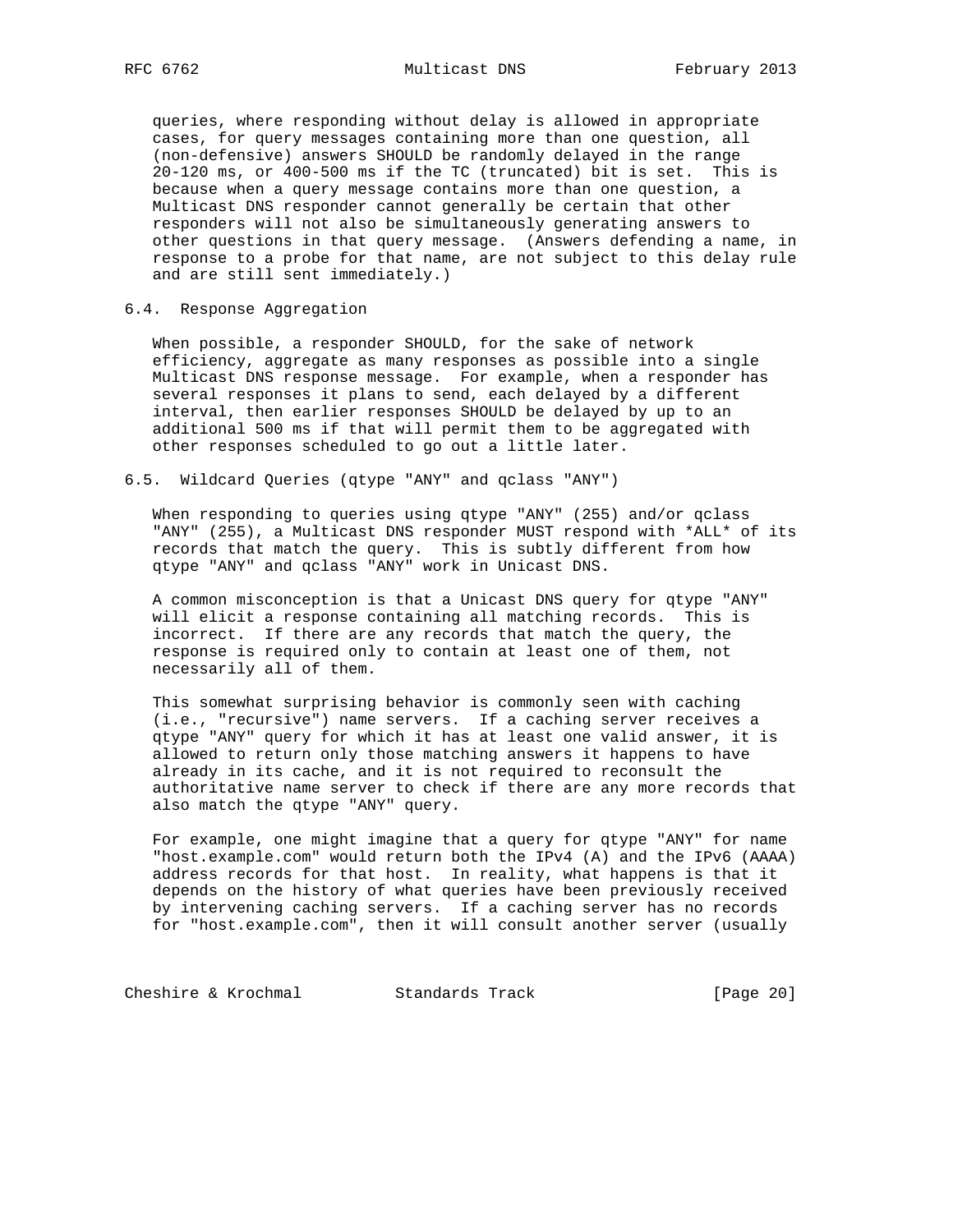the authoritative name server for the name in question), and, in that case, it will typically return all IPv4 and IPv6 address records. However, if some other host has recently done a query for qtype "A" for name "host.example.com", so that the caching server already has IPv4 address records for "host.example.com" in its cache but no IPv6 address records, then it will return only the IPv4 address records it already has cached, and no IPv6 address records.

 Multicast DNS does not share this property that qtype "ANY" and qclass "ANY" queries return some undefined subset of the matching records. When responding to queries using qtype "ANY" (255) and/or qclass "ANY" (255), a Multicast DNS responder MUST respond with \*ALL\* of its records that match the query.

6.6. Cooperating Multicast DNS Responders

 If a Multicast DNS responder ("A") observes some other Multicast DNS responder ("B") send a Multicast DNS response message containing a resource record with the same name, rrtype, and rrclass as one of A's resource records, but \*different\* rdata, then:

- o If A's resource record is intended to be a shared resource record, then this is no conflict, and no action is required.
- o If A's resource record is intended to be a member of a unique resource record set owned solely by that responder, then this is a conflict and MUST be handled as described in Section 9, "Conflict Resolution".

 If a Multicast DNS responder ("A") observes some other Multicast DNS responder ("B") send a Multicast DNS response message containing a resource record with the same name, rrtype, and rrclass as one of A's resource records, and \*identical\* rdata, then:

- o If the TTL of B's resource record given in the message is at least half the true TTL from A's point of view, then no action is required.
- o If the TTL of B's resource record given in the message is less than half the true TTL from A's point of view, then A MUST mark its record to be announced via multicast. Queriers receiving the record from B would use the TTL given by B and, hence, may delete the record sooner than A expects. By sending its own multicast response correcting the TTL, A ensures that the record will be retained for the desired time.

Cheshire & Krochmal Standards Track [Page 21]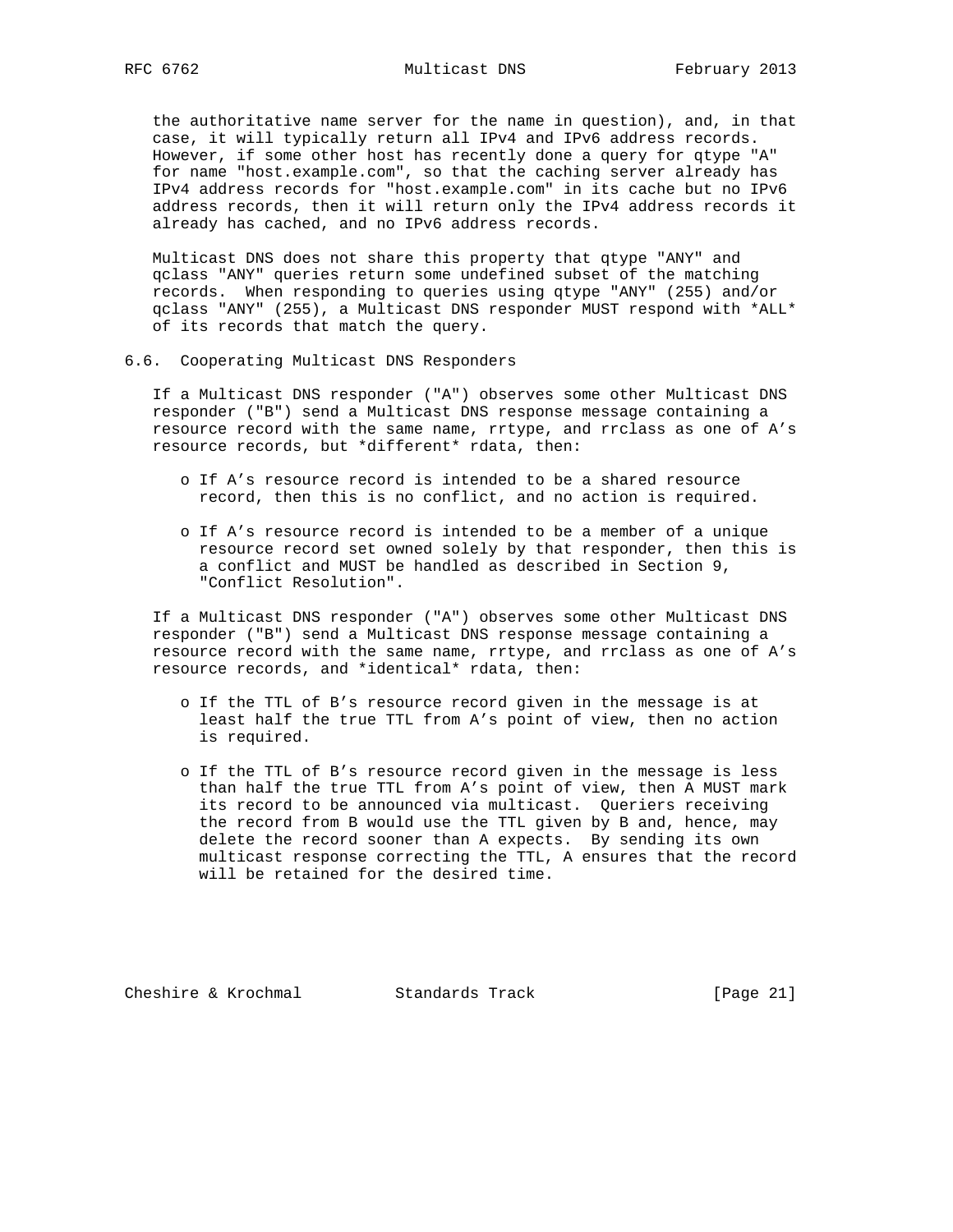These rules allow multiple Multicast DNS responders to offer the same data on the network (perhaps for fault-tolerance reasons) without conflicting with each other.

6.7. Legacy Unicast Responses

 If the source UDP port in a received Multicast DNS query is not port 5353, this indicates that the querier originating the query is a simple resolver such as described in Section 5.1, "One-Shot Multicast DNS Queries", which does not fully implement all of Multicast DNS. In this case, the Multicast DNS responder MUST send a UDP response directly back to the querier, via unicast, to the query packet's source IP address and port. This unicast response MUST be a conventional unicast response as would be generated by a conventional Unicast DNS server; for example, it MUST repeat the query ID and the question given in the query message. In addition, the cache-flush bit described in Section 10.2, "Announcements to Flush Outdated Cache Entries", MUST NOT be set in legacy unicast responses.

 The resource record TTL given in a legacy unicast response SHOULD NOT be greater than ten seconds, even if the true TTL of the Multicast DNS resource record is higher. This is because Multicast DNS responders that fully participate in the protocol use the cache coherency mechanisms described in Section 10, "Resource Record TTL Values and Cache Coherency", to update and invalidate stale data. Were unicast responses sent to legacy resolvers to use the same high TTLs, these legacy resolvers, which do not implement these cache coherency mechanisms, could retain stale cached resource record data long after it is no longer valid.

7. Traffic Reduction

 A variety of techniques are used to reduce the amount of traffic on the network.

7.1. Known-Answer Suppression

 When a Multicast DNS querier sends a query to which it already knows some answers, it populates the Answer Section of the DNS query message with those answers.

 Generally, this applies only to Shared records, not Unique records, since if a Multicast DNS querier already has at least one Unique record in its cache then it should not be expecting further different answers to this question, since the Unique record(s) it already has comprise the complete answer, so it has no reason to be sending the query at all. In contrast, having some Shared records in its cache does not necessarily imply that a Multicast DNS querier will not

Cheshire & Krochmal Standards Track [Page 22]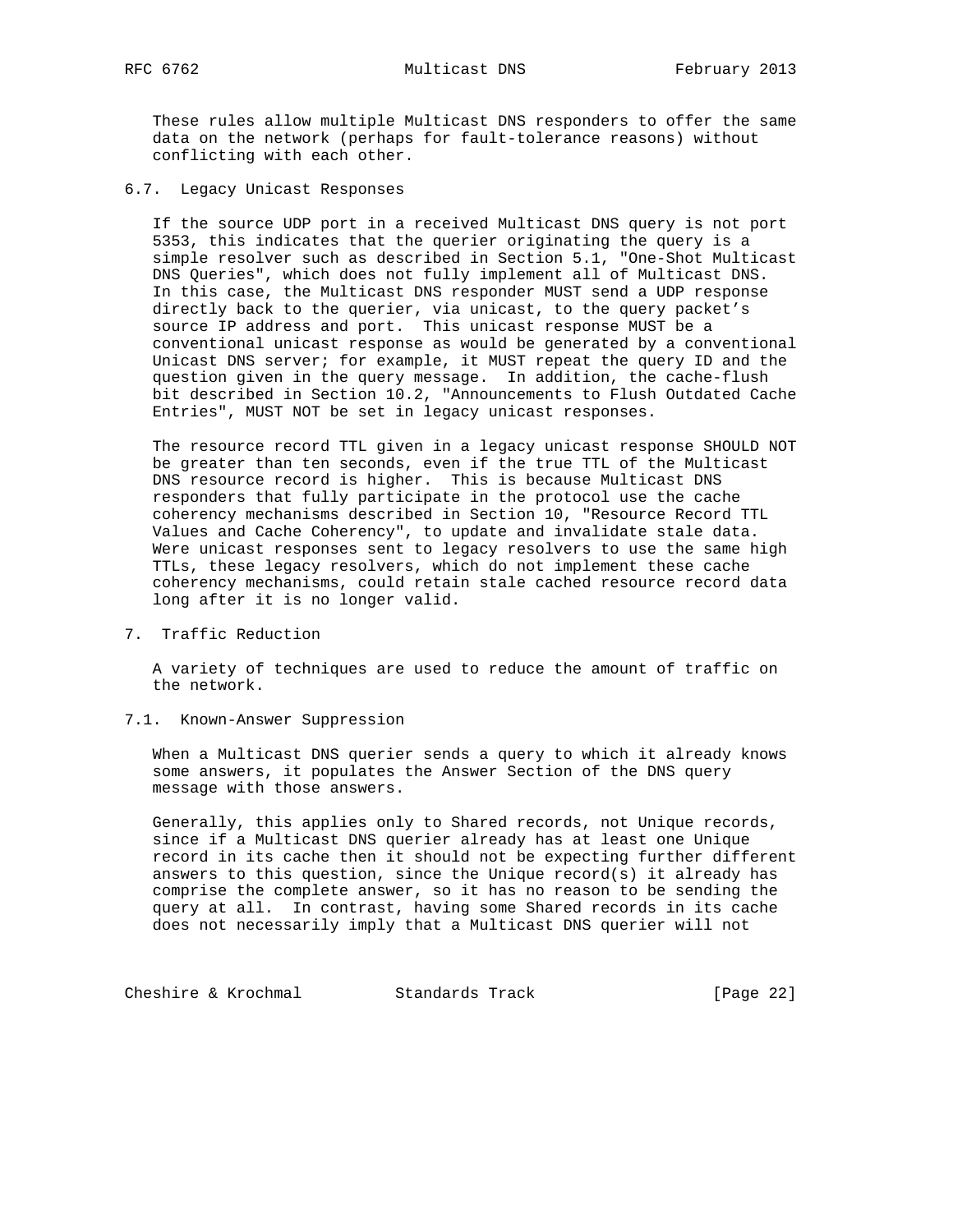receive further answers to this query, and it is in this case that it is beneficial to use the Known-Answer list to suppress repeated sending of redundant answers that the querier already knows.

 A Multicast DNS responder MUST NOT answer a Multicast DNS query if the answer it would give is already included in the Answer Section with an RR TTL at least half the correct value. If the RR TTL of the answer as given in the Answer Section is less than half of the true RR TTL as known by the Multicast DNS responder, the responder MUST send an answer so as to update the querier's cache before the record becomes in danger of expiration.

 Because a Multicast DNS responder will respond if the remaining TTL given in the Known-Answer list is less than half the true TTL, it is superfluous for the querier to include such records in the Known- Answer list. Therefore, a Multicast DNS querier SHOULD NOT include records in the Known-Answer list whose remaining TTL is less than half of their original TTL. Doing so would simply consume space in the message without achieving the goal of suppressing responses and would, therefore, be a pointless waste of network capacity.

 A Multicast DNS querier MUST NOT cache resource records observed in the Known-Answer Section of other Multicast DNS queries. The Answer Section of Multicast DNS queries is not authoritative. By placing information in the Answer Section of a Multicast DNS query, the querier is stating that it \*believes\* the information to be true. It is not asserting that the information \*is\* true. Some of those records may have come from other hosts that are no longer on the network. Propagating that stale information to other Multicast DNS queriers on the network would not be helpful.

## 7.2. Multipacket Known-Answer Suppression

 Sometimes a Multicast DNS querier will already have too many answers to fit in the Known-Answer Section of its query packets. In this case, it should issue a Multicast DNS query containing a question and as many Known-Answer records as will fit. It MUST then set the TC (Truncated) bit in the header before sending the query. It MUST immediately follow the packet with another query packet containing no questions and as many more Known-Answer records as will fit. If there are still too many records remaining to fit in the packet, it again sets the TC bit and continues until all the Known-Answer records have been sent.

 A Multicast DNS responder seeing a Multicast DNS query with the TC bit set defers its response for a time period randomly selected in the interval 400-500 ms. This gives the Multicast DNS querier time to send additional Known-Answer packets before the responder

Cheshire & Krochmal Standards Track [Page 23]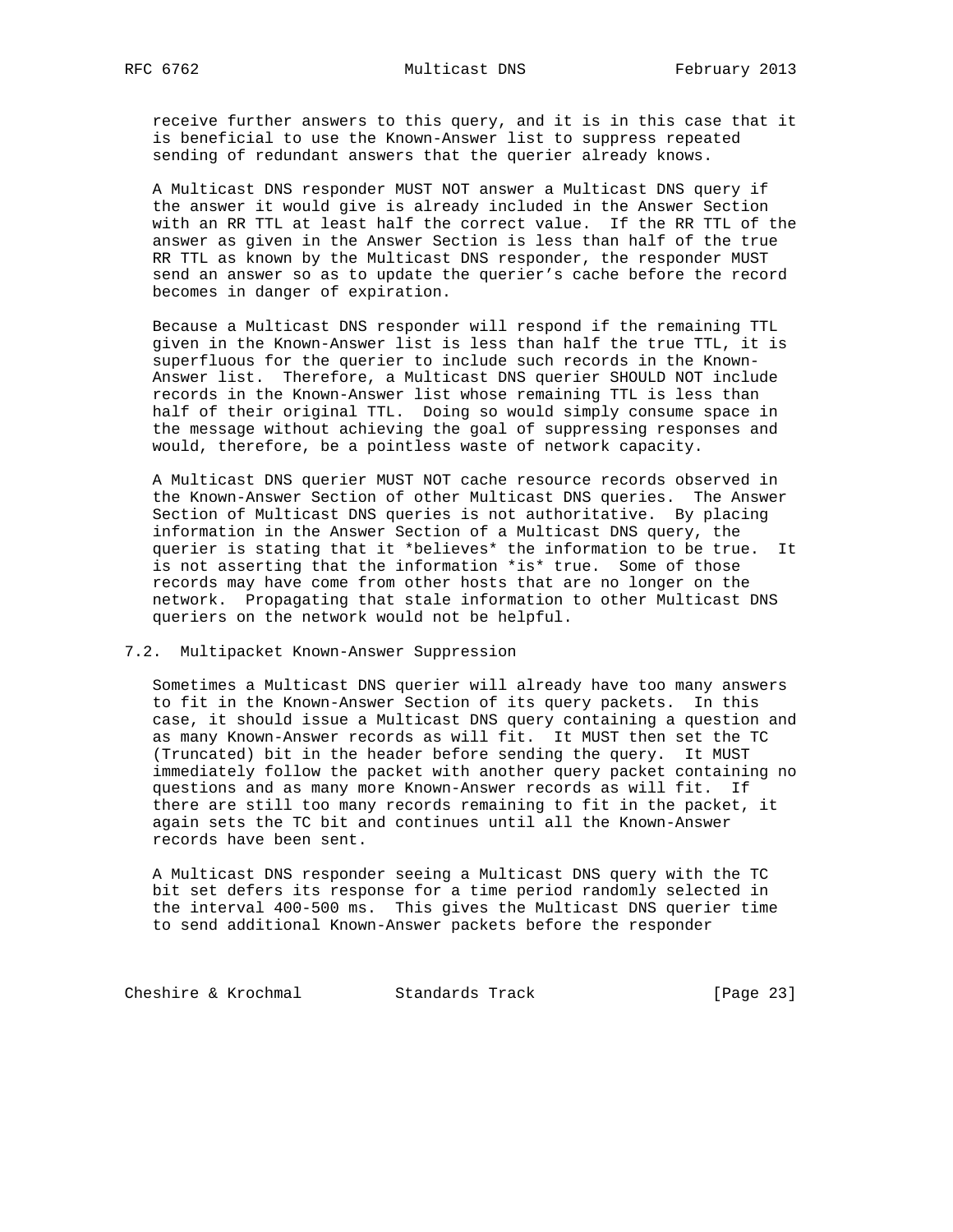responds. If the responder sees any of its answers listed in the Known-Answer lists of subsequent packets from the querying host, it MUST delete that answer from the list of answers it is planning to give (provided that no other host on the network has also issued a query for that record and is waiting to receive an answer).

 If the responder receives additional Known-Answer packets with the TC bit set, it SHOULD extend the delay as necessary to ensure a pause of 400-500 ms after the last such packet before it sends its answer. This opens the potential risk that a continuous stream of Known- Answer packets could, theoretically, prevent a responder from answering indefinitely. In practice, answers are never actually delayed significantly, and should a situation arise where significant delays did happen, that would be a scenario where the network is so overloaded that it would be desirable to err on the side of caution. The consequence of delaying an answer may be that it takes a user longer than usual to discover all the services on the local network; in contrast, the consequence of incorrectly answering before all the Known-Answer packets have been received would be wasted capacity sending unnecessary answers on an already overloaded network. In this (rare) situation, sacrificing speed to preserve reliable network operation is the right trade-off.

## 7.3. Duplicate Question Suppression

 If a host is planning to transmit (or retransmit) a query, and it sees another host on the network send a query containing the same "QM" question, and the Known-Answer Section of that query does not contain any records that this host would not also put in its own Known-Answer Section, then this host SHOULD treat its own query as having been sent. When multiple queriers on the network are querying for the same resource records, there is no need for them to all be repeatedly asking the same question.

### 7.4. Duplicate Answer Suppression

 If a host is planning to send an answer, and it sees another host on the network send a response message containing the same answer record, and the TTL in that record is not less than the TTL this host would have given, then this host SHOULD treat its own answer as having been sent, and not also send an identical answer itself. When multiple responders on the network have the same data, there is no need for all of them to respond.

Cheshire & Krochmal Standards Track [Page 24]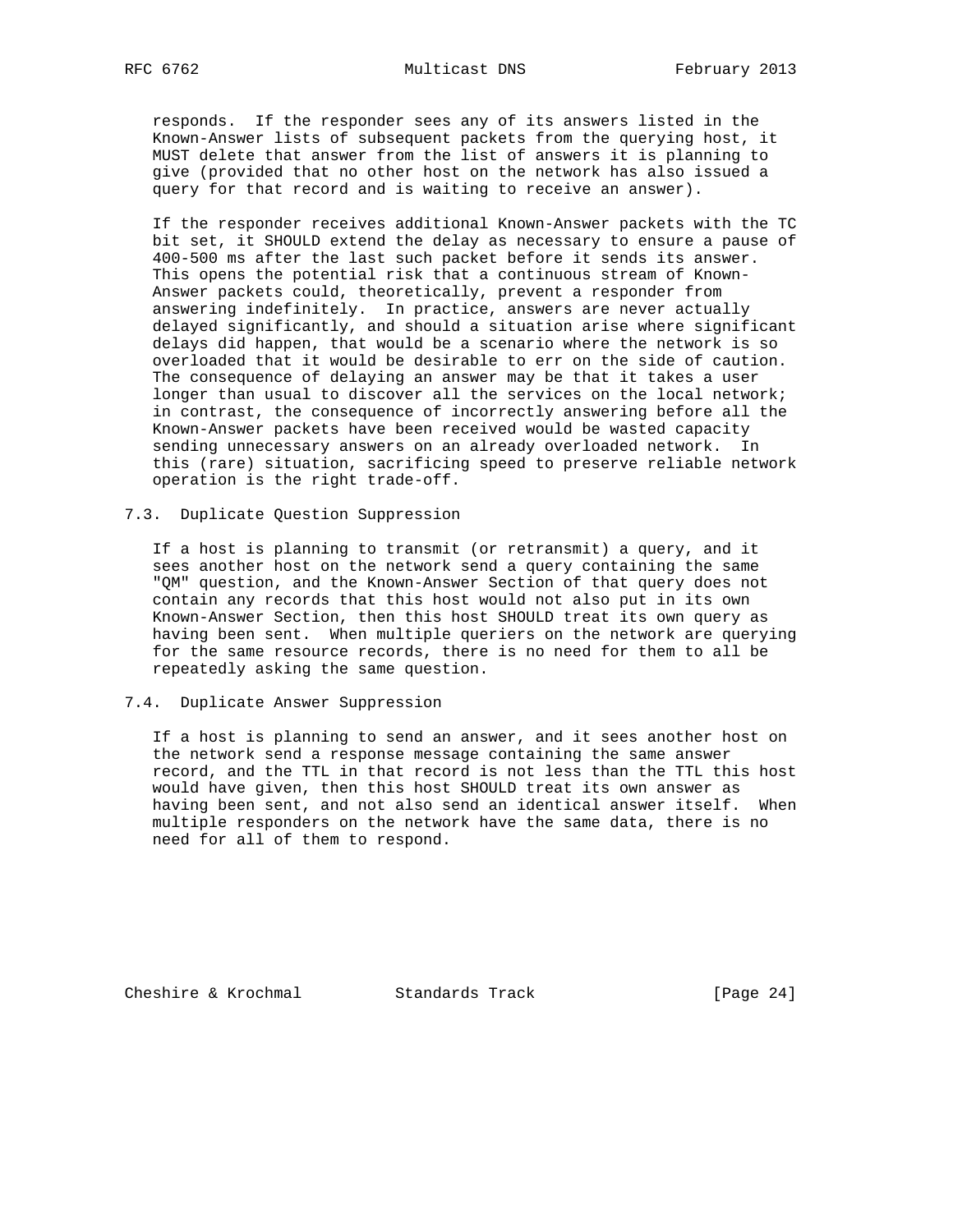The opportunity for duplicate answer suppression occurs when a host has received a query, and is delaying its response for some pseudo random interval up to 500 ms, as described elsewhere in this document, and then, before the host sends its response, it sees some other host on the network send a response message containing the same answer record.

 This feature is particularly useful when Multicast DNS Proxy Servers are in use, where there could be more than one proxy on the network giving Multicast DNS answers on behalf of some other host (e.g., because that other host is currently asleep and is not itself responding to queries).

8. Probing and Announcing on Startup

 Typically a Multicast DNS responder should have, at the very least, address records for all of its active interfaces. Creating and advertising an HINFO record on each interface as well can be useful to network administrators.

 Whenever a Multicast DNS responder starts up, wakes up from sleep, receives an indication of a network interface "Link Change" event, or has any other reason to believe that its network connectivity may have changed in some relevant way, it MUST perform the two startup steps below: Probing (Section 8.1) and Announcing (Section 8.3).

8.1. Probing

 The first startup step is that, for all those resource records that a Multicast DNS responder desires to be unique on the local link, it MUST send a Multicast DNS query asking for those resource records, to see if any of them are already in use. The primary example of this is a host's address records, which map its unique host name to its unique IPv4 and/or IPv6 addresses. All probe queries SHOULD be done using the desired resource record name and class (usually class 1, "Internet"), and query type "ANY" (255), to elicit answers for all types of records with that name. This allows a single question to be used in place of several questions, which is more efficient on the network. It also allows a host to verify exclusive ownership of a name for all rrtypes, which is desirable in most cases. It would be confusing, for example, if one host owned the "A" record for "myhost.local.", but a different host owned the "AAAA" record for that name.

Cheshire & Krochmal Standards Track [Page 25]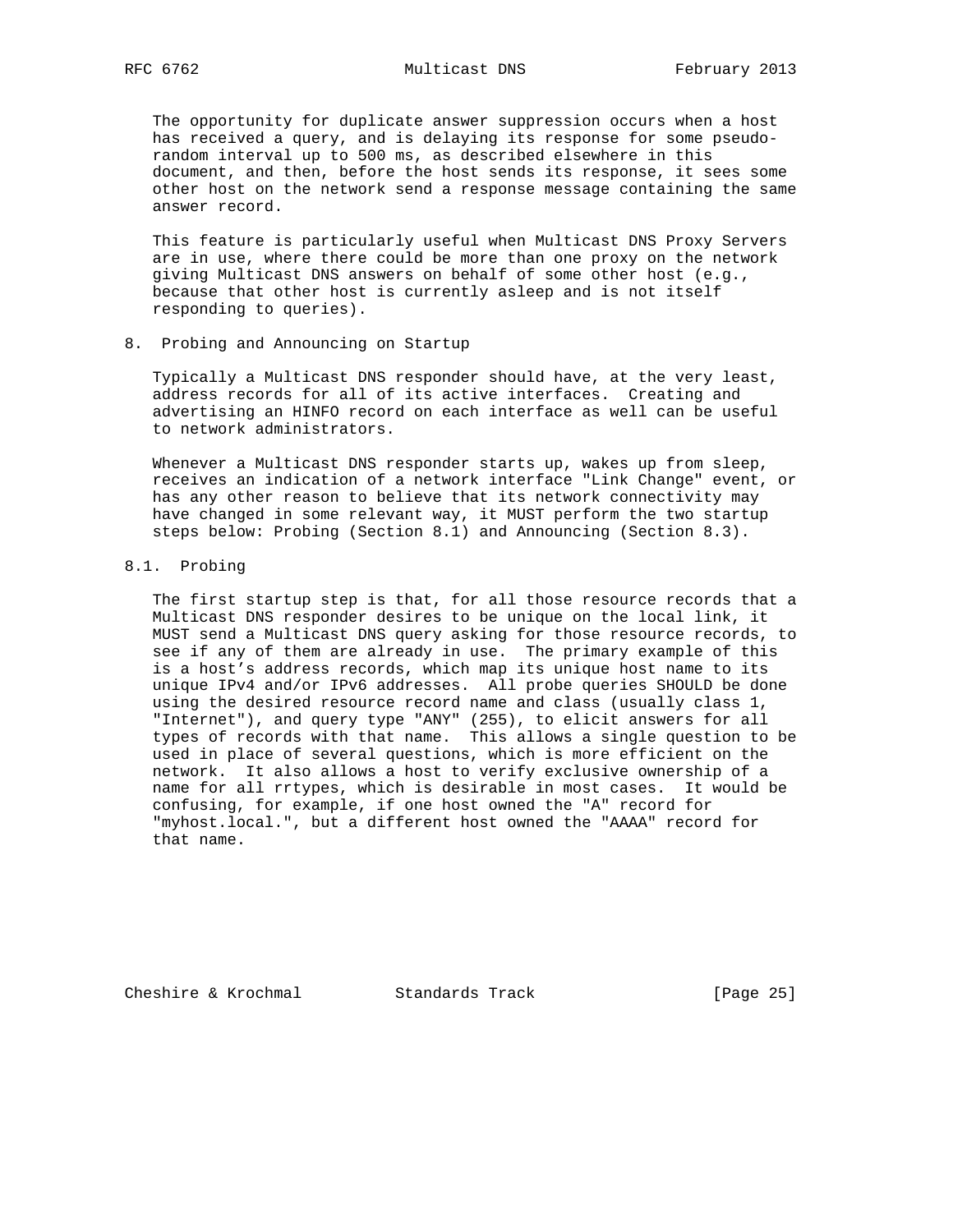The ability to place more than one question in a Multicast DNS query is useful here, because it can allow a host to use a single message to probe for all of its resource records instead of needing a separate message for each. For example, a host can simultaneously probe for uniqueness of its "A" record and all its SRV records [RFC6763] in the same query message.

 When ready to send its Multicast DNS probe packet(s) the host should first wait for a short random delay time, uniformly distributed in the range 0-250 ms. This random delay is to guard against the case where several devices are powered on simultaneously, or several devices are connected to an Ethernet hub, which is then powered on, or some other external event happens that might cause a group of hosts to all send synchronized probes.

 250 ms after the first query, the host should send a second; then, 250 ms after that, a third. If, by 250 ms after the third probe, no conflicting Multicast DNS responses have been received, the host may move to the next step, announcing. (Note that probing is the one exception from the normal rule that there should be at least one second between repetitions of the same question, and the interval between subsequent repetitions should at least double.)

 When sending probe queries, a host MUST NOT consult its cache for potential answers. Only conflicting Multicast DNS responses received "live" from the network are considered valid for the purposes of determining whether probing has succeeded or failed.

 In order to allow services to announce their presence without unreasonable delay, the time window for probing is intentionally set quite short. As a result of this, from the time the first probe packet is sent, another device on the network using that name has just 750 ms to respond to defend its name. On networks that are slow, or busy, or both, it is possible for round-trip latency to account for a few hundred milliseconds, and software delays in slow devices can add additional delay. Hence, it is important that when a device receives a probe query for a name that it is currently using, it SHOULD generate its response to defend that name immediately and send it as quickly as possible. The usual rules about random delays before responding, to avoid sudden bursts of simultaneous answers from different hosts, do not apply here since normally at most one host should ever respond to a given probe question. Even when a single DNS query message contains multiple probe questions, it would be unusual for that message to elicit a defensive response from more than one other host. Because of the mDNS multicast rate-limiting

Cheshire & Krochmal Standards Track [Page 26]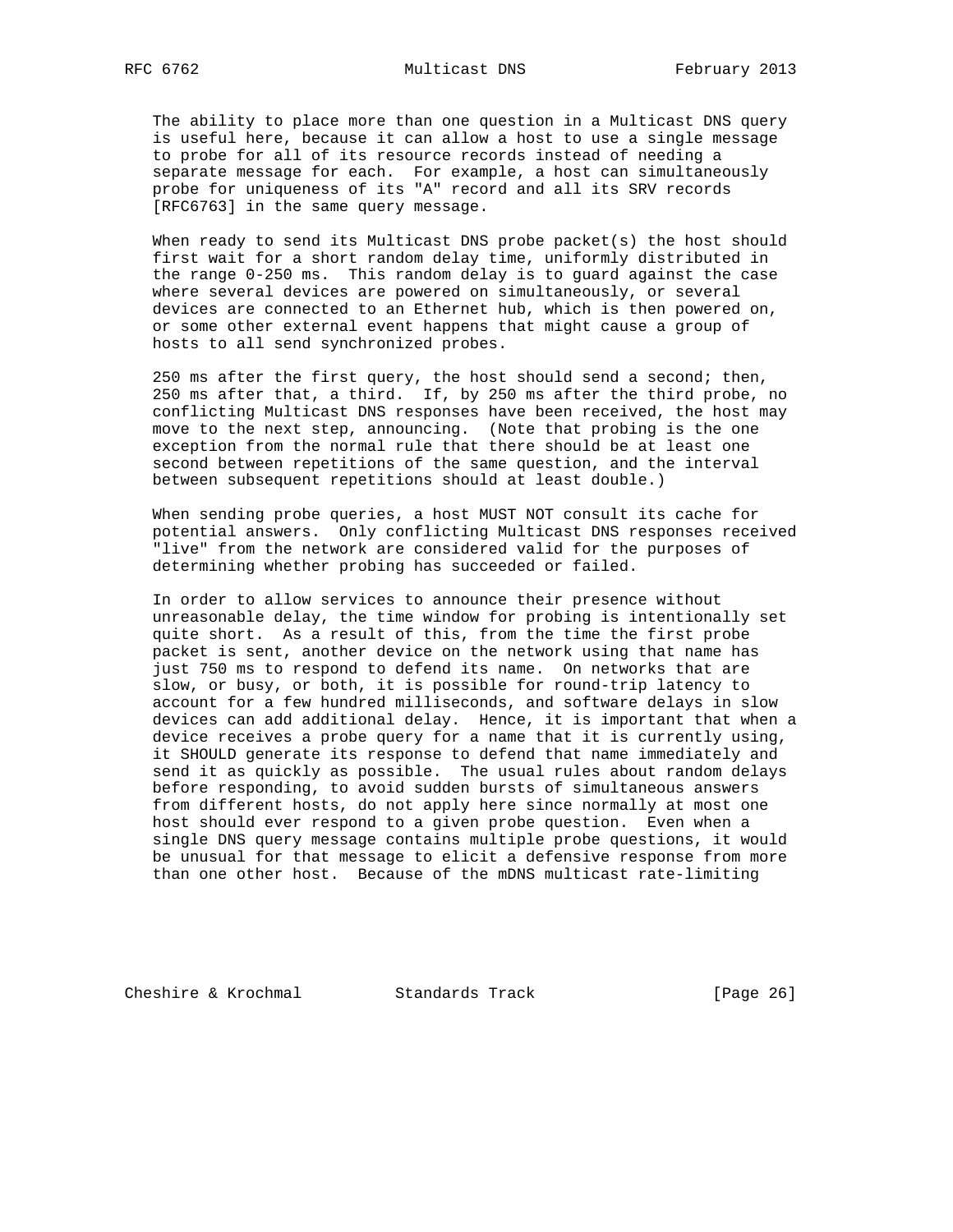rules, the probes SHOULD be sent as "QU" questions with the unicast response bit set, to allow a defending host to respond immediately via unicast, instead of potentially having to wait before replying via multicast.

 During probing, from the time the first probe packet is sent until 250 ms after the third probe, if any conflicting Multicast DNS response is received, then the probing host MUST defer to the existing host, and SHOULD choose new names for some or all of its resource records as appropriate. Apparently conflicting Multicast DNS responses received \*before\* the first probe packet is sent MUST be silently ignored (see discussion of stale probe packets in Section 8.2, "Simultaneous Probe Tiebreaking", below). In the case of a host probing using query type "ANY" as recommended above, any answer containing a record with that name, of any type, MUST be considered a conflicting response and handled accordingly.

 If fifteen conflicts occur within any ten-second period, then the host MUST wait at least five seconds before each successive additional probe attempt. This is to help ensure that, in the event of software bugs or other unanticipated problems, errant hosts do not flood the network with a continuous stream of multicast traffic. For very simple devices, a valid way to comply with this requirement is to always wait five seconds after any failed probe attempt before trying again.

 If a responder knows by other means that its unique resource record set name, rrtype, and rrclass cannot already be in use by any other responder on the network, then it SHOULD skip the probing step for that resource record set. For example, when creating the reverse address mapping PTR records, the host can reasonably assume that no other host will be trying to create those same PTR records, since that would imply that the two hosts were trying to use the same IP address, and if that were the case, the two hosts would be suffering communication problems beyond the scope of what Multicast DNS is designed to solve. Similarly, if a responder is acting as a proxy, taking over from another Multicast DNS responder that has already verified the uniqueness of the record, then the proxy SHOULD NOT repeat the probing step for those records.

#### 8.2. Simultaneous Probe Tiebreaking

 The astute reader will observe that there is a race condition inherent in the previous description. If two hosts are probing for the same name simultaneously, neither will receive any response to the probe, and the hosts could incorrectly conclude that they may both proceed to use the name. To break this symmetry, each host populates the query message's Authority Section with the record or

Cheshire & Krochmal Standards Track [Page 27]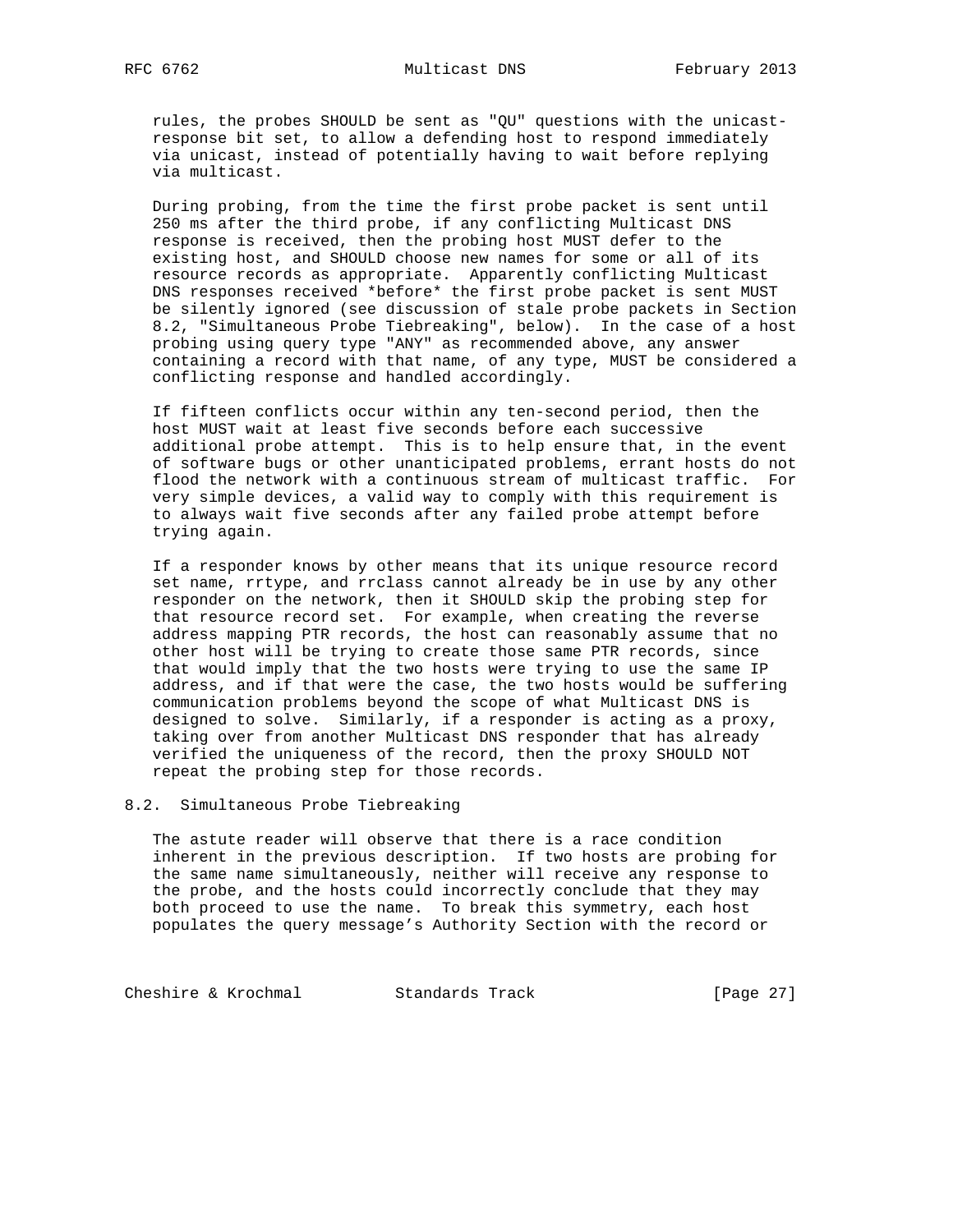records with the rdata that it would be proposing to use, should its probing be successful. The Authority Section is being used here in a way analogous to the way it is used as the "Update Section" in a DNS Update message [RFC2136] [RFC3007].

 When a host is probing for a group of related records with the same name (e.g., the SRV and TXT record describing a DNS-SD service), only a single question need be placed in the Question Section, since query type "ANY" (255) is used, which will elicit answers for all records with that name. However, for tiebreaking to work correctly in all cases, the Authority Section must contain \*all\* the records and proposed rdata being probed for uniqueness.

 When a host that is probing for a record sees another host issue a query for the same record, it consults the Authority Section of that query. If it finds any resource record(s) there which answers the query, then it compares the data of that (those) resource record(s) with its own tentative data. We consider first the simple case of a host probing for a single record, receiving a simultaneous probe from another host also probing for a single record. The two records are compared and the lexicographically later data wins. This means that if the host finds that its own data is lexicographically later, it simply ignores the other host's probe. If the host finds that its own data is lexicographically earlier, then it defers to the winning host by waiting one second, and then begins probing for this record again. The logic for waiting one second and then trying again is to guard against stale probe packets on the network (possibly even stale probe packets sent moments ago by this host itself, before some configuration change, which may be echoed back after a short delay by some Ethernet switches and some 802.11 base stations). If the winning simultaneous probe was from a real other host on the network, then after one second it will have completed its probing, and will answer subsequent probes. If the apparently winning simultaneous probe was in fact just an old stale packet on the network (maybe from the host itself), then when it retries its probing in one second, its probes will go unanswered, and it will successfully claim the name.

 The determination of "lexicographically later" is performed by first comparing the record class (excluding the cache-flush bit described in Section 10.2), then the record type, then raw comparison of the binary content of the rdata without regard for meaning or structure. If the record classes differ, then the numerically greater class is considered "lexicographically later". Otherwise, if the record types differ, then the numerically greater type is considered "lexicographically later". If the rrtype and rrclass both match, then the rdata is compared.

Cheshire & Krochmal Standards Track [Page 28]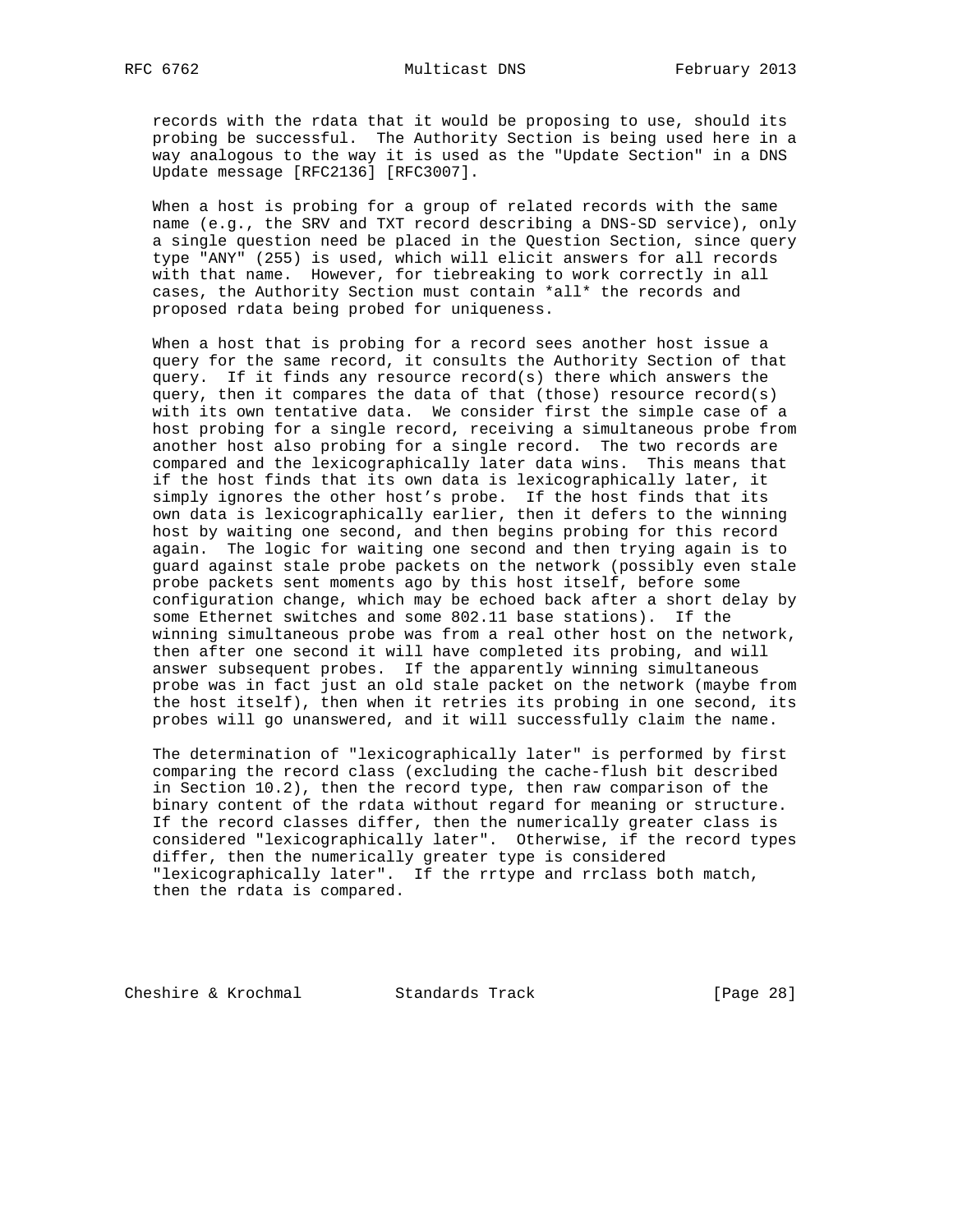In the case of resource records containing rdata that is subject to name compression [RFC1035], the names MUST be uncompressed before comparison. (The details of how a particular name is compressed is an artifact of how and where the record is written into the DNS message; it is not an intrinsic property of the resource record itself.)

 The bytes of the raw uncompressed rdata are compared in turn, interpreting the bytes as eight-bit UNSIGNED values, until a byte is found whose value is greater than that of its counterpart (in which case, the rdata whose byte has the greater value is deemed lexicographically later) or one of the resource records runs out of rdata (in which case, the resource record which still has remaining data first is deemed lexicographically later). The following is an example of a conflict:

 MyPrinter.local. A 169.254.99.200 MyPrinter.local. A 169.254.200.50

 In this case, 169.254.200.50 is lexicographically later (the third byte, with value 200, is greater than its counterpart with value 99), so it is deemed the winner.

 Note that it is vital that the bytes are interpreted as UNSIGNED values in the range 0-255, or the wrong outcome may result. In the example above, if the byte with value 200 had been incorrectly interpreted as a signed eight-bit value, then it would be interpreted as value -56, and the wrong address record would be deemed the winner.

8.2.1. Simultaneous Probe Tiebreaking for Multiple Records

 When a host is probing for a set of records with the same name, or a message is received containing multiple tiebreaker records answering a given probe question in the Question Section, the host's records and the tiebreaker records from the message are each sorted into order, and then compared pairwise, using the same comparison technique described above, until a difference is found.

 The records are sorted using the same lexicographical order as described above, that is, if the record classes differ, the record with the lower class number comes first. If the classes are the same but the rrtypes differ, the record with the lower rrtype number comes first. If the class and rrtype match, then the rdata is compared bytewise until a difference is found. For example, in the common case of advertising DNS-SD services with a TXT record and an SRV record, the TXT record comes first (the rrtype value for TXT is 16) and the SRV record comes second (the rrtype value for SRV is 33).

Cheshire & Krochmal Standards Track [Page 29]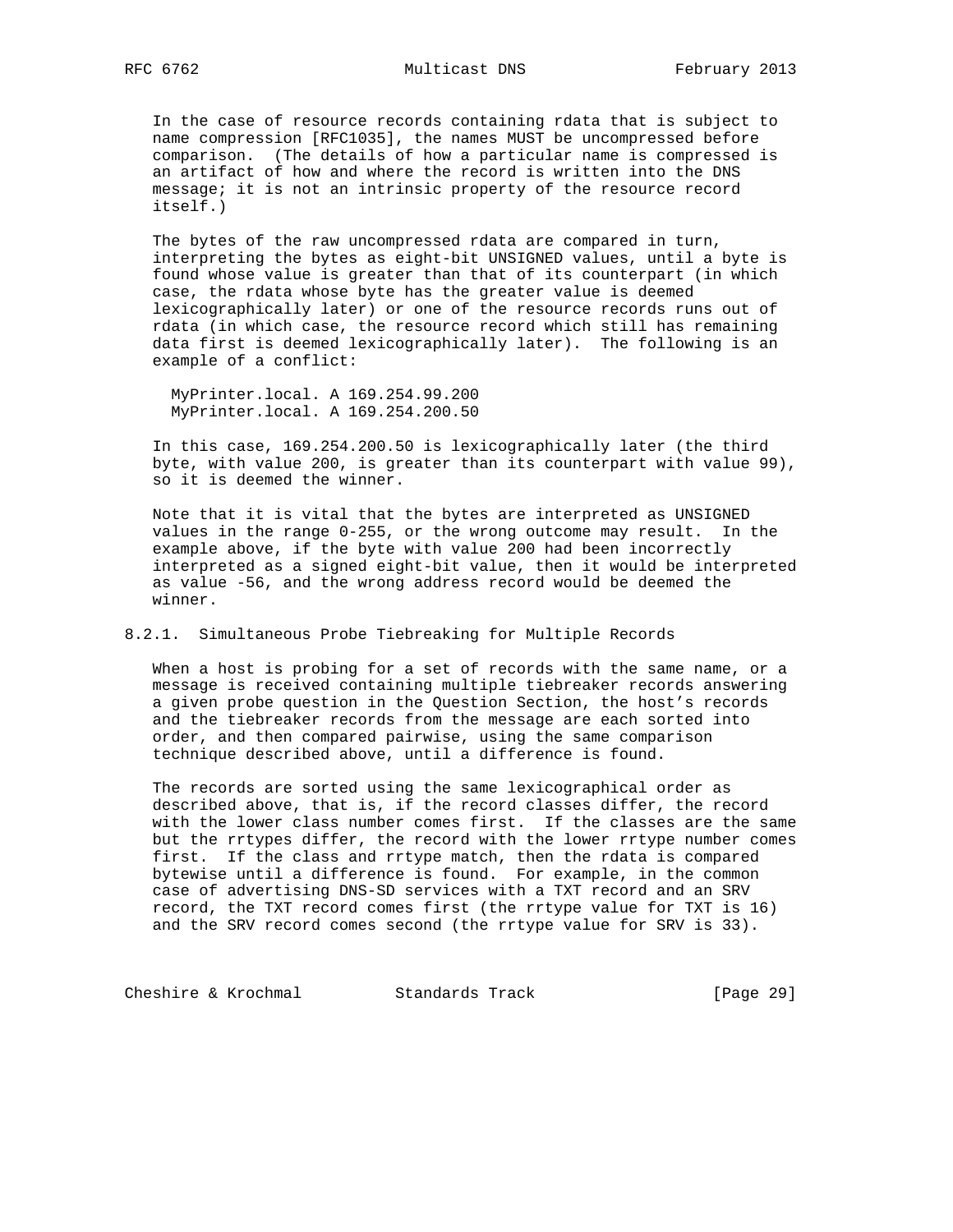When comparing the records, if the first records match perfectly, then the second records are compared, and so on. If either list of records runs out of records before any difference is found, then the list with records remaining is deemed to have won the tiebreak. If both lists run out of records at the same time without any difference being found, then this indicates that two devices are advertising identical sets of records, as is sometimes done for fault tolerance, and there is, in fact, no conflict.

### 8.3. Announcing

 The second startup step is that the Multicast DNS responder MUST send an unsolicited Multicast DNS response containing, in the Answer Section, all of its newly registered resource records (both shared records, and unique records that have completed the probing step). If there are too many resource records to fit in a single packet, multiple packets should be used.

 In the case of shared records (e.g., the PTR records used by DNS- Based Service Discovery [RFC6763]), the records are simply placed as is into the Answer Section of the DNS response.

 In the case of records that have been verified to be unique in the previous step, they are placed into the Answer Section of the DNS response with the most significant bit of the rrclass set to one. The most significant bit of the rrclass for a record in the Answer Section of a response message is the Multicast DNS cache-flush bit and is discussed in more detail below in Section 10.2, "Announcements to Flush Outdated Cache Entries".

 The Multicast DNS responder MUST send at least two unsolicited responses, one second apart. To provide increased robustness against packet loss, a responder MAY send up to eight unsolicited responses, provided that the interval between unsolicited responses increases by at least a factor of two with every response sent.

 A Multicast DNS responder MUST NOT send announcements in the absence of information that its network connectivity may have changed in some relevant way. In particular, a Multicast DNS responder MUST NOT send regular periodic announcements as a matter of course.

 Whenever a Multicast DNS responder receives any Multicast DNS response (solicited or otherwise) containing a conflicting resource record, the conflict MUST be resolved as described in Section 9, "Conflict Resolution".

Cheshire & Krochmal Standards Track [Page 30]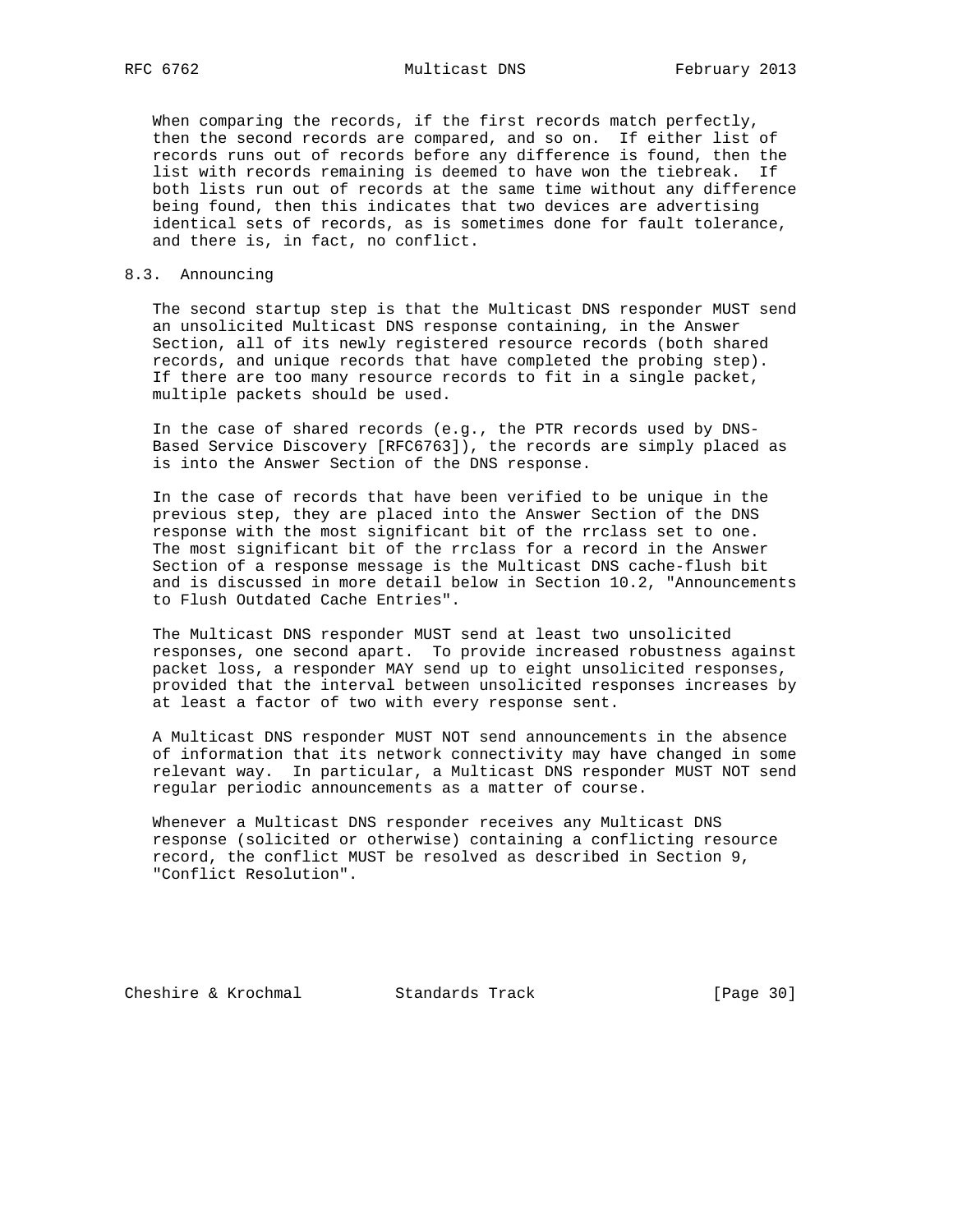# 8.4. Updating

 At any time, if the rdata of any of a host's Multicast DNS records changes, the host MUST repeat the Announcing step described above to update neighboring caches. For example, if any of a host's IP addresses change, it MUST re-announce those address records. The host does not need to repeat the Probing step because it has already established unique ownership of that name.

 In the case of shared records, a host MUST send a "goodbye" announcement with RR TTL zero (see Section 10.1, "Goodbye Packets") for the old rdata, to cause it to be deleted from peer caches, before announcing the new rdata. In the case of unique records, a host SHOULD omit the "goodbye" announcement, since the cache-flush bit on the newly announced records will cause old rdata to be flushed from peer caches anyway.

 A host may update the contents of any of its records at any time, though a host SHOULD NOT update records more frequently than ten times per minute. Frequent rapid updates impose a burden on the network. If a host has information to disseminate which changes more frequently than ten times per minute, then it may be more appropriate to design a protocol for that specific purpose.

# 9. Conflict Resolution

 A conflict occurs when a Multicast DNS responder has a unique record for which it is currently authoritative, and it receives a Multicast DNS response message containing a record with the same name, rrtype and rrclass, but inconsistent rdata. What may be considered inconsistent is context sensitive, except that resource records with identical rdata are never considered inconsistent, even if they originate from different hosts. This is to permit use of proxies and other fault-tolerance mechanisms that may cause more than one responder to be capable of issuing identical answers on the network.

 A common example of a resource record type that is intended to be unique, not shared between hosts, is the address record that maps a host's name to its IP address. Should a host witness another host announce an address record with the same name but a different IP address, then that is considered inconsistent, and that address record is considered to be in conflict.

 Whenever a Multicast DNS responder receives any Multicast DNS response (solicited or otherwise) containing a conflicting resource record in any of the Resource Record Sections, the Multicast DNS responder MUST immediately reset its conflicted unique record to probing state, and go through the startup steps described above in

Cheshire & Krochmal Standards Track [Page 31]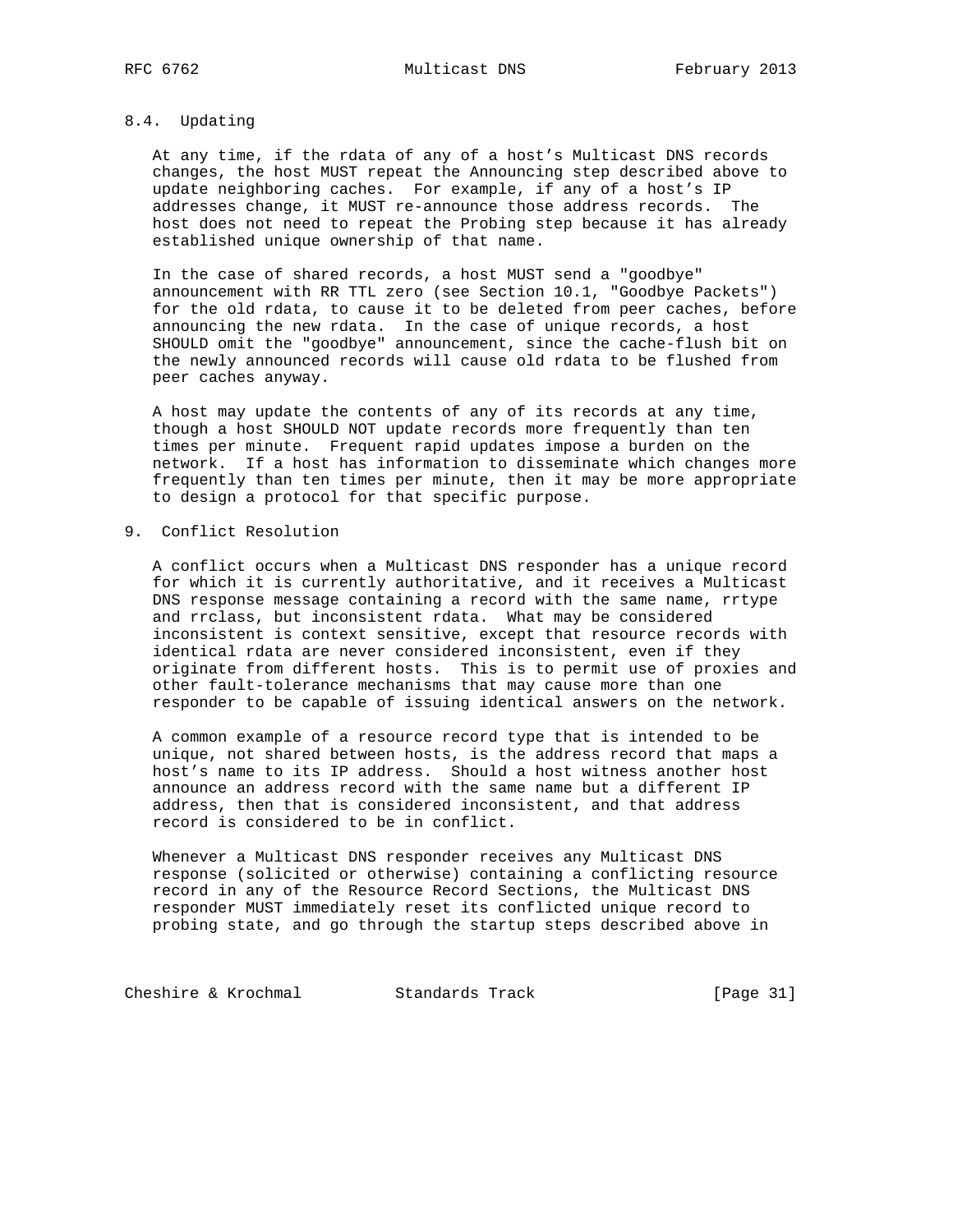Section 8, "Probing and Announcing on Startup". The protocol used in the Probing phase will determine a winner and a loser, and the loser MUST cease using the name, and reconfigure.

 It is very important that any host receiving a resource record that conflicts with one of its own MUST take action as described above. In the case of two hosts using the same host name, where one has been configured to require a unique host name and the other has not, the one that has not been configured to require a unique host name will not perceive any conflict, and will not take any action. By reverting to Probing state, the host that desires a unique host name will go through the necessary steps to ensure that a unique host name is obtained.

 The recommended course of action after probing and failing is as follows:

- 1. Programmatically change the resource record name in an attempt to find a new name that is unique. This could be done by adding some further identifying information (e.g., the model name of the hardware) if it is not already present in the name, or appending the digit "2" to the name, or incrementing a number at the end of the name if one is already present.
- 2. Probe again, and repeat as necessary until a unique name is found.
- 3. Once an available unique name has been determined, by probing without receiving any conflicting response, record this newly chosen name in persistent storage so that the device will use the same name the next time it is power-cycled.
- 4. Display a message to the user or operator informing them of the name change. For example:

 The name "Bob's Music" is in use by another music server on the network. Your music collection has been renamed to "Bob's Music (2)". If you want to change this name, use [describe appropriate menu item or preference dialog here].

 The details of how the user or operator is informed of the new name depends on context. A desktop computer with a screen might put up a dialog box. A headless server in the closet may write a message to a log file, or use whatever mechanism (email, SNMP trap, etc.) it uses to inform the administrator of error conditions. On the other hand, a headless server in the closet may not inform the user at all -- if the user cares,

Cheshire & Krochmal Standards Track [Page 32]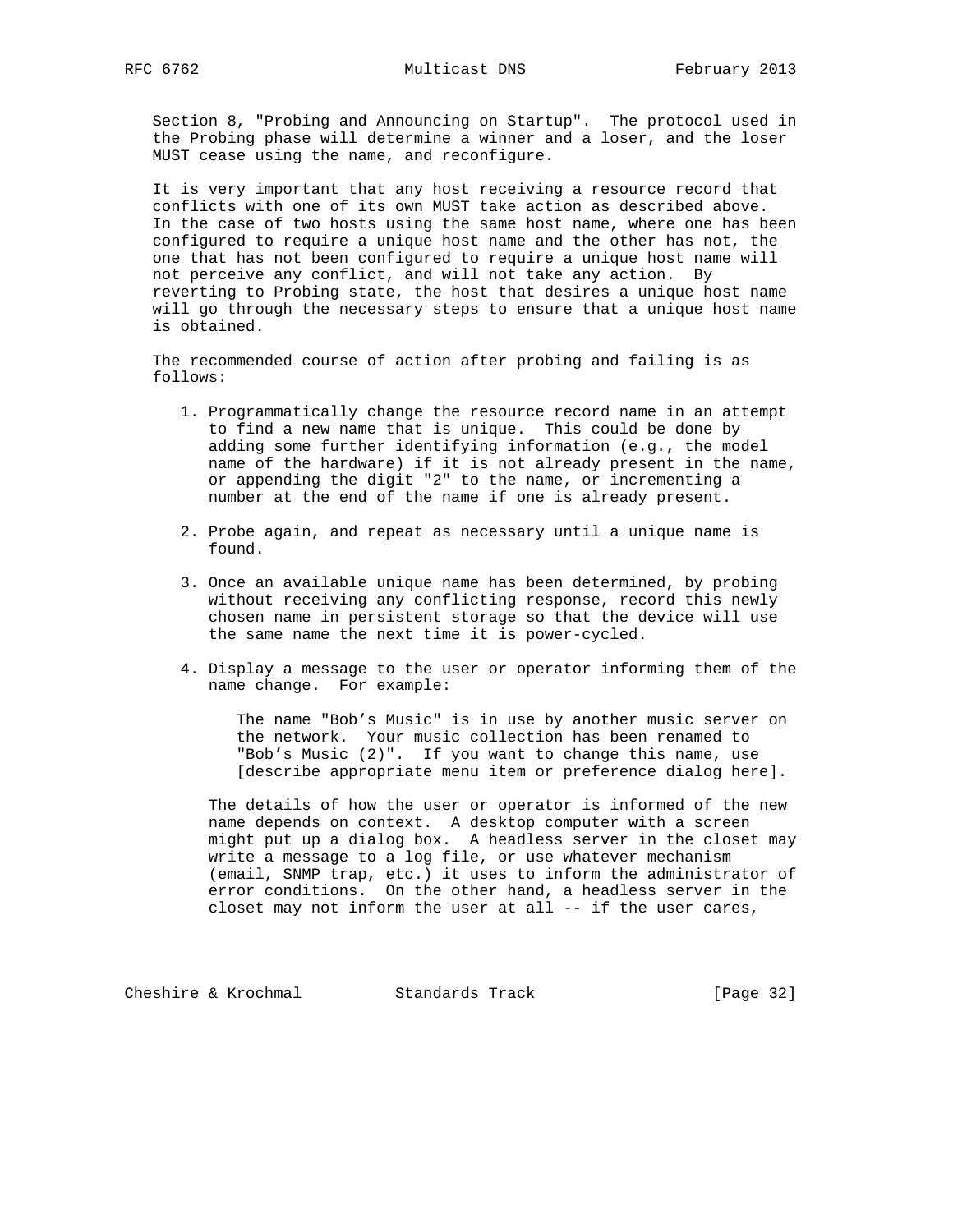they will notice the name has changed, and connect to the server in the usual way (e.g., via web browser) to configure a new name.

 5. After one minute of probing, if the Multicast DNS responder has been unable to find any unused name, it should log an error message to inform the user or operator of this fact. This situation should never occur in normal operation. The only situations that would cause this to happen would be either a deliberate denial-of-service attack, or some kind of very obscure hardware or software bug that acts like a deliberate denial-of-service attack.

 These considerations apply to address records (i.e., host names) and to all resource records where uniqueness (or maintenance of some other defined constraint) is desired.

10. Resource Record TTL Values and Cache Coherency

 As a general rule, the recommended TTL value for Multicast DNS resource records with a host name as the resource record's name (e.g., A, AAAA, HINFO) or a host name contained within the resource record's rdata (e.g., SRV, reverse mapping PTR record) SHOULD be 120 seconds.

 The recommended TTL value for other Multicast DNS resource records is 75 minutes.

 A querier with an active outstanding query will issue a query message when one or more of the resource records in its cache are 80% of the way to expiry. If the TTL on those records is 75 minutes, this ongoing cache maintenance process yields a steady-state query rate of one query every 60 minutes.

 Any distributed cache needs a cache coherency protocol. If Multicast DNS resource records follow the recommendation and have a TTL of 75 minutes, that means that stale data could persist in the system for a little over an hour. Making the default RR TTL significantly lower would reduce the lifetime of stale data, but would produce too much extra traffic on the network. Various techniques are available to minimize the impact of such stale data, outlined in the five subsections below.

10.1. Goodbye Packets

 In the case where a host knows that certain resource record data is about to become invalid (for example, when the host is undergoing a clean shutdown), the host SHOULD send an unsolicited Multicast DNS

Cheshire & Krochmal Standards Track [Page 33]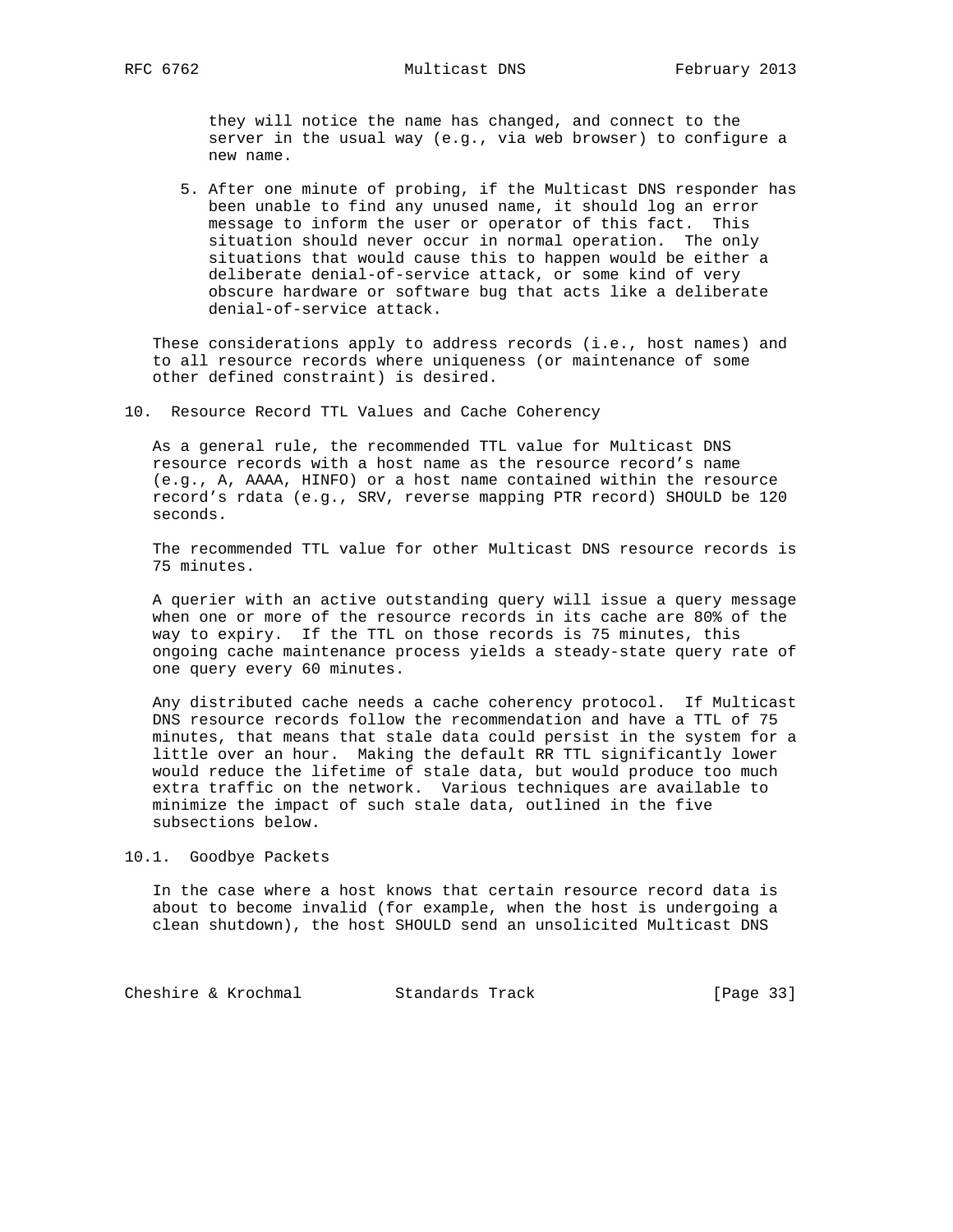response packet, giving the same resource record name, rrtype, rrclass, and rdata, but an RR TTL of zero. This has the effect of updating the TTL stored in neighboring hosts' cache entries to zero, causing that cache entry to be promptly deleted.

 Queriers receiving a Multicast DNS response with a TTL of zero SHOULD NOT immediately delete the record from the cache, but instead record a TTL of 1 and then delete the record one second later. In the case of multiple Multicast DNS responders on the network described in Section 6.6 above, if one of the responders shuts down and incorrectly sends goodbye packets for its records, it gives the other cooperating responders one second to send out their own response to "rescue" the records before they expire and are deleted.

### 10.2. Announcements to Flush Outdated Cache Entries

 Whenever a host has a resource record with new data, or with what might potentially be new data (e.g., after rebooting, waking from sleep, connecting to a new network link, or changing IP address), the host needs to inform peers of that new data. In cases where the host has not been continuously connected and participating on the network link, it MUST first probe to re-verify uniqueness of its unique records, as described above in Section 8.1, "Probing".

 Having completed the Probing step, if necessary, the host MUST then send a series of unsolicited announcements to update cache entries in its neighbor hosts. In these unsolicited announcements, if the record is one that has been verified unique, the host sets the most significant bit of the rrclass field of the resource record. This bit, the cache-flush bit, tells neighboring hosts that this is not a shared record type. Instead of merging this new record additively into the cache in addition to any previous records with the same name, rrtype, and rrclass, all old records with that name, rrtype, and rrclass that were received more than one second ago are declared invalid, and marked to expire from the cache in one second.

 The semantics of the cache-flush bit are as follows: normally when a resource record appears in a Resource Record Section of the DNS response it means, "This is an assertion that this information is true". When a resource record appears in a Resource Record Section of the DNS response with the cache-flush bit set, it means, "This is an assertion that this information is the truth and the whole truth, and anything you may have heard more than a second ago regarding records of this name/rrtype/rrclass is no longer true".

 To accommodate the case where the set of records from one host constituting a single unique RRSet is too large to fit in a single packet, only cache records that are more than one second old are

Cheshire & Krochmal Standards Track [Page 34]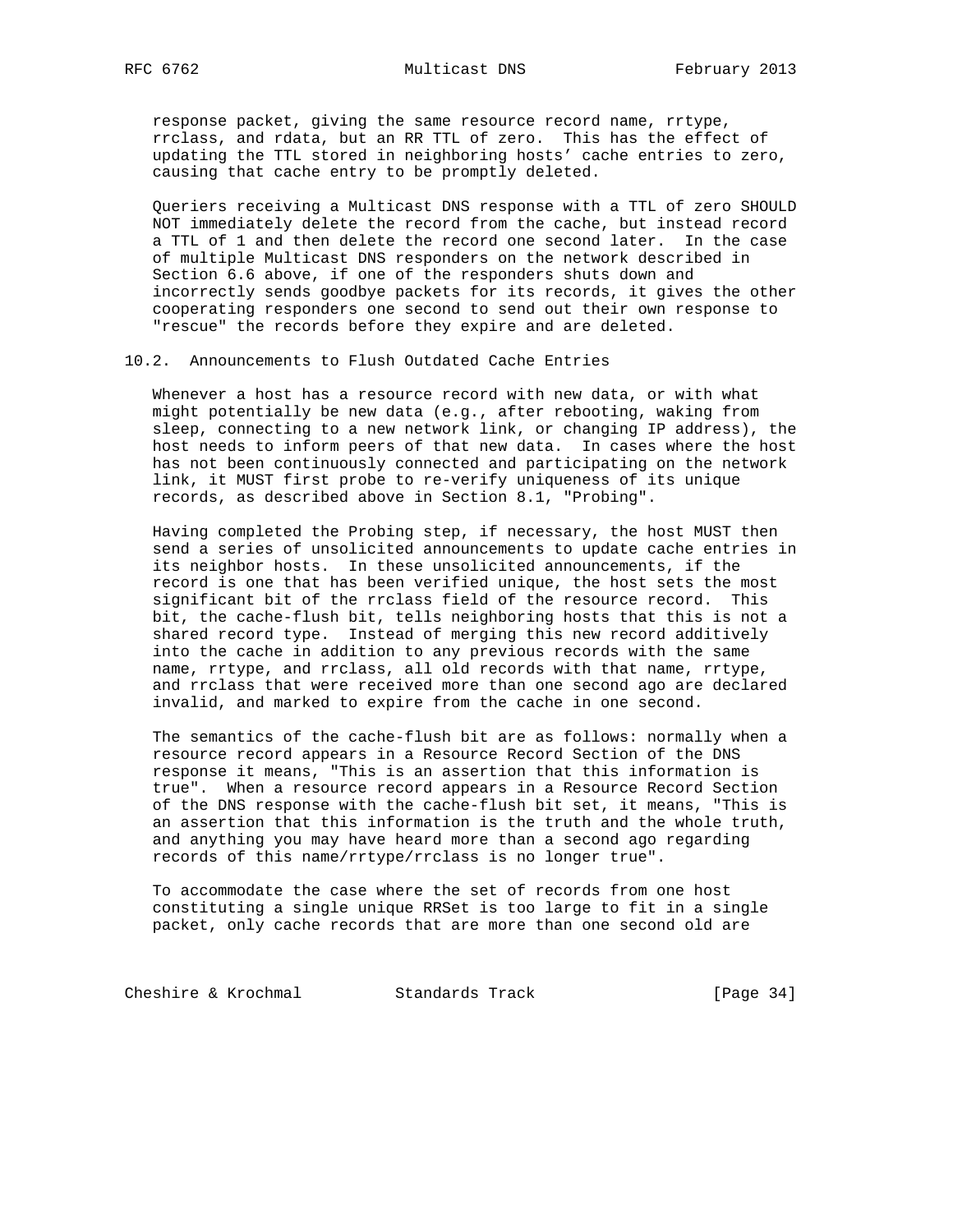flushed. This allows the announcing host to generate a quick burst of packets back-to-back on the wire containing all the members of the RRSet. When receiving records with the cache-flush bit set, all records older than one second are marked to be deleted one second in the future. One second after the end of the little packet burst, any records not represented within that packet burst will then be expired from all peer caches.

 Any time a host sends a response packet containing some members of a unique RRSet, it MUST send the entire RRSet, preferably in a single packet, or if the entire RRSet will not fit in a single packet, in a quick burst of packets sent as close together as possible. The host MUST set the cache-flush bit on all members of the unique RRSet.

 Another reason for waiting one second before deleting stale records from the cache is to accommodate bridged networks. For example, a host's address record announcement on a wireless interface may be bridged onto a wired Ethernet and may cause that same host's Ethernet address records to be flushed from peer caches. The one-second delay gives the host the chance to see its own announcement arrive on the wired Ethernet, and immediately re-announce its Ethernet interface's address records so that both sets remain valid and live in peer caches.

 These rules, about when to set the cache-flush bit and about sending the entire rrset, apply regardless of \*why\* the response message is being generated. They apply to startup announcements as described in Section 8.3, "Announcing", and to responses generated as a result of receiving query messages.

 The cache-flush bit is only set in records in the Resource Record Sections of Multicast DNS responses sent to UDP port 5353.

 The cache-flush bit MUST NOT be set in any resource records in a response message sent in legacy unicast responses to UDP ports other than 5353.

 The cache-flush bit MUST NOT be set in any resource records in the Known-Answer list of any query message.

 The cache-flush bit MUST NOT ever be set in any shared resource record. To do so would cause all the other shared versions of this resource record with different rdata from different responders to be immediately deleted from all the caches on the network.

Cheshire & Krochmal Standards Track [Page 35]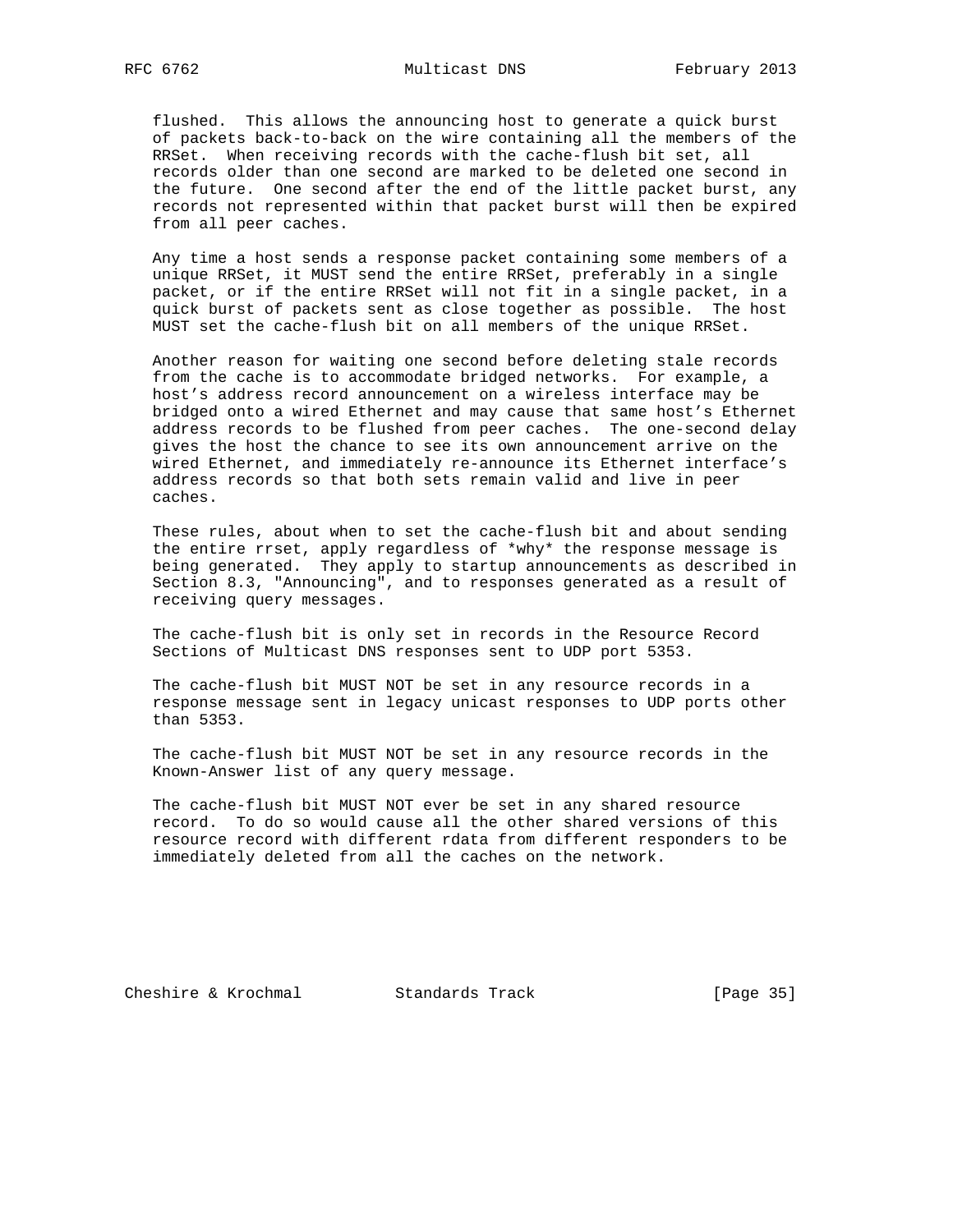The cache-flush bit does \*not\* apply to questions listed in the Question Section of a Multicast DNS message. The top bit of the rrclass field in questions is used for an entirely different purpose (see Section 5.4, "Questions Requesting Unicast Responses").

 Note that the cache-flush bit is NOT part of the resource record class. The cache-flush bit is the most significant bit of the second 16-bit word of a resource record in a Resource Record Section of a Multicast DNS message (the field conventionally referred to as the rrclass field), and the actual resource record class is the least significant fifteen bits of this field. There is no Multicast DNS resource record class 0x8001. The value 0x8001 in the rrclass field of a resource record in a Multicast DNS response message indicates a resource record with class 1, with the cache-flush bit set. When receiving a resource record with the cache-flush bit set, implementations should take care to mask off that bit before storing the resource record in memory, or otherwise ensure that it is given the correct semantic interpretation.

 The reuse of the top bit of the rrclass field only applies to conventional resource record types that are subject to caching, not to pseudo-RRs like OPT [RFC2671], TSIG [RFC2845], TKEY [RFC2930], SIG0 [RFC2931], etc., that pertain only to a particular transport level message and not to any actual DNS data. Since pseudo-RRs should never go into the Multicast DNS cache, the concept of a cache flush bit for these types is not applicable. In particular, the rrclass field of an OPT record encodes the sender's UDP payload size, and should be interpreted as a sixteen-bit length value in the range 0-65535, not a one-bit flag and a fifteen-bit length.

## 10.3. Cache Flush on Topology change

 If the hardware on a given host is able to indicate physical changes of connectivity, then when the hardware indicates such a change, the host should take this information into account in its Multicast DNS cache management strategy. For example, a host may choose to immediately flush all cache records received on a particular interface when that cable is disconnected. Alternatively, a host may choose to adjust the remaining TTL on all those records to a few seconds so that if the cable is not reconnected quickly, those records will expire from the cache.

 Likewise, when a host reboots, wakes from sleep, or undergoes some other similar discontinuous state change, the cache management strategy should take that information into account.

Cheshire & Krochmal Standards Track [Page 36]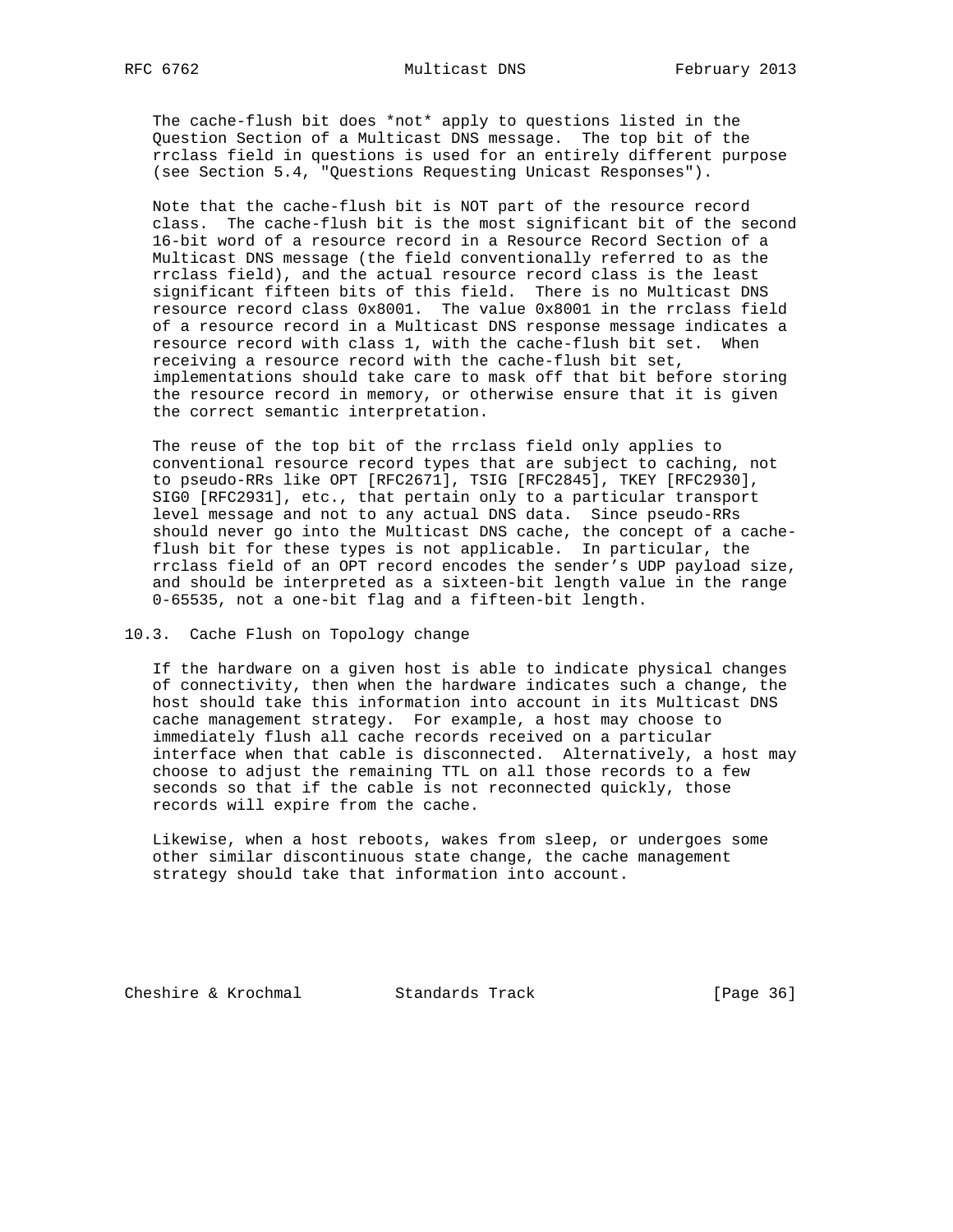# 10.4. Cache Flush on Failure Indication

 Sometimes a cache record can be determined to be stale when a client attempts to use the rdata it contains, and the client finds that rdata to be incorrect.

 For example, the rdata in an address record can be determined to be incorrect if attempts to contact that host fail, either because (for an IPv4 address on a local subnet) ARP requests for that address go unanswered, because (for an IPv6 address with an on-link prefix) ND requests for that address go unanswered, or because (for an address on a remote network) a router returns an ICMP "Host Unreachable" error.

 The rdata in an SRV record can be determined to be incorrect if attempts to communicate with the indicated service at the host and port number indicated are not successful.

 The rdata in a DNS-SD PTR record can be determined to be incorrect if attempts to look up the SRV record it references are not successful.

 The software implementing the Multicast DNS resource record cache should provide a mechanism so that clients detecting stale rdata can inform the cache.

 When the cache receives this hint that it should reconfirm some record, it MUST issue two or more queries for the resource record in dispute. If no response is received within ten seconds, then, even though its TTL may indicate that it is not yet due to expire, that record SHOULD be promptly flushed from the cache.

 The end result of this is that if a printer suffers a sudden power failure or other abrupt disconnection from the network, its name may continue to appear in DNS-SD browser lists displayed on users' screens. Eventually, that entry will expire from the cache naturally, but if a user tries to access the printer before that happens, the failure to successfully contact the printer will trigger the more hasty demise of its cache entries. This is a sensible trade-off between good user experience and good network efficiency. If we were to insist that printers should disappear from the printer list within 30 seconds of becoming unavailable, for all failure modes, the only way to achieve this would be for the client to poll the printer at least every 30 seconds, or for the printer to announce its presence at least every 30 seconds, both of which would be an unreasonable burden on most networks.

Cheshire & Krochmal Standards Track [Page 37]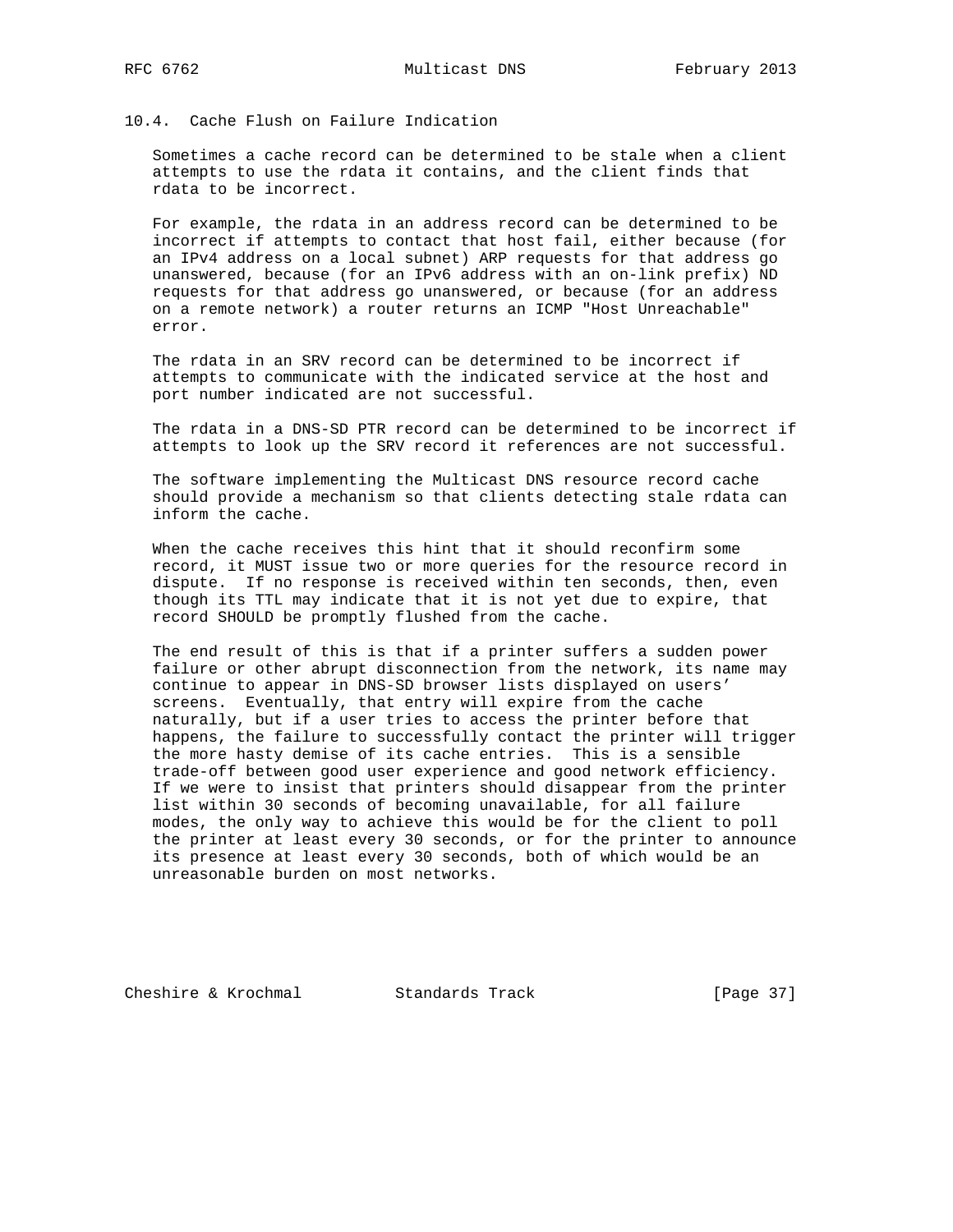# 10.5. Passive Observation Of Failures (POOF)

 A host observes the multicast queries issued by the other hosts on the network. One of the major benefits of also sending responses using multicast is that it allows all hosts to see the responses (or lack thereof) to those queries.

 If a host sees queries, for which a record in its cache would be expected to be given as an answer in a multicast response, but no such answer is seen, then the host may take this as an indication that the record may no longer be valid.

 After seeing two or more of these queries, and seeing no multicast response containing the expected answer within ten seconds, then even though its TTL may indicate that it is not yet due to expire, that record SHOULD be flushed from the cache. The host SHOULD NOT perform its own queries to reconfirm that the record is truly gone. If every host on a large network were to do this, it would cause a lot of unnecessary multicast traffic. If host A sends multicast queries that remain unanswered, then there is no reason to suppose that host B or any other host is likely to be any more successful.

 The previous section, "Cache Flush on Failure Indication", describes a situation where a user trying to print discovers that the printer is no longer available. By implementing the passive observation described here, when one user fails to contact the printer, all hosts on the network observe that failure and update their caches accordingly.

11. Source Address Check

 All Multicast DNS responses (including responses sent via unicast) SHOULD be sent with IP TTL set to 255. This is recommended to provide backwards-compatibility with older Multicast DNS queriers (implementing a draft version of this document, posted in February 2004) that check the IP TTL on reception to determine whether the packet originated on the local link. These older queriers discard all packets with TTLs other than 255.

 A host sending Multicast DNS queries to a link-local destination address (including the 224.0.0.251 and FF02::FB link-local multicast addresses) MUST only accept responses to that query that originate from the local link, and silently discard any other response packets. Without this check, it could be possible for remote rogue hosts to send spoof answer packets (perhaps unicast to the victim host), which the receiving machine could misinterpret as having originated on the local link.

Cheshire & Krochmal Standards Track [Page 38]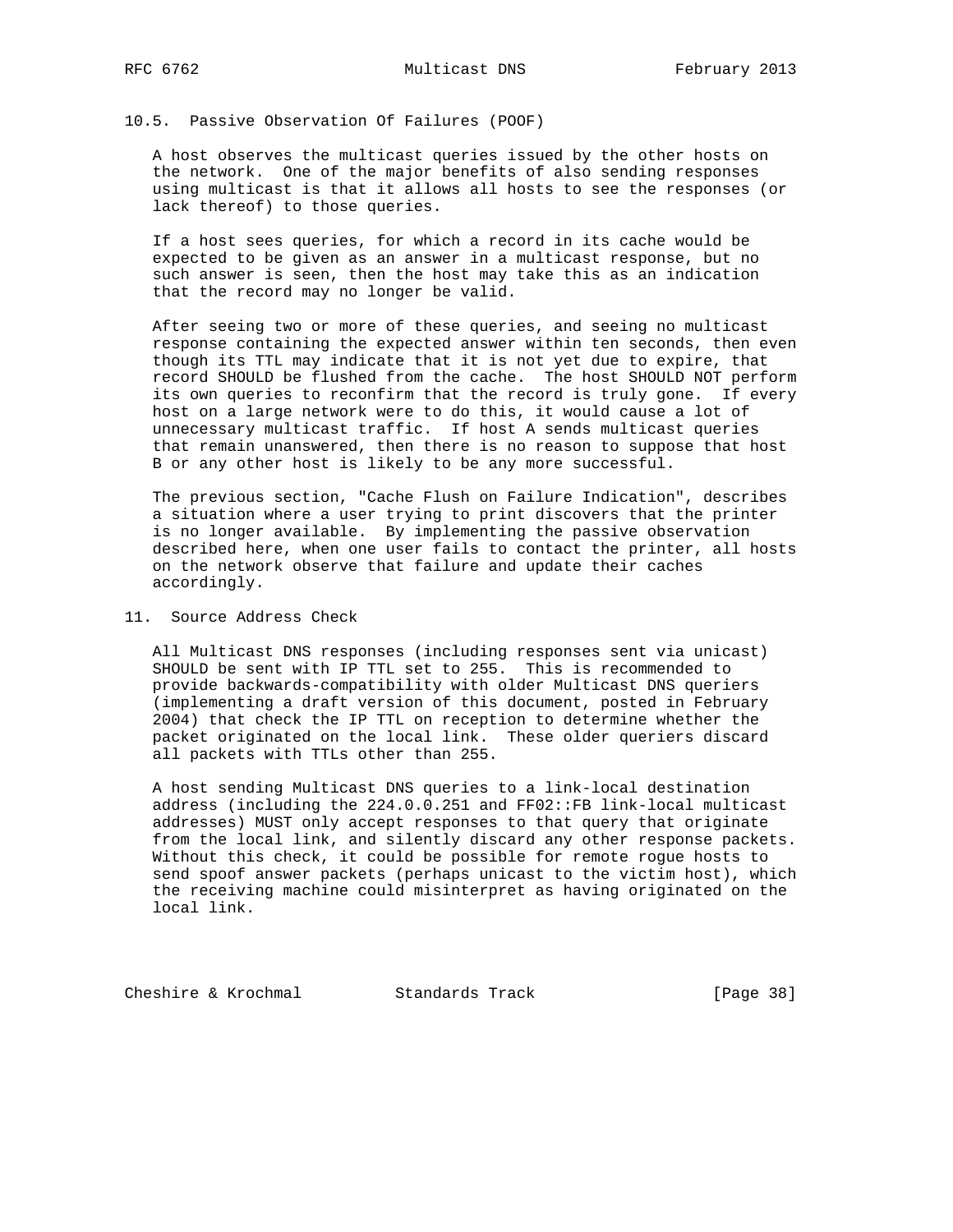The test for whether a response originated on the local link is done in two ways:

- \* All responses received with a destination address in the IP header that is the mDNS IPv4 link-local multicast address 224.0.0.251 or the mDNS IPv6 link-local multicast address FF02::FB are necessarily deemed to have originated on the local link, regardless of source IP address. This is essential to allow devices to work correctly and reliably in unusual configurations, such as multiple logical IP subnets overlayed on a single link, or in cases of severe misconfiguration, where devices are physically connected to the same link, but are currently misconfigured with completely unrelated IP addresses and subnet masks.
- \* For responses received with a unicast destination address in the IP header, the source IP address in the packet is checked to see if it is an address on a local subnet. An IPv4 source address is determined to be on a local subnet if, for (one of) the address(es) configured on the interface receiving the packet, (I & M) ==  $(P \& M)$ , where I and M are the interface address and subnet mask respectively, P is the source IP address from the packet, '&' represents the bitwise logical 'and' operation, and '==' represents a bitwise equality test. An IPv6 source address is determined to be on the local link if, for any of the on-link IPv6 prefixes on the interface receiving the packet (learned via IPv6 router advertisements or otherwise configured on the host), the first 'n' bits of the IPv6 source address match the first 'n' bits of the prefix address, where 'n' is the length of the prefix being considered.

 Since queriers will ignore responses apparently originating outside the local subnet, a responder SHOULD avoid generating responses that it can reasonably predict will be ignored. This applies particularly in the case of overlayed subnets. If a responder receives a query addressed to the mDNS IPv4 link-local multicast address 224.0.0.251, from a source address not apparently on the same subnet as the responder (or, in the case of IPv6, from a source IPv6 address for which the responder does not have any address with the same prefix on that interface), then even if the query indicates that a unicast response is preferred (see Section 5.4, "Questions Requesting Unicast Responses"), the responder SHOULD elect to respond by multicast anyway, since it can reasonably predict that a unicast response with an apparently non-local source address will probably be ignored.

Cheshire & Krochmal Standards Track [Page 39]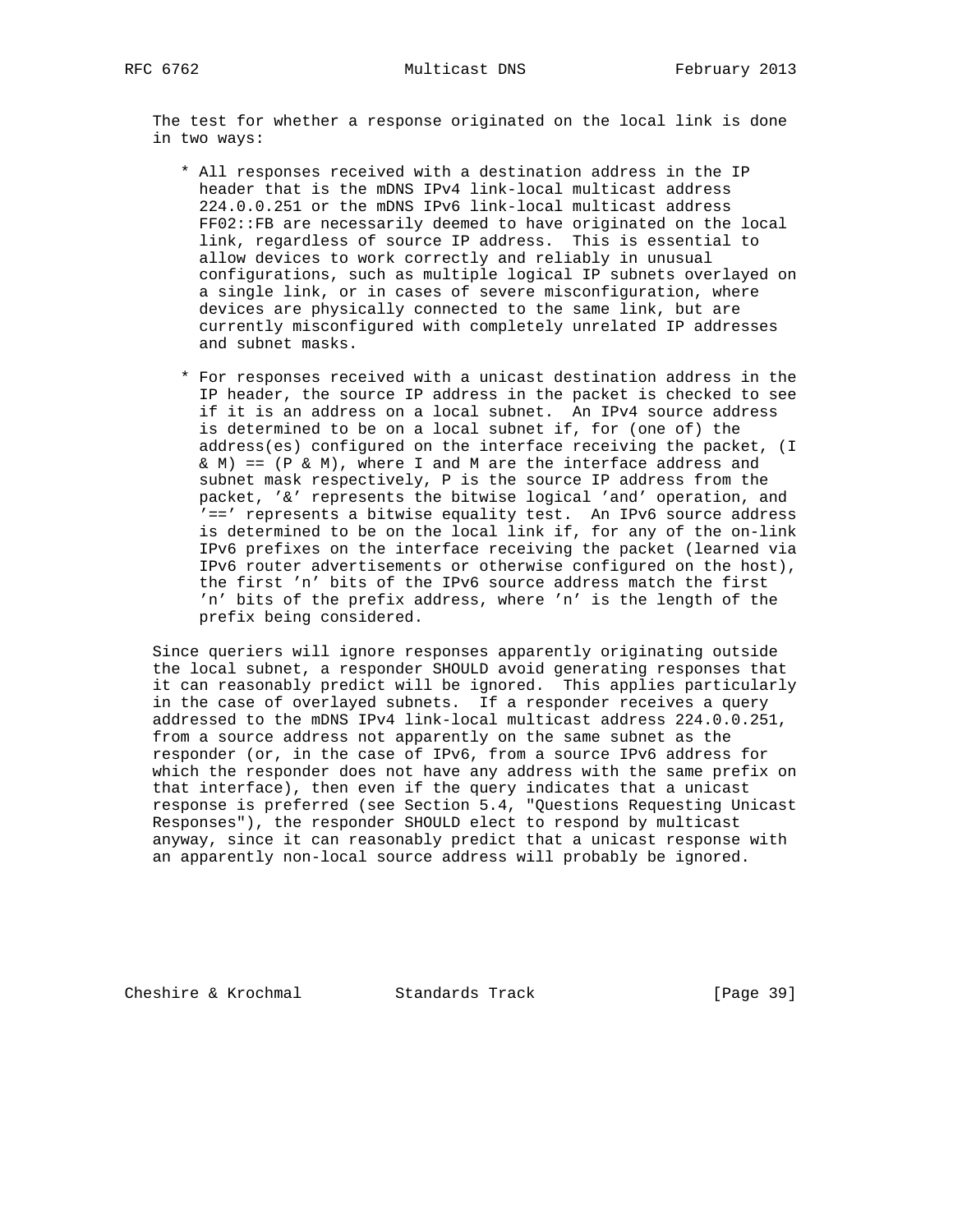## 12. Special Characteristics of Multicast DNS Domains

 Unlike conventional DNS names, names that end in ".local." have only local significance. The same is true of names within the IPv4 link local reverse mapping domain "254.169.in-addr.arpa." and the IPv6 link-local reverse mapping domains "8.e.f.ip6.arpa.", "9.e.f.ip6.arpa.", "a.e.f.ip6.arpa.", and "b.e.f.ip6.arpa.".

 These names function primarily as protocol identifiers, rather than as user-visible identifiers. Even though they may occasionally be visible to end users, that is not their primary purpose. As such, these names should be treated as opaque identifiers. In particular, the string "local" should not be translated or localized into different languages, much as the name "localhost" is not translated or localized into different languages.

 Conventional Unicast DNS seeks to provide a single unified namespace, where a given DNS query yields the same answer no matter where on the planet it is performed or to which recursive DNS server the query is sent. In contrast, each IP link has its own private ".local.", "254.169.in-addr.arpa." and IPv6 link-local reverse mapping namespaces, and the answer to any query for a name within those domains depends on where that query is asked. (This characteristic is not unique to Multicast DNS. Although the original concept of DNS was a single global namespace, in recent years, split views, firewalls, intranets, DNS geolocation, and the like have increasingly meant that the answer to a given DNS query has become dependent on the location of the querier.)

 The IPv4 name server address for a Multicast DNS domain is 224.0.0.251. The IPv6 name server address for a Multicast DNS domain is FF02::FB. These are multicast addresses; therefore, they identify not a single host but a collection of hosts, working in cooperation to maintain some reasonable facsimile of a competently managed DNS zone. Conceptually, a Multicast DNS domain is a single DNS zone; however, its server is implemented as a distributed process running on a cluster of loosely cooperating CPUs rather than as a single process running on a single CPU.

 Multicast DNS domains are not delegated from their parent domain via use of NS (Name Server) records, and there is also no concept of delegation of subdomains within a Multicast DNS domain. Just because a particular host on the network may answer queries for a particular record type with the name "example.local." does not imply anything about whether that host will answer for the name "child.example.local.", or indeed for other record types with the name "example.local.".

Cheshire & Krochmal Standards Track [Page 40]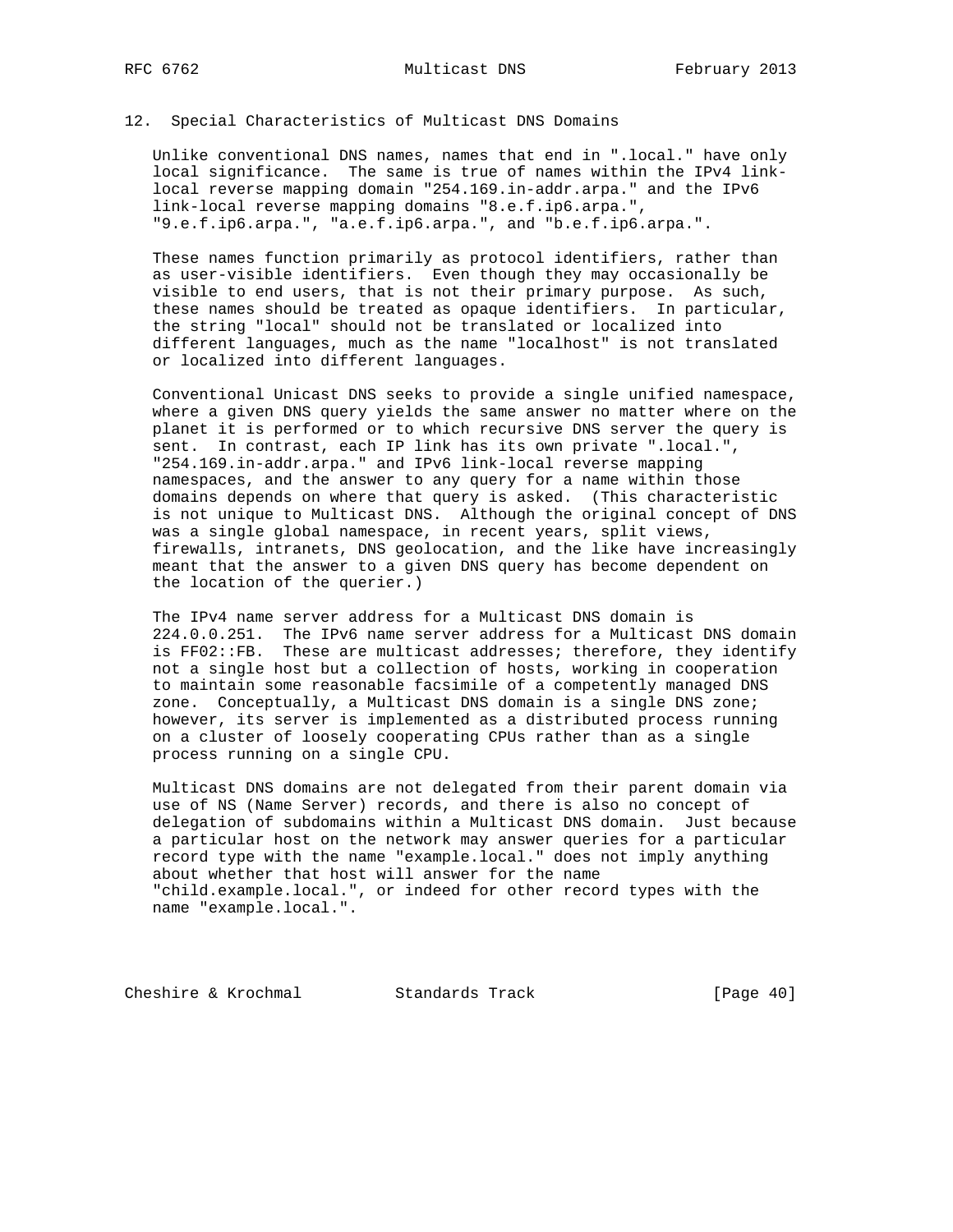There are no NS records anywhere in Multicast DNS domains. Instead, the Multicast DNS domains are reserved by IANA, and there is effectively an implicit delegation of all Multicast DNS domains to the 224.0.0.251:5353 and [FF02::FB]:5353 multicast groups, by virtue of client software implementing the protocol rules specified in this document.

 Multicast DNS zones have no SOA (Start of Authority) record. A conventional DNS zone's SOA record contains information such as the email address of the zone administrator and the monotonically increasing serial number of the last zone modification. There is no single human administrator for any given Multicast DNS zone, so there is no email address. Because the hosts managing any given Multicast DNS zone are only loosely coordinated, there is no readily available monotonically increasing serial number to determine whether or not the zone contents have changed. A host holding part of the shared zone could crash or be disconnected from the network at any time without informing the other hosts. There is no reliable way to provide a zone serial number that would, whenever such a crash or disconnection occurred, immediately change to indicate that the contents of the shared zone had changed.

Zone transfers are not possible for any Multicast DNS zone.

#### 13. Enabling and Disabling Multicast DNS

 The option to fail-over to Multicast DNS for names not ending in ".local." SHOULD be a user-configured option, and SHOULD be disabled by default because of the possible security issues related to unintended local resolution of apparently global names. Enabling Multicast DNS for names not ending in ".local." may be appropriate on a secure isolated network, or on some future network were machines exclusively use DNSSEC for all DNS queries, and have Multicast DNS responders capable of generating the appropriate cryptographic DNSSEC signatures, thereby guarding against spoofing.

 The option to look up unqualified (relative) names by appending ".local." (or not) is controlled by whether ".local." appears (or not) in the client's DNS search list.

 No special control is needed for enabling and disabling Multicast DNS for names explicitly ending with ".local." as entered by the user. The user doesn't need a way to disable Multicast DNS for names ending with ".local.", because if the user doesn't want to use Multicast DNS, they can achieve this by simply not using those names. If a user \*does\* enter a name ending in ".local.", then we can safely assume the user's intention was probably that it should work. Having user configuration options that can be (intentionally or

Cheshire & Krochmal Standards Track [Page 41]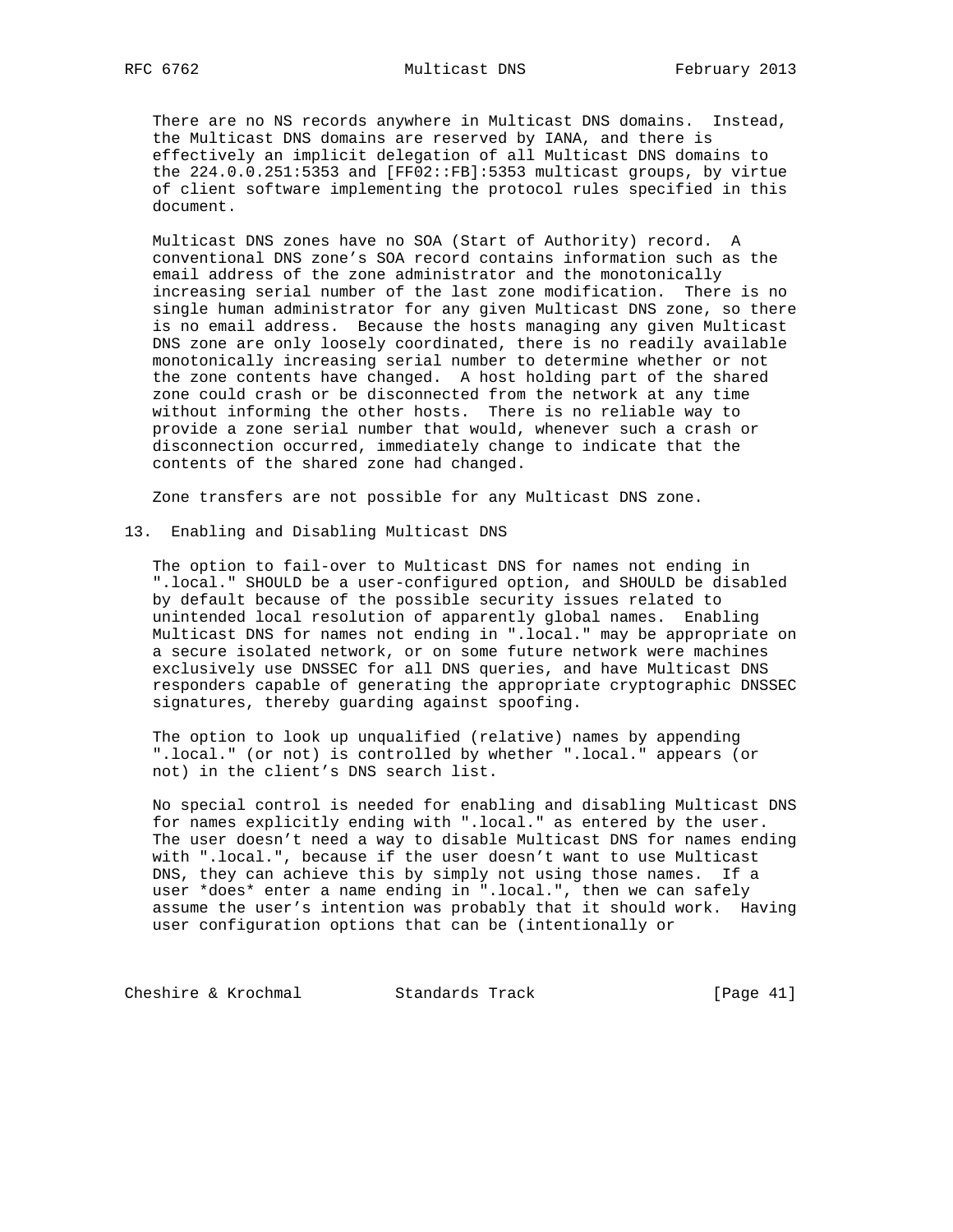unintentionally) set so that local names don't work is just one more way of frustrating the user's ability to perform the tasks they want, perpetuating the view that, "IP networking is too complicated to configure and too hard to use".

### 14. Considerations for Multiple Interfaces

 A host SHOULD defend its dot-local host name on all active interfaces on which it is answering Multicast DNS queries.

 In the event of a name conflict on \*any\* interface, a host should configure a new host name, if it wishes to maintain uniqueness of its host name.

 A host may choose to use the same name (or set of names) for all of its address records on all interfaces, or it may choose to manage its Multicast DNS interfaces independently, potentially answering to a different name (or set of names) on different interfaces.

 Except in the case of proxying and other similar specialized uses, addresses in IPv4 or IPv6 address records in Multicast DNS responses MUST be valid for use on the interface on which the response is being sent.

 Just as the same link-local IP address may validly be in use simultaneously on different links by different hosts, the same link local host name may validly be in use simultaneously on different links, and this is not an error. A multihomed host with connections to two different links may be able to communicate with two different hosts that are validly using the same name. While this kind of name duplication should be rare, it means that a host that wants to fully support this case needs network programming APIs that allow applications to specify on what interface to perform a link-local Multicast DNS query, and to discover on what interface a Multicast DNS response was received.

 There is one other special precaution that multihomed hosts need to take. It's common with today's laptop computers to have an Ethernet connection and an 802.11 [IEEE.802.11] wireless connection active at the same time. What the software on the laptop computer can't easily tell is whether the wireless connection is in fact bridged onto the same network segment as its Ethernet connection. If the two networks are bridged together, then packets the host sends on one interface will arrive on the other interface a few milliseconds later, and care must be taken to ensure that this bridging does not cause problems:

Cheshire & Krochmal Standards Track [Page 42]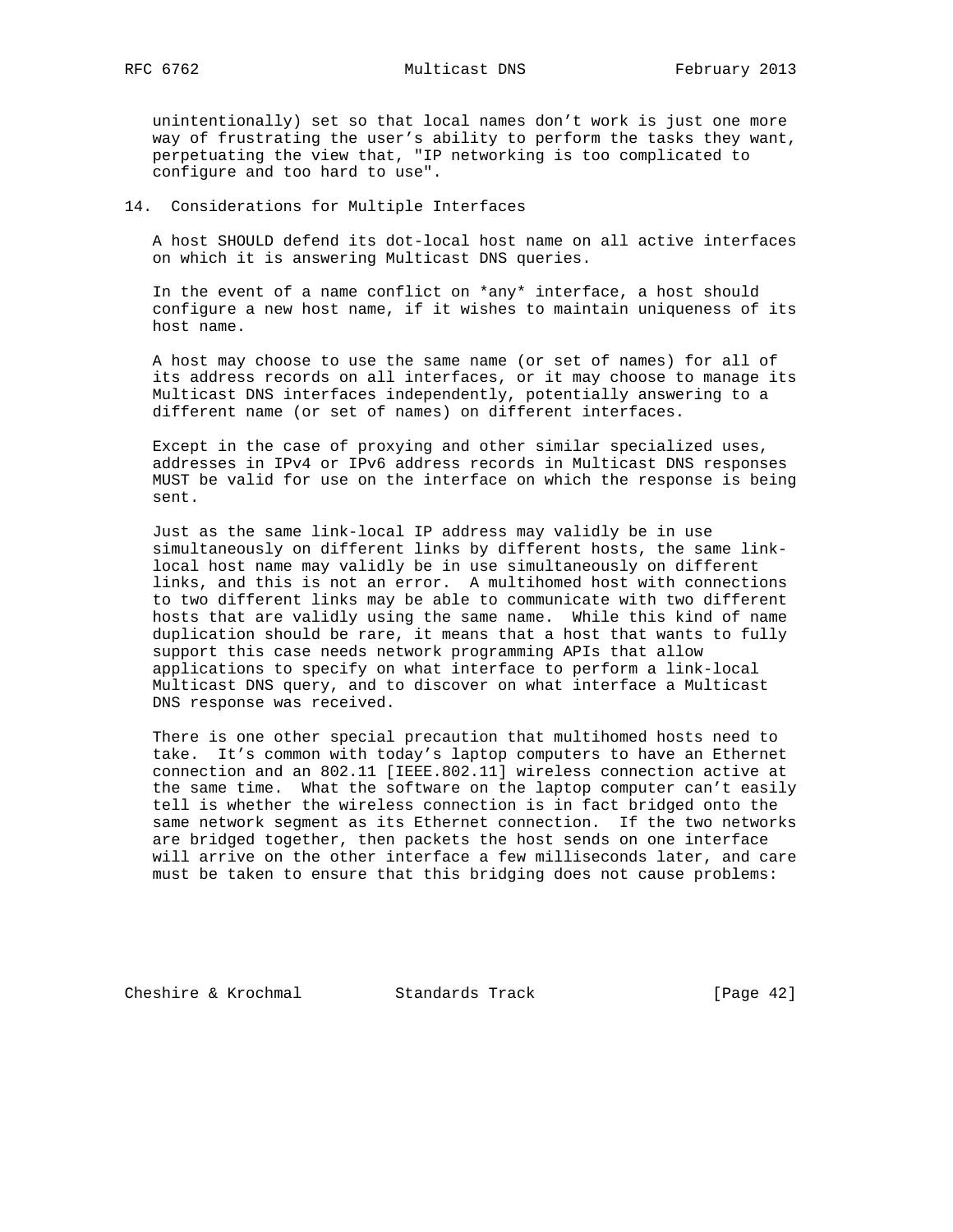When the host announces its host name (i.e., its address records) on its wireless interface, those announcement records are sent with the cache-flush bit set, so when they arrive on the Ethernet segment, they will cause all the peers on the Ethernet to flush the host's Ethernet address records from their caches. The Multicast DNS protocol has a safeguard to protect against this situation: when records are received with the cache-flush bit set, other records are not deleted from peer caches immediately, but are marked for deletion in one second. When the host sees its own wireless address records arrive on its Ethernet interface, with the cache-flush bit set, this one-second grace period gives the host time to respond and re announce its Ethernet address records, to reinstate those records in peer caches before they are deleted.

 As described, this solves one problem, but creates another, because when those Ethernet announcement records arrive back on the wireless interface, the host would again respond defensively to reinstate its wireless records, and this process would continue forever, continuously flooding the network with traffic. The Multicast DNS protocol has a second safeguard, to solve this problem: the cache flush bit does not apply to records received very recently, within the last second. This means that when the host sees its own Ethernet address records arrive on its wireless interface, with the cache flush bit set, it knows there's no need to re-announce its wireless address records again because it already sent them less than a second ago, and this makes them immune from deletion from peer caches. (See Section 10.2.)

15. Considerations for Multiple Responders on the Same Machine

 It is possible to have more than one Multicast DNS responder and/or querier implementation coexist on the same machine, but there are some known issues.

15.1. Receiving Unicast Responses

 In most operating systems, incoming \*multicast\* packets can be delivered to \*all\* open sockets bound to the right port number, provided that the clients take the appropriate steps to allow this. For this reason, all Multicast DNS implementations SHOULD use the SO\_REUSEPORT and/or SO\_REUSEADDR options (or equivalent as appropriate for the operating system in question) so they will all be able to bind to UDP port 5353 and receive incoming multicast packets addressed to that port. However, unlike multicast packets, incoming unicast UDP packets are typically delivered only to the first socket to bind to that port. This means that "QU" responses and other packets sent via unicast will be received only by the first Multicast DNS responder and/or querier on a system. This limitation can be

Cheshire & Krochmal Standards Track [Page 43]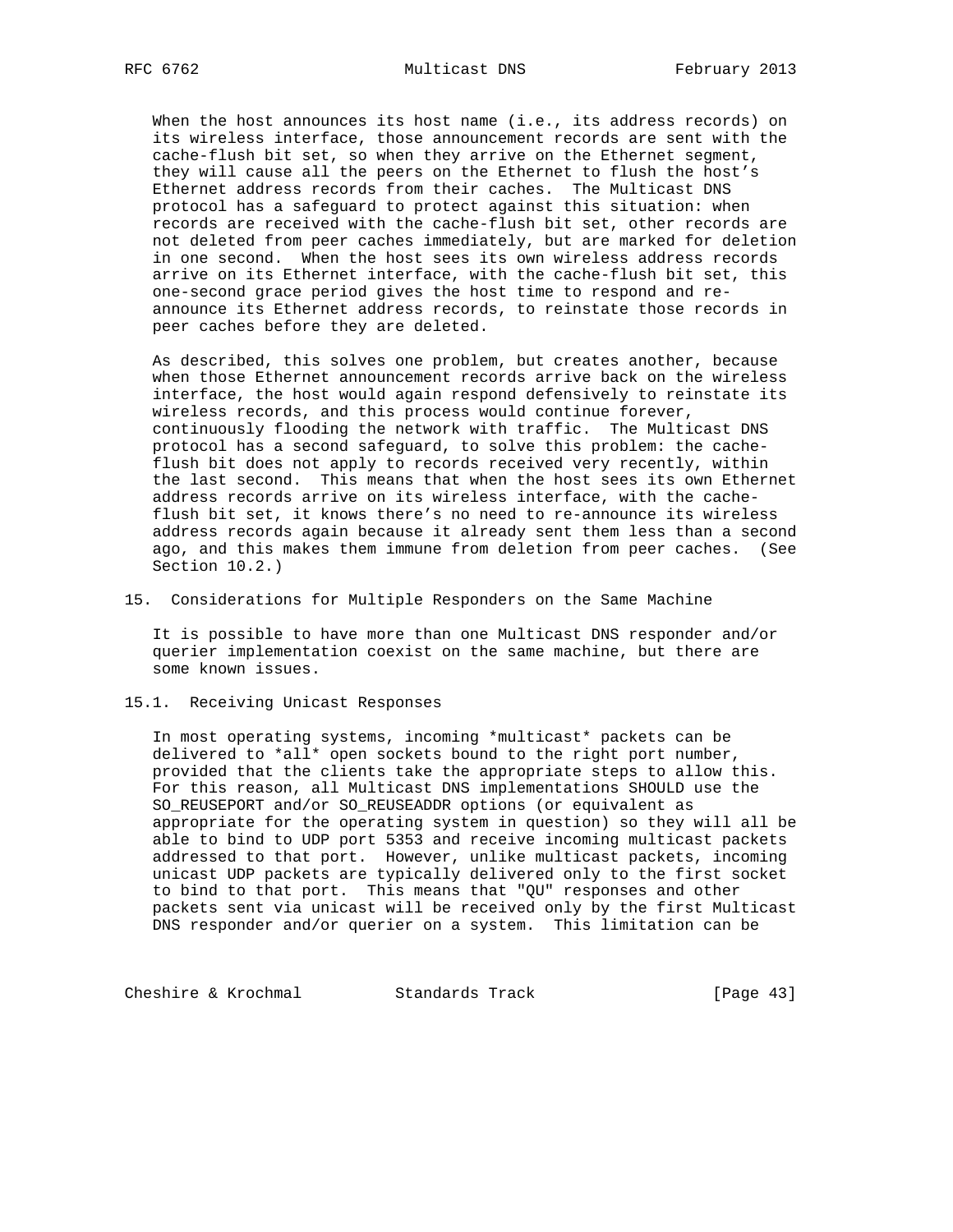partially mitigated if Multicast DNS implementations detect when they are not the first to bind to port 5353, and in that case they do not request "QU" responses. One way to detect if there is another Multicast DNS implementation already running is to attempt binding to port 5353 without using SO\_REUSEPORT and/or SO\_REUSEADDR, and if that fails it indicates that some other socket is already bound to this port.

### 15.2. Multipacket Known-Answer lists

 When a Multicast DNS querier issues a query with too many Known Answers to fit into a single packet, it divides the Known-Answer list into two or more packets. Multicast DNS responders associate the initial truncated query with its continuation packets by examining the source IP address in each packet. Since two independent Multicast DNS queriers running on the same machine will be sending packets with the same source IP address, from an outside perspective they appear to be a single entity. If both queriers happened to send the same multipacket query at the same time, with different Known- Answer lists, then they could each end up suppressing answers that the other needs.

### 15.3. Efficiency

 If different clients on a machine were each to have their own independent Multicast DNS implementation, they would lose certain efficiency benefits. Apart from the unnecessary code duplication, memory usage, and CPU load, the clients wouldn't get the benefit of a shared system-wide cache, and they would not be able to aggregate separate queries into single packets to reduce network traffic.

## 15.4. Recommendation

 Because of these issues, this document encourages implementers to design systems with a single Multicast DNS implementation that provides Multicast DNS services shared by all clients on that machine, much as most operating systems today have a single TCP implementation, which is shared between all clients on that machine. Due to engineering constraints, there may be situations where embedding a "user-level" Multicast DNS implementation in the client application software is the most expedient solution, and while this will usually work in practice, implementers should be aware of the issues outlined in this section.

Cheshire & Krochmal Standards Track [Page 44]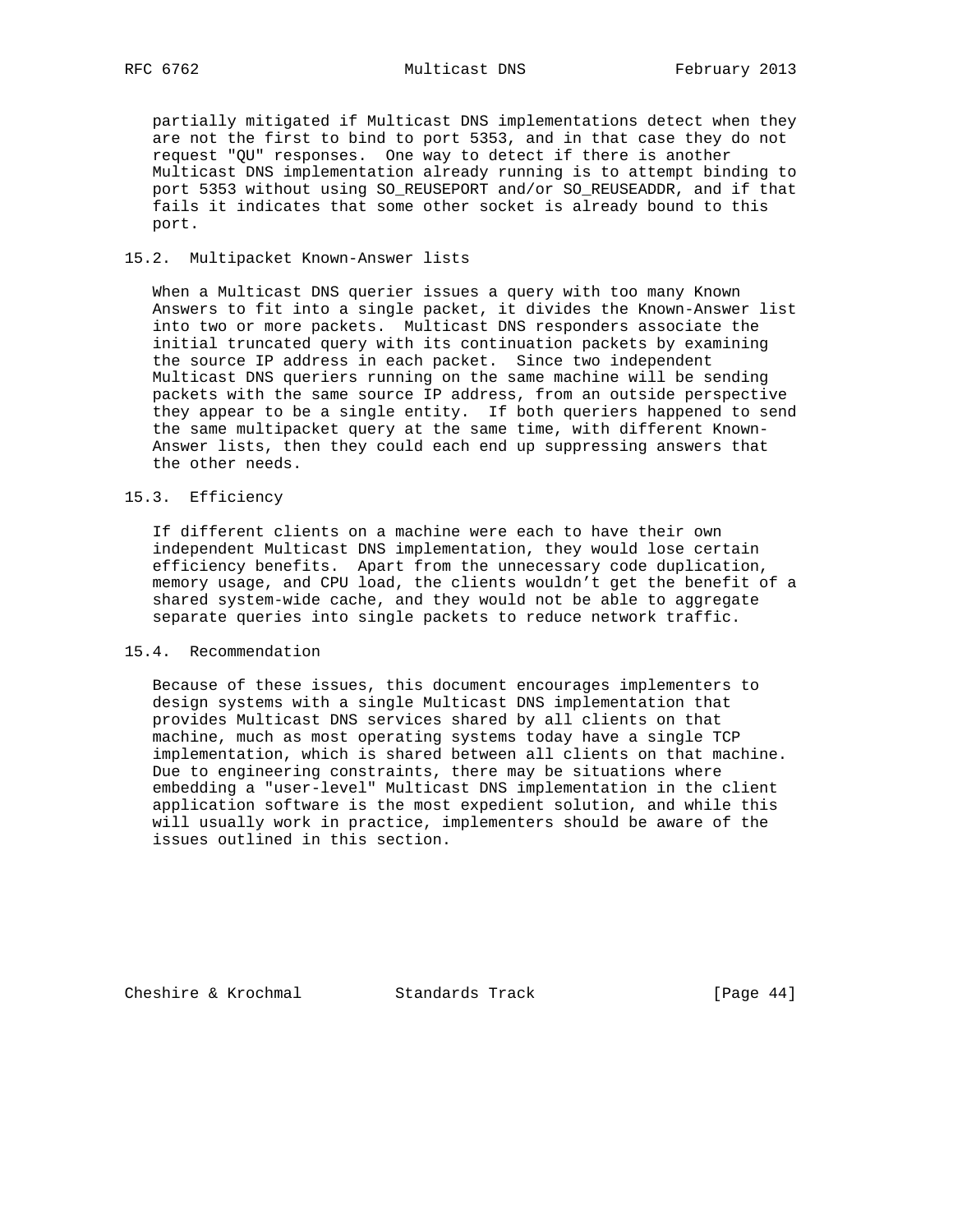# 16. Multicast DNS Character Set

 Historically, Unicast DNS has been used with a very restricted set of characters. Indeed, conventional DNS is usually limited to just twenty-six letters, ten digits and the hyphen character, not even allowing spaces or other punctuation. Attempts to remedy this for Unicast DNS have been badly constrained by the perceived need to accommodate old buggy legacy DNS implementations. In reality, the DNS specification itself actually imposes no limits on what characters may be used in names, and good DNS implementations handle any arbitrary eight-bit data without trouble. "Clarifications to the DNS Specification" [RFC2181] directly discusses the subject of allowable character set in Section 11 ("Name syntax"), and explicitly states that DNS names may contain arbitrary eight-bit data. However, the old rules for ARPANET host names back in the 1980s required host names to be just letters, digits, and hyphens [RFC1034], and since the predominant use of DNS is to store host address records, many have assumed that the DNS protocol itself suffers from the same limitation. It might be accurate to say that there could be hypothetical bad implementations that do not handle eight-bit data correctly, but it would not be accurate to say that the protocol doesn't allow names containing eight-bit data.

 Multicast DNS is a new protocol and doesn't (yet) have old buggy legacy implementations to constrain the design choices. Accordingly, it adopts the simple obvious elegant solution: all names in Multicast DNS MUST be encoded as precomposed UTF-8 [RFC3629] "Net-Unicode" [RFC5198] text.

 Some users of 16-bit Unicode have taken to stuffing a "zero-width nonbreaking space" character (U+FEFF) at the start of each UTF-16 file, as a hint to identify whether the data is big-endian or little endian, and calling it a "Byte Order Mark" (BOM). Since there is only one possible byte order for UTF-8 data, a BOM is neither necessary nor permitted. Multicast DNS names MUST NOT contain a "Byte Order Mark". Any occurrence of the Unicode character U+FEFF at the start or anywhere else in a Multicast DNS name MUST be interpreted as being an actual intended part of the name, representing (just as for any other legal unicode value) an actual literal instance of that character (in this case a zero-width non breaking space character).

 For names that are restricted to US-ASCII [RFC0020] letters, digits, and hyphens, the UTF-8 encoding is identical to the US-ASCII encoding, so this is entirely compatible with existing host names. For characters outside the US-ASCII range, UTF-8 encoding is used.

Cheshire & Krochmal Standards Track [Page 45]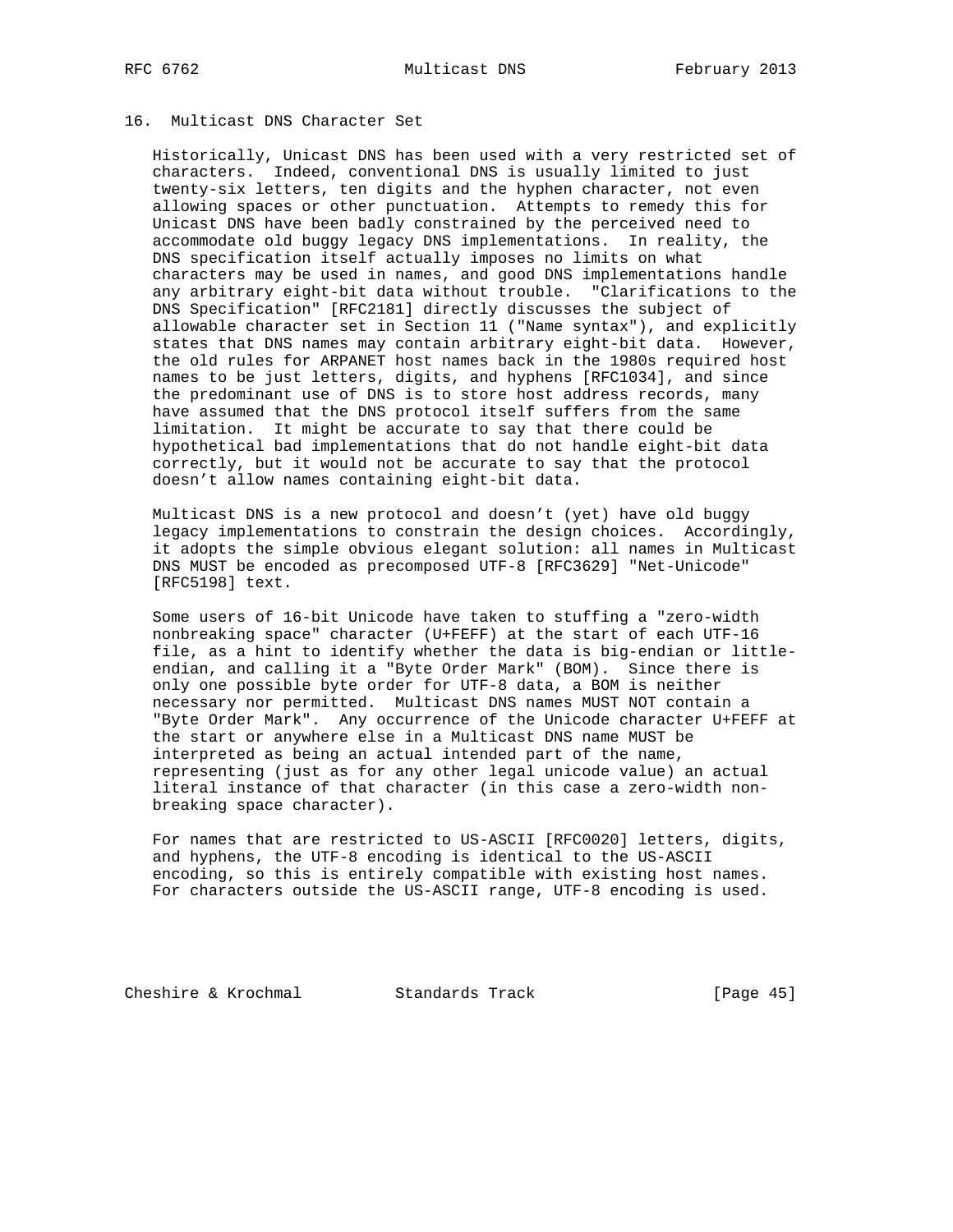Multicast DNS implementations MUST NOT use any other encodings apart from precomposed UTF-8 (US-ASCII being considered a compatible subset of UTF-8). The reasons for selecting UTF-8 instead of Punycode [RFC3492] are discussed further in Appendix F.

 The simple rules for case-insensitivity in Unicast DNS [RFC1034] [RFC1035] also apply in Multicast DNS; that is to say, in name comparisons, the lowercase letters "a" to "z" (0x61 to 0x7A) match their uppercase equivalents "A" to "Z" (0x41 to 0x5A). Hence, if a querier issues a query for an address record with the name "myprinter.local.", then a responder having an address record with the name "MyPrinter.local." should issue a response. No other automatic equivalences should be assumed. In particular, all UTF-8 multibyte characters (codes 0x80 and higher) are compared by simple binary comparison of the raw byte values. Accented characters are \*not\* defined to be automatically equivalent to their unaccented counterparts. Where automatic equivalences are desired, this may be achieved through the use of programmatically generated CNAME records. For example, if a responder has an address record for an accented name Y, and a querier issues a query for a name X, where X is the same as Y with all the accents removed, then the responder may issue a response containing two resource records: a CNAME record "X CNAME Y", asserting that the requested name X (unaccented) is an alias for the true (accented) name Y, followed by the address record for Y.

17. Multicast DNS Message Size

 The 1987 DNS specification [RFC1035] restricts DNS messages carried by UDP to no more than 512 bytes (not counting the IP or UDP headers). For UDP packets carried over the wide-area Internet in 1987, this was appropriate. For link-local multicast packets on today's networks, there is no reason to retain this restriction. Given that the packets are by definition link-local, there are no Path MTU issues to consider.

 Multicast DNS messages carried by UDP may be up to the IP MTU of the physical interface, less the space required for the IP header (20 bytes for IPv4; 40 bytes for IPv6) and the UDP header (8 bytes).

 In the case of a single Multicast DNS resource record that is too large to fit in a single MTU-sized multicast response packet, a Multicast DNS responder SHOULD send the resource record alone, in a single IP datagram, using multiple IP fragments. Resource records this large SHOULD be avoided, except in the very rare cases where they really are the appropriate solution to the problem at hand. Implementers should be aware that many simple devices do not reassemble fragmented IP datagrams, so large resource records SHOULD NOT be used except in specialized cases where the implementer knows

Cheshire & Krochmal Standards Track [Page 46]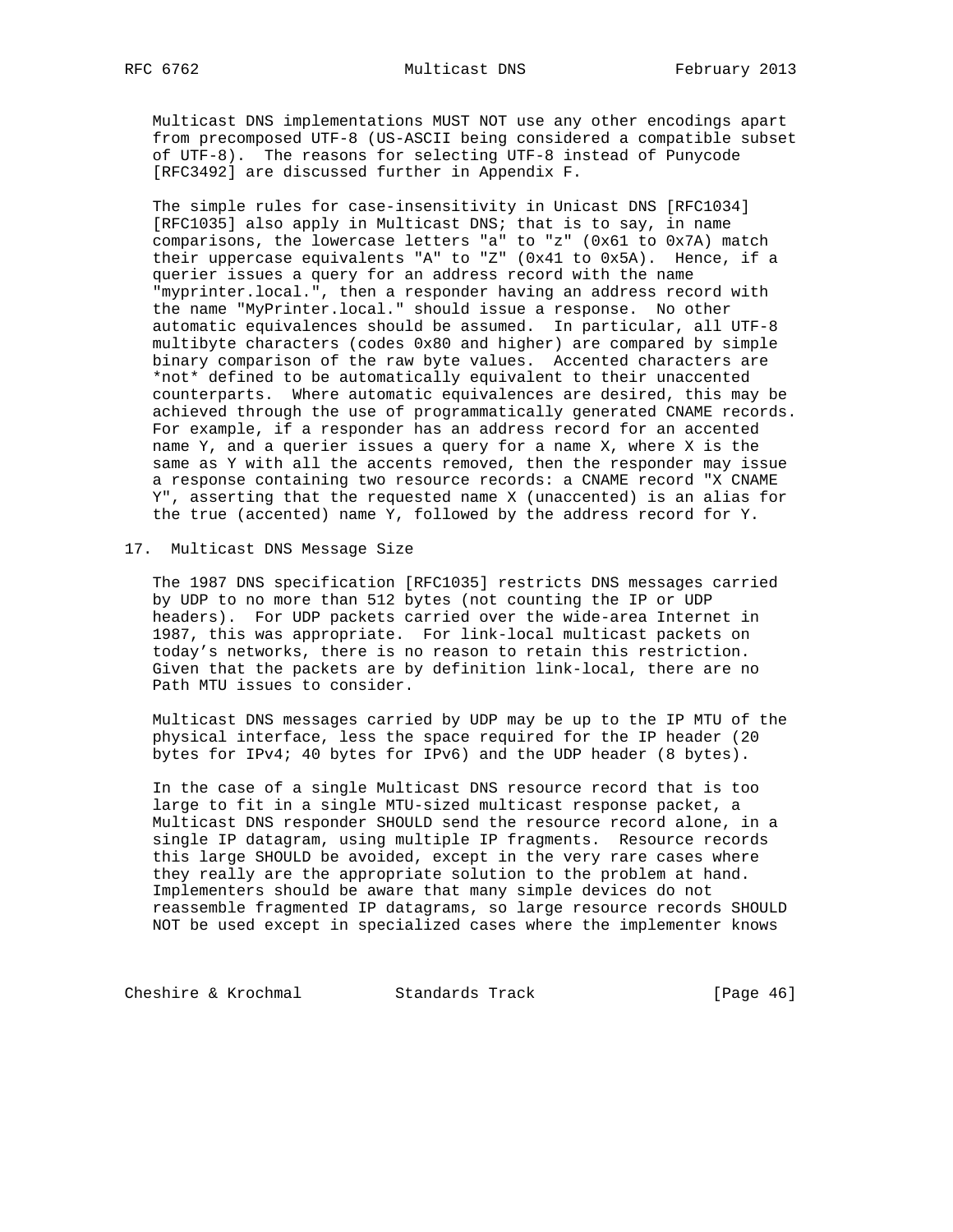that all receivers implement reassembly, or where the large resource record contains optional data which is not essential for correct operation of the client.

 A Multicast DNS packet larger than the interface MTU, which is sent using fragments, MUST NOT contain more than one resource record.

 Even when fragmentation is used, a Multicast DNS packet, including IP and UDP headers, MUST NOT exceed 9000 bytes.

 Note that 9000 bytes is also the maximum payload size of an Ethernet "Jumbo" packet [Jumbo]. However, in practice Ethernet "Jumbo" packets are not widely used, so it is advantageous to keep packets under 1500 bytes whenever possible. Even on hosts that normally handle Ethernet "Jumbo" packets and IP fragment reassembly, it is becoming more common for these hosts to implement power-saving modes where the main CPU goes to sleep and hands off packet reception tasks to a more limited processor in the network interface hardware, which may not support Ethernet "Jumbo" packets or IP fragment reassembly.

18. Multicast DNS Message Format

 This section describes specific rules pertaining to the allowable values for the header fields of a Multicast DNS message, and other message format considerations.

18.1. ID (Query Identifier)

 Multicast DNS implementations SHOULD listen for unsolicited responses issued by hosts booting up (or waking up from sleep or otherwise joining the network). Since these unsolicited responses may contain a useful answer to a question for which the querier is currently awaiting an answer, Multicast DNS implementations SHOULD examine all received Multicast DNS response messages for useful answers, without regard to the contents of the ID field or the Question Section. In Multicast DNS, knowing which particular query message (if any) is responsible for eliciting a particular response message is less interesting than knowing whether the response message contains useful information.

 Multicast DNS implementations MAY cache data from any or all Multicast DNS response messages they receive, for possible future use, provided of course that normal TTL aging is performed on these cached resource records.

 In multicast query messages, the Query Identifier SHOULD be set to zero on transmission.

Cheshire & Krochmal Standards Track [Page 47]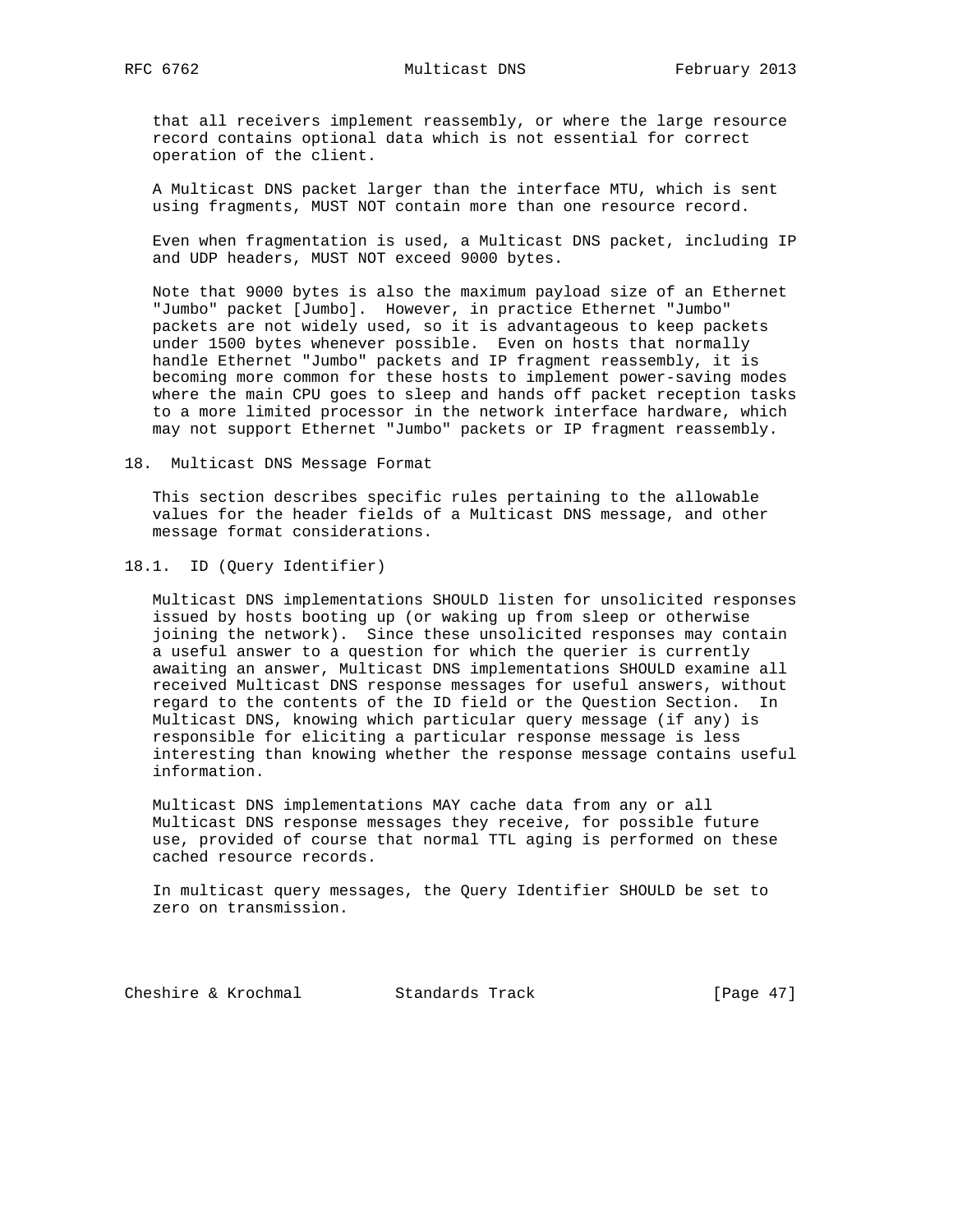In multicast responses, including unsolicited multicast responses, the Query Identifier MUST be set to zero on transmission, and MUST be ignored on reception.

 In legacy unicast response messages generated specifically in response to a particular (unicast or multicast) query, the Query Identifier MUST match the ID from the query message.

18.2. QR (Query/Response) Bit

 In query messages the QR bit MUST be zero. In response messages the QR bit MUST be one.

18.3. OPCODE

 In both multicast query and multicast response messages, the OPCODE MUST be zero on transmission (only standard queries are currently supported over multicast). Multicast DNS messages received with an OPCODE other than zero MUST be silently ignored.

18.4. AA (Authoritative Answer) Bit

 In query messages, the Authoritative Answer bit MUST be zero on transmission, and MUST be ignored on reception.

 In response messages for Multicast domains, the Authoritative Answer bit MUST be set to one (not setting this bit would imply there's some other place where "better" information may be found) and MUST be ignored on reception.

#### 18.5. TC (Truncated) Bit

 In query messages, if the TC bit is set, it means that additional Known-Answer records may be following shortly. A responder SHOULD record this fact, and wait for those additional Known-Answer records, before deciding whether to respond. If the TC bit is clear, it means that the querying host has no additional Known Answers.

 In multicast response messages, the TC bit MUST be zero on transmission, and MUST be ignored on reception.

 In legacy unicast response messages, the TC bit has the same meaning as in conventional Unicast DNS: it means that the response was too large to fit in a single packet, so the querier SHOULD reissue its query using TCP in order to receive the larger response.

Cheshire & Krochmal Standards Track [Page 48]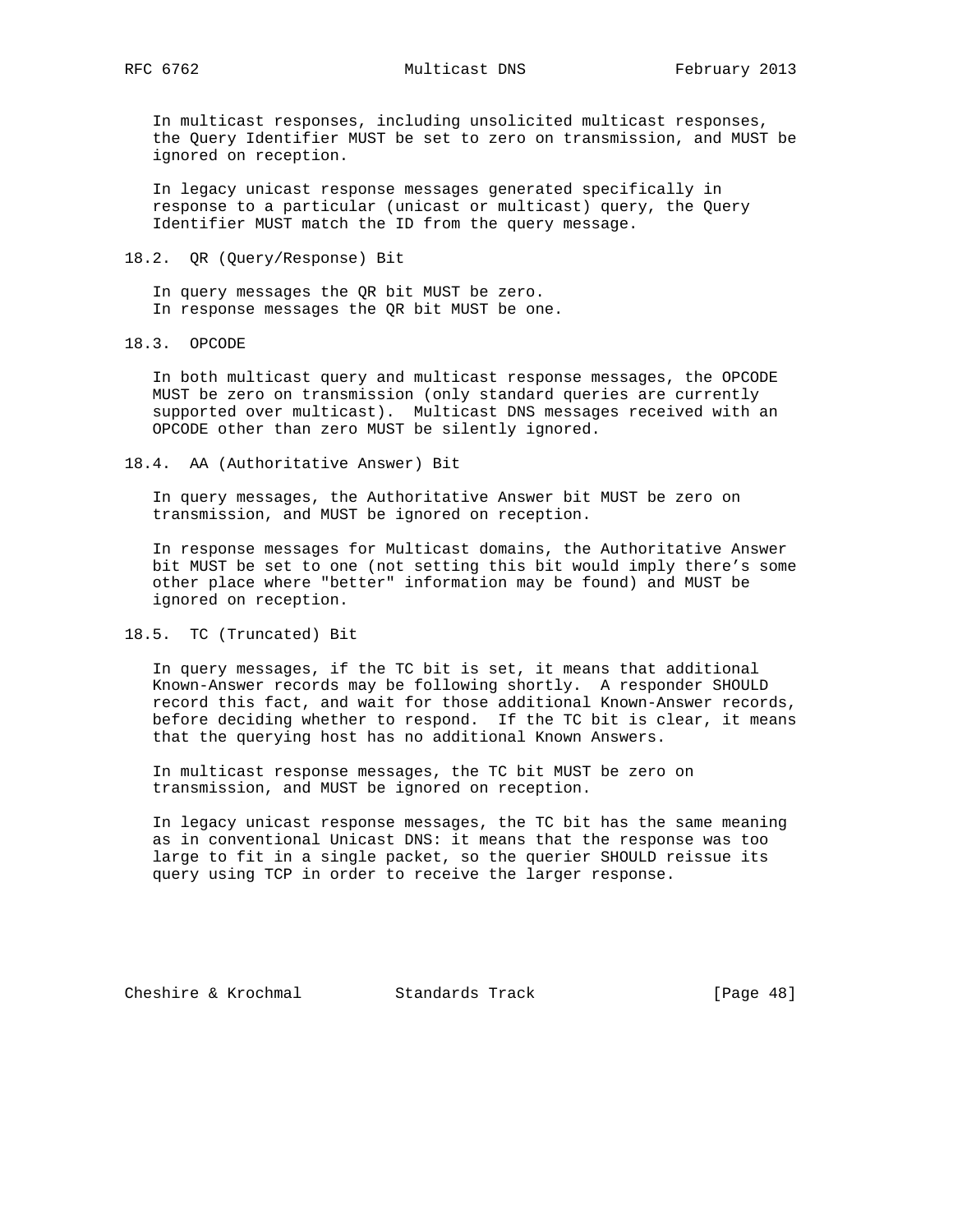18.6. RD (Recursion Desired) Bit

 In both multicast query and multicast response messages, the Recursion Desired bit SHOULD be zero on transmission, and MUST be ignored on reception.

18.7. RA (Recursion Available) Bit

 In both multicast query and multicast response messages, the Recursion Available bit MUST be zero on transmission, and MUST be ignored on reception.

18.8. Z (Zero) Bit

 In both query and response messages, the Zero bit MUST be zero on transmission, and MUST be ignored on reception.

18.9. AD (Authentic Data) Bit

 In both multicast query and multicast response messages, the Authentic Data bit [RFC2535] MUST be zero on transmission, and MUST be ignored on reception.

18.10. CD (Checking Disabled) Bit

 In both multicast query and multicast response messages, the Checking Disabled bit [RFC2535] MUST be zero on transmission, and MUST be ignored on reception.

18.11. RCODE (Response Code)

 In both multicast query and multicast response messages, the Response Code MUST be zero on transmission. Multicast DNS messages received with non-zero Response Codes MUST be silently ignored.

18.12. Repurposing of Top Bit of qclass in Question Section

 In the Question Section of a Multicast DNS query, the top bit of the qclass field is used to indicate that unicast responses are preferred for this particular question. (See Section 5.4.)

18.13. Repurposing of Top Bit of rrclass in Resource Record Sections

 In the Resource Record Sections of a Multicast DNS response, the top bit of the rrclass field is used to indicate that the record is a member of a unique RRSet, and the entire RRSet has been sent together (in the same packet, or in consecutive packets if there are too many records to fit in a single packet). (See Section 10.2.)

Cheshire & Krochmal Standards Track [Page 49]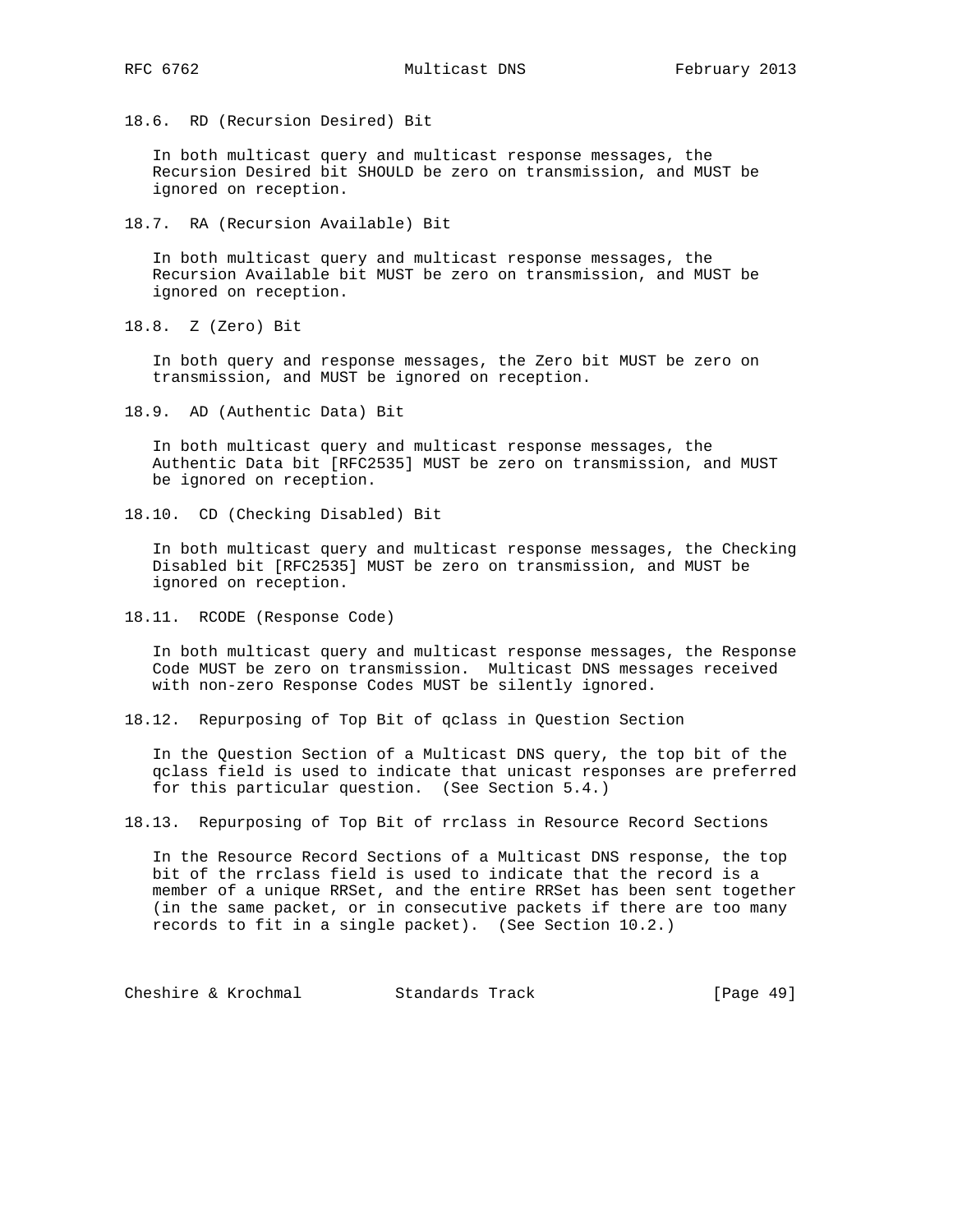#### 18.14. Name Compression

 When generating Multicast DNS messages, implementations SHOULD use name compression wherever possible to compress the names of resource records, by replacing some or all of the resource record name with a compact two-byte reference to an appearance of that data somewhere earlier in the message [RFC1035].

 This applies not only to Multicast DNS responses, but also to queries. When a query contains more than one question, successive questions in the same message often contain similar names, and consequently name compression SHOULD be used, to save bytes. In addition, queries may also contain Known Answers in the Answer Section, or probe tiebreaking data in the Authority Section, and these names SHOULD similarly be compressed for network efficiency.

 In addition to compressing the \*names\* of resource records, names that appear within the \*rdata\* of the following rrtypes SHOULD also be compressed in all Multicast DNS messages:

NS, CNAME, PTR, DNAME, SOA, MX, AFSDB, RT, KX, RP, PX, SRV, NSEC

 Until future IETF Standards Action [RFC5226] specifying that names in the rdata of other types should be compressed, names that appear within the rdata of any type not listed above MUST NOT be compressed.

 Implementations receiving Multicast DNS messages MUST correctly decode compressed names appearing in the Question Section, and compressed names of resource records appearing in other sections.

 In addition, implementations MUST correctly decode compressed names appearing within the \*rdata\* of the rrtypes listed above. Where possible, implementations SHOULD also correctly decode compressed names appearing within the \*rdata\* of other rrtypes known to the implementers at the time of implementation, because such forward thinking planning helps facilitate the deployment of future implementations that may have reason to compress those rrtypes. It is possible that no future IETF Standards Action [RFC5226] will be created that mandates or permits the compression of rdata in new types, but having implementations designed such that they are capable of decompressing all known types helps keep future options open.

 One specific difference between Unicast DNS and Multicast DNS is that Unicast DNS does not allow name compression for the target host in an SRV record, because Unicast DNS implementations before the first SRV specification in 1996 [RFC2052] may not decode these compressed

Cheshire & Krochmal Standards Track [Page 50]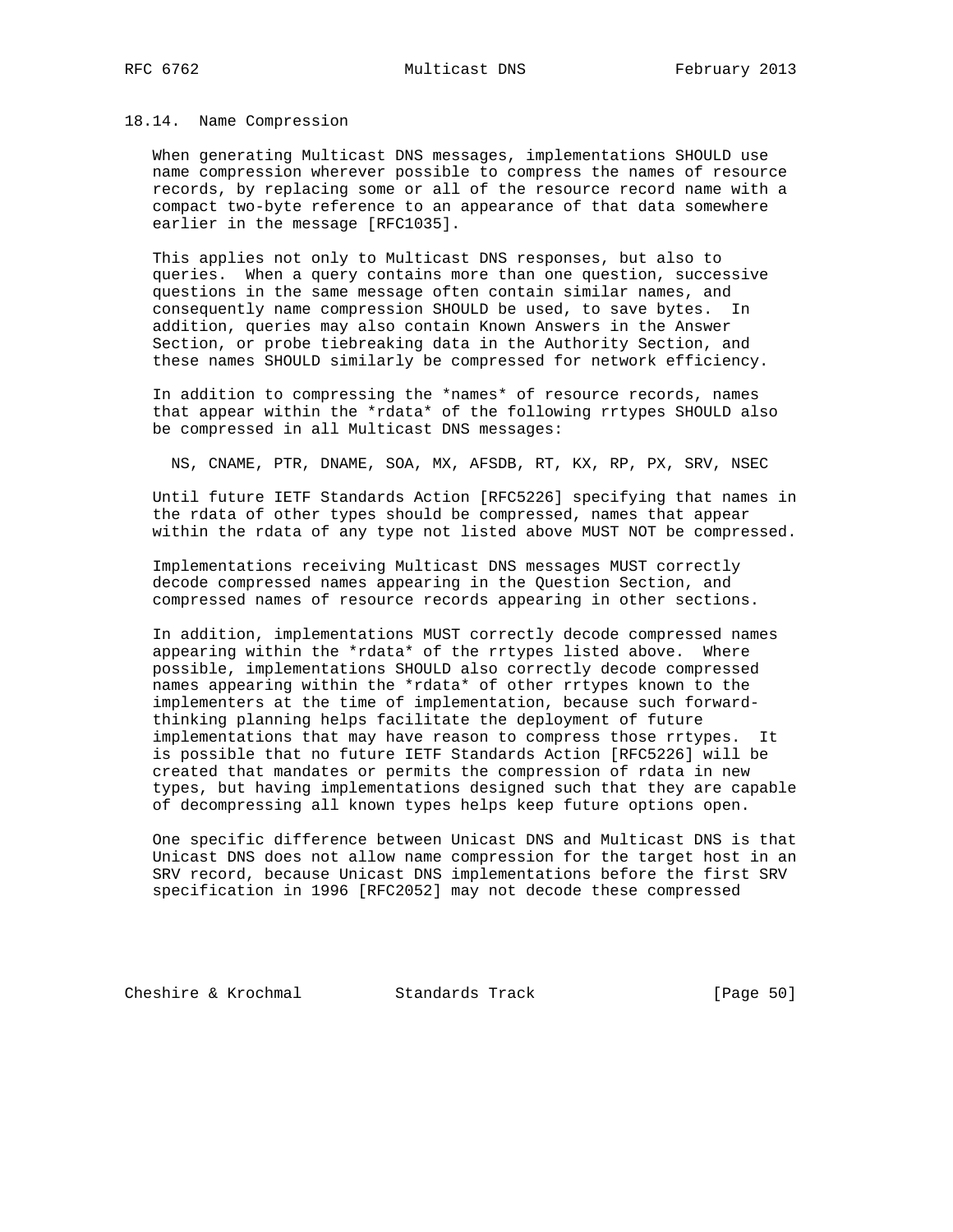records properly. Since all Multicast DNS implementations were created after 1996, all Multicast DNS implementations are REQUIRED to decode compressed SRV records correctly.

 In legacy unicast responses generated to answer legacy queries, name compression MUST NOT be performed on SRV records.

19. Summary of Differences between Multicast DNS and Unicast DNS

 Multicast DNS shares, as much as possible, the familiar APIs, naming syntax, resource record types, etc., of Unicast DNS. There are, of course, necessary differences by virtue of it using multicast, and by virtue of it operating in a community of cooperating peers, rather than a precisely defined hierarchy controlled by a strict chain of formal delegations from the root. These differences are summarized below:

Multicast DNS...

 \* uses multicast \* uses UDP port 5353 instead of port 53 \* operates in well-defined parts of the DNS namespace \* has no SOA (Start of Authority) records \* uses UTF-8, and only UTF-8, to encode resource record names \* allows names up to 255 bytes plus a terminating zero byte \* allows name compression in rdata for SRV and other record types \* allows larger UDP packets \* allows more than one question in a query message \* defines consistent results for qtype "ANY" and qclass "ANY" queries \* uses the Answer Section of a query to list Known Answers \* uses the TC bit in a query to indicate additional Known Answers \* uses the Authority Section of a query for probe tiebreaking \* ignores the Query ID field (except for generating legacy responses) \* doesn't require the question to be repeated in the response message \* uses unsolicited responses to announce new records \* uses NSEC records to signal nonexistence of records \* defines a unicast-response bit in the rrclass of query questions \* defines a cache-flush bit in the rrclass of response records \* uses DNS RR TTL 0 to indicate that a record has been deleted \* recommends AAAA records in the additional section when responding to rrtype "A" queries, and vice versa \* monitors queries to perform Duplicate Question Suppression \* monitors responses to perform Duplicate Answer Suppression... \* ... and Ongoing Conflict Detection

\* ... and Opportunistic Caching

Cheshire & Krochmal Standards Track [Page 51]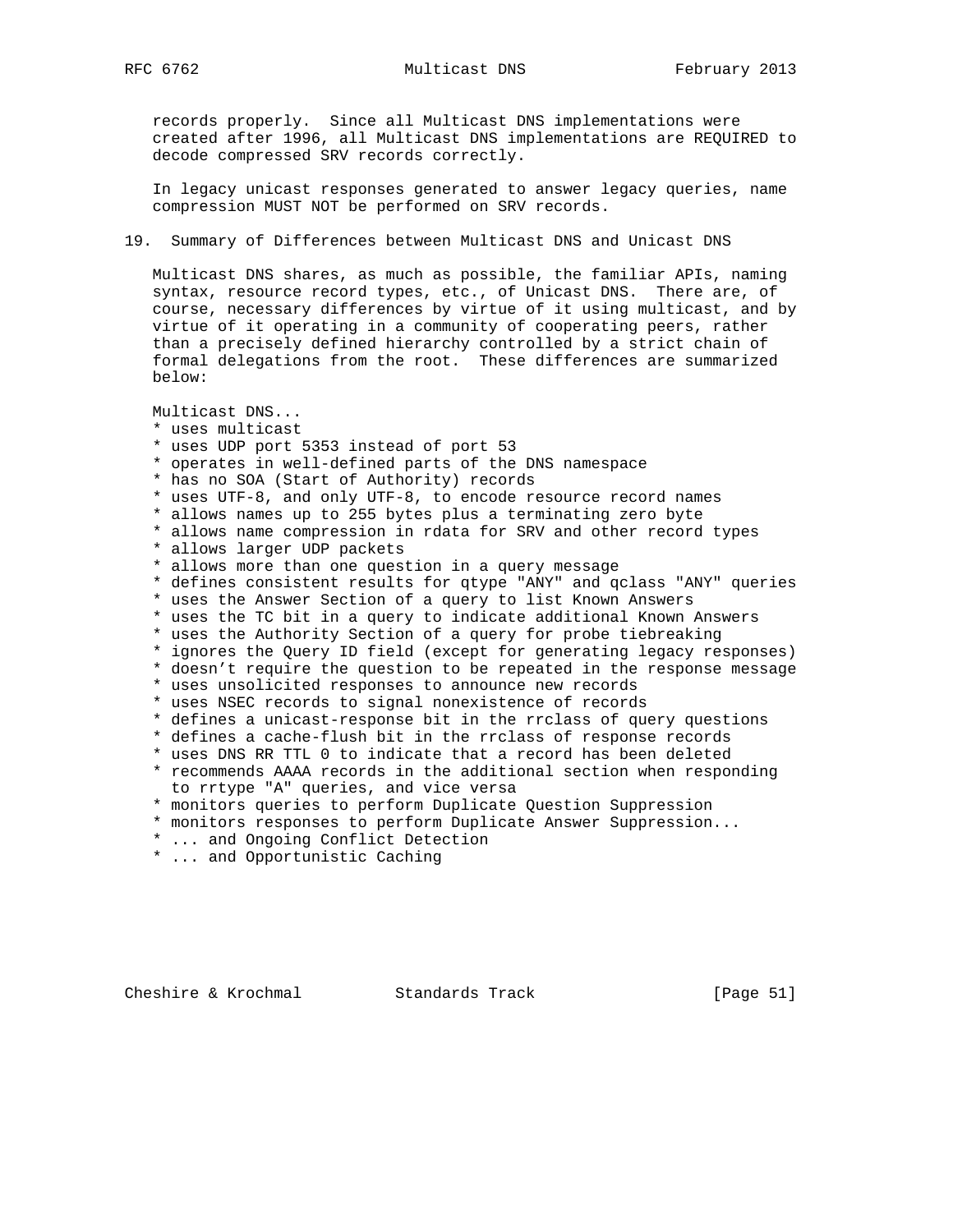# 20. IPv6 Considerations

 An IPv4-only host and an IPv6-only host behave as "ships that pass in the night". Even if they are on the same Ethernet, neither is aware of the other's traffic. For this reason, each physical link may have \*two\* unrelated ".local." zones, one for IPv4 and one for IPv6. Since for practical purposes, a group of IPv4-only hosts and a group of IPv6-only hosts on the same Ethernet act as if they were on two entirely separate Ethernet segments, it is unsurprising that their use of the ".local." zone should occur exactly as it would if they really were on two entirely separate Ethernet segments.

 A dual-stack (v4/v6) host can participate in both ".local." zones, and should register its name(s) and perform its lookups both using IPv4 and IPv6. This enables it to reach, and be reached by, both IPv4-only and IPv6-only hosts. In effect, this acts like a multihomed host, with one connection to the logical "IPv4 Ethernet segment", and a connection to the logical "IPv6 Ethernet segment". When such a host generates NSEC records, if it is using the same host name for its IPv4 addresses and its IPv6 addresses on that network interface, its NSEC records should indicate that the host name has both A and AAAA records.

## 21. Security Considerations

 The algorithm for detecting and resolving name conflicts is, by its very nature, an algorithm that assumes cooperating participants. Its purpose is to allow a group of hosts to arrive at a mutually disjoint set of host names and other DNS resource record names, in the absence of any central authority to coordinate this or mediate disputes. In the absence of any higher authority to resolve disputes, the only alternative is that the participants must work together cooperatively to arrive at a resolution.

 In an environment where the participants are mutually antagonistic and unwilling to cooperate, other mechanisms are appropriate, like manually configured DNS.

 In an environment where there is a group of cooperating participants, but clients cannot be sure that there are no antagonistic hosts on the same physical link, the cooperating participants need to use IPsec signatures and/or DNSSEC [RFC4033] signatures so that they can distinguish Multicast DNS messages from trusted participants (which they process as usual) from Multicast DNS messages from untrusted participants (which they silently discard).

Cheshire & Krochmal Standards Track [Page 52]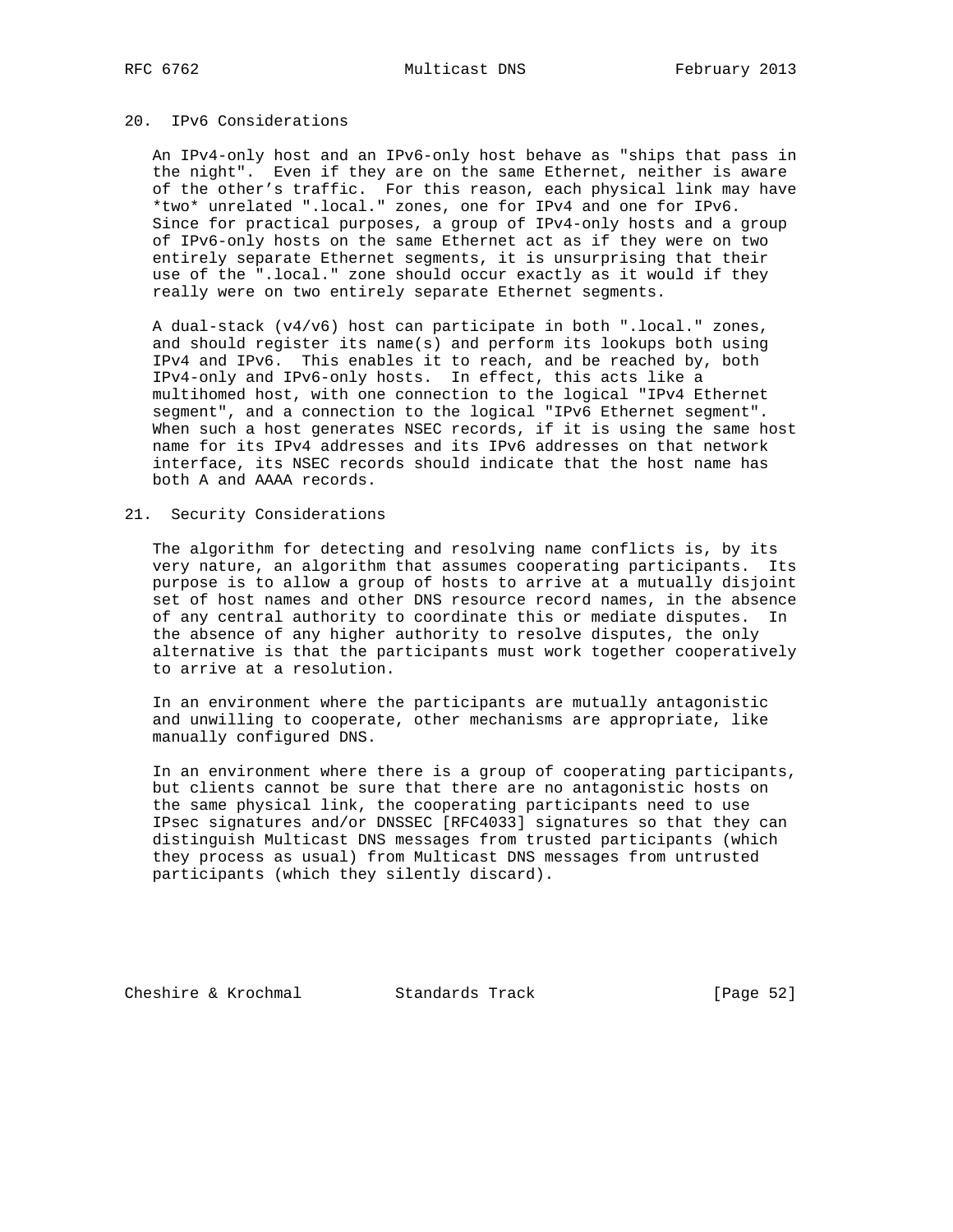If DNS queries for \*global\* DNS names are sent to the mDNS multicast address (during network outages which disrupt communication with the greater Internet) it is \*especially\* important to use DNSSEC, because the user may have the impression that he or she is communicating with some authentic host, when in fact he or she is really communicating with some local host that is merely masquerading as that name. This is less critical for names ending with ".local.", because the user should be aware that those names have only local significance and no global authority is implied.

 Most computer users neglect to type the trailing dot at the end of a fully qualified domain name, making it a relative domain name (e.g., "www.example.com"). In the event of network outage, attempts to positively resolve the name as entered will fail, resulting in application of the search list, including ".local.", if present. A malicious host could masquerade as "www.example.com." by answering the resulting Multicast DNS query for "www.example.com.local.". To avoid this, a host MUST NOT append the search suffix ".local.", if present, to any relative (partially qualified) host name containing two or more labels. Appending ".local." to single-label relative host names is acceptable, since the user should have no expectation that a single-label host name will resolve as is. However, users who have both "example.com" and "local" in their search lists should be aware that if they type "www" into their web browser, it may not be immediately clear to them whether the page that appears is "www.example.com" or "www.local".

 Multicast DNS uses UDP port 5353. On operating systems where only privileged processes are allowed to use ports below 1024, no such privilege is required to use port 5353.

## 22. IANA Considerations

 IANA has allocated the UDP port 5353 for the Multicast DNS protocol described in this document [SN].

 IANA has allocated the IPv4 link-local multicast address 224.0.0.251 for the use described in this document [MC4].

 IANA has allocated the IPv6 multicast address set FF0X::FB (where "X" indicates any hexadecimal digit from '1' to 'F') for the use described in this document [MC6]. Only address FF02::FB (link-local scope) is currently in use by deployed software, but it is possible that in the future implementers may experiment with Multicast DNS using larger-scoped addresses, such as FF05::FB (site-local scope) [RFC4291].

Cheshire & Krochmal Standards Track [Page 53]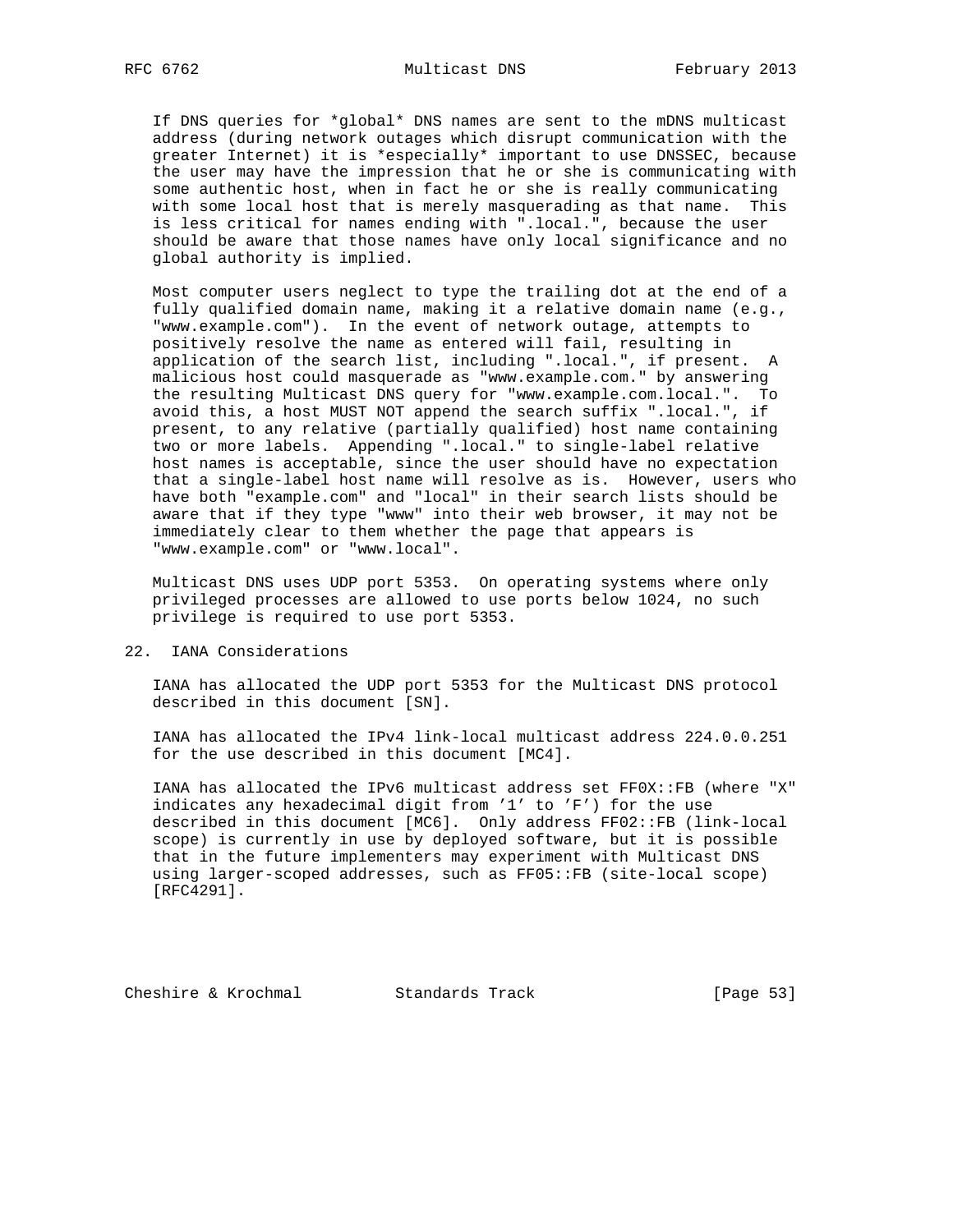IANA has implemented the following DNS records:

MDNS. MCAST. NET. IN A 224.0.0.251 251.0.0.224.IN-ADDR.ARPA. IN PTR MDNS.MCAST.NET.

 Entries for the AAAA and corresponding PTR records have not been made as there is not yet an RFC providing direction for the management of the IP6.ARPA domain relating to the IPv6 multicast address space.

 The reuse of the top bit of the rrclass field in the Question and Resource Record Sections means that Multicast DNS can only carry DNS records with classes in the range 0-32767. Classes in the range 32768 to 65535 are incompatible with Multicast DNS. IANA has noted this fact, and if IANA receives a request to allocate a DNS class value above 32767, IANA will make sure the requester is aware of this implication before proceeding. This does not mean that allocations of DNS class values above 32767 should be denied, only that they should not be allowed until the requester has indicated that they are aware of how this allocation will interact with Multicast DNS. However, to date, only three DNS classes have been assigned by IANA (1, 3, and 4), and only one (1, "Internet") is actually in widespread use, so this issue is likely to remain a purely theoretical one.

 IANA has recorded the list of domains below as being Special-Use Domain Names [RFC6761]:

 .local. .254.169.in-addr.arpa. .8.e.f.ip6.arpa. .9.e.f.ip6.arpa. .a.e.f.ip6.arpa. .b.e.f.ip6.arpa.

## 22.1. Domain Name Reservation Considerations

 The six domains listed above, and any names falling within those domains (e.g., "MyPrinter.local.", "34.12.254.169.in-addr.arpa.", "Ink-Jet.\_pdl-datastream.\_tcp.local.") are special [RFC6761] in the following ways:

 1. Users may use these names as they would other DNS names, entering them anywhere that they would otherwise enter a conventional DNS name, or a dotted decimal IPv4 address, or a literal IPv6 address.

 Since there is no central authority responsible for assigning dot-local names, and all devices on the local network are equally entitled to claim any dot-local name, users SHOULD be

Cheshire & Krochmal Standards Track [Page 54]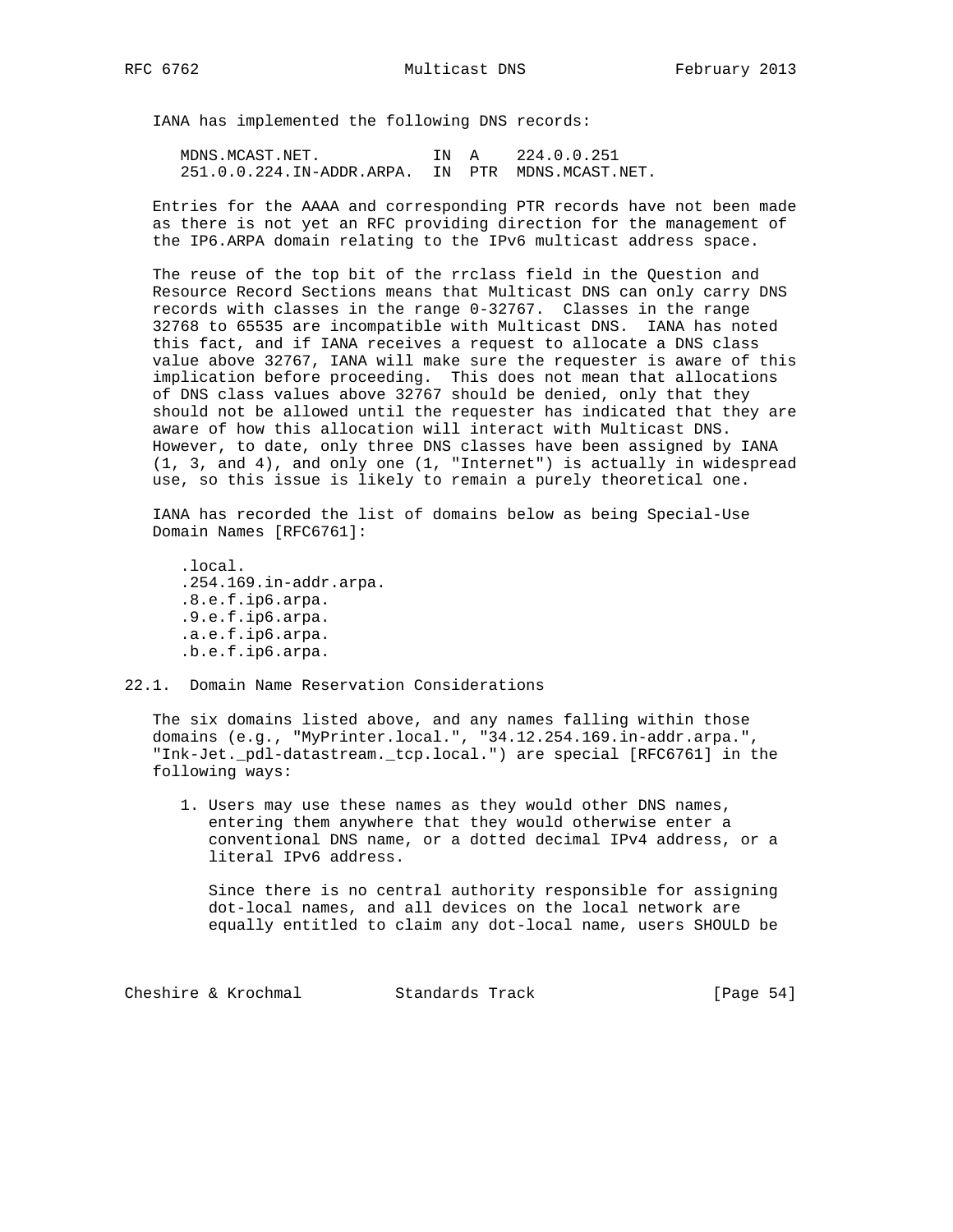aware of this and SHOULD exercise appropriate caution. In an untrusted or unfamiliar network environment, users SHOULD be aware that using a name like "www.local" may not actually connect them to the web site they expected, and could easily connect them to a different web page, or even a fake or spoof of their intended web site, designed to trick them into revealing confidential information. As always with networking, end-to-end cryptographic security can be a useful tool. For example, when connecting with ssh, the ssh host key verification process will inform the user if it detects that the identity of the entity they are communicating with has changed since the last time they connected to that name.

- 2. Application software may use these names as they would other similar DNS names, and is not required to recognize the names and treat them specially. Due to the relative ease of spoofing dot-local names, end-to-end cryptographic security remains important when communicating across a local network, just as it is when communicating across the global Internet.
- 3. Name resolution APIs and libraries SHOULD recognize these names as special and SHOULD NOT send queries for these names to their configured (unicast) caching DNS server(s). This is to avoid unnecessary load on the root name servers and other name servers, caused by queries for which those name servers do not have useful non-negative answers to give, and will not ever have useful non-negative answers to give.
- 4. Caching DNS servers SHOULD recognize these names as special and SHOULD NOT attempt to look up NS records for them, or otherwise query authoritative DNS servers in an attempt to resolve these names. Instead, caching DNS servers SHOULD generate immediate NXDOMAIN responses for all such queries they may receive (from misbehaving name resolver libraries). This is to avoid unnecessary load on the root name servers and other name servers.
- 5. Authoritative DNS servers SHOULD NOT by default be configurable to answer queries for these names, and, like caching DNS servers, SHOULD generate immediate NXDOMAIN responses for all such queries they may receive. DNS server software MAY provide a configuration option to override this default, for testing purposes or other specialized uses.
- 6. DNS server operators SHOULD NOT attempt to configure authoritative DNS servers to act as authoritative for any of these names. Configuring an authoritative DNS server to act as authoritative for any of these names may not, in many cases,

Cheshire & Krochmal Standards Track [Page 55]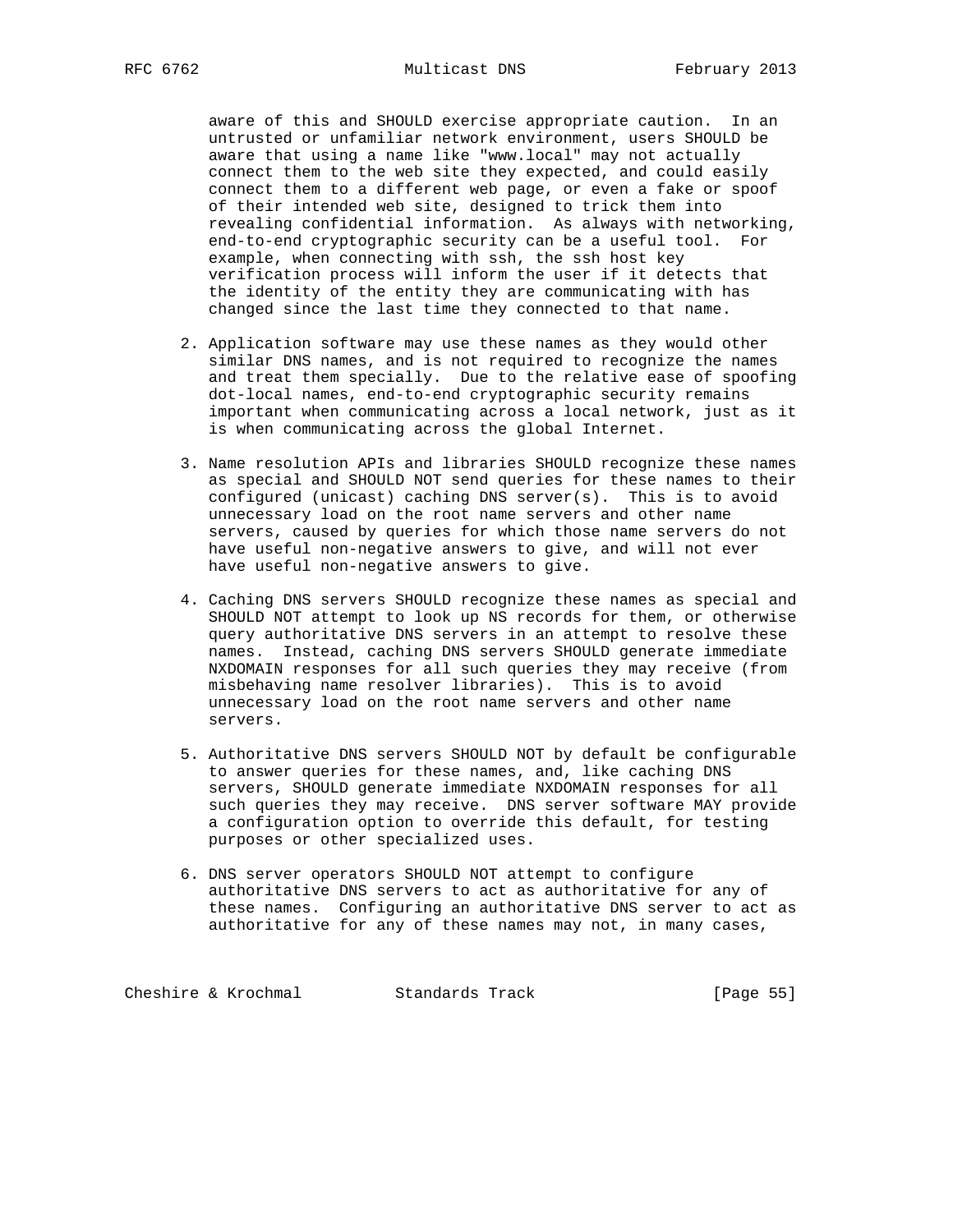yield the expected result. Since name resolver libraries and caching DNS servers SHOULD NOT send queries for those names (see 3 and 4 above), such queries SHOULD be suppressed before they even reach the authoritative DNS server in question, and consequently it will not even get an opportunity to answer them.

- 7. DNS Registrars MUST NOT allow any of these names to be registered in the normal way to any person or entity. These names are reserved protocol identifiers with special meaning and fall outside the set of names available for allocation by registrars. Attempting to allocate one of these names as if it were a normal domain name will probably not work as desired, for reasons 3, 4, and 6 above.
- 23. Acknowledgments

 The concepts described in this document have been explored, developed, and implemented with help from Ran Atkinson, Richard Brown, Freek Dijkstra, Erik Guttman, Kyle McKay, Pasi Sarolahti, Pekka Savola, Robby Simpson, Mark Townsley, Paul Vixie, Bill Woodcock, and others. Special thanks go to Bob Bradley, Josh Graessley, Scott Herscher, Rory McGuire, Roger Pantos, and Kiren Sekar for their significant contributions. Special thanks also to Kerry Lynn for converting the document to xml2rfc form in May 2010, and to Area Director Ralph Droms for shepherding the document through its final steps.

# 24. References

24.1. Normative References

- [MC4] IANA, "IPv4 Multicast Address Space Registry", <http://www.iana.org/assignments/multicast-addresses/>.
- [MC6] IANA, "IPv6 Multicast Address Space Registry", <http://www.iana.org/assignments/ ipv6-multicast-addresses/>.
- [RFC0020] Cerf, V., "ASCII format for network interchange", RFC 20, October 1969.
- [RFC1034] Mockapetris, P., "Domain names concepts and facilities", STD 13, RFC 1034, November 1987.
- [RFC1035] Mockapetris, P., "Domain names implementation and specification", STD 13, RFC 1035, November 1987.

Cheshire & Krochmal Standards Track [Page 56]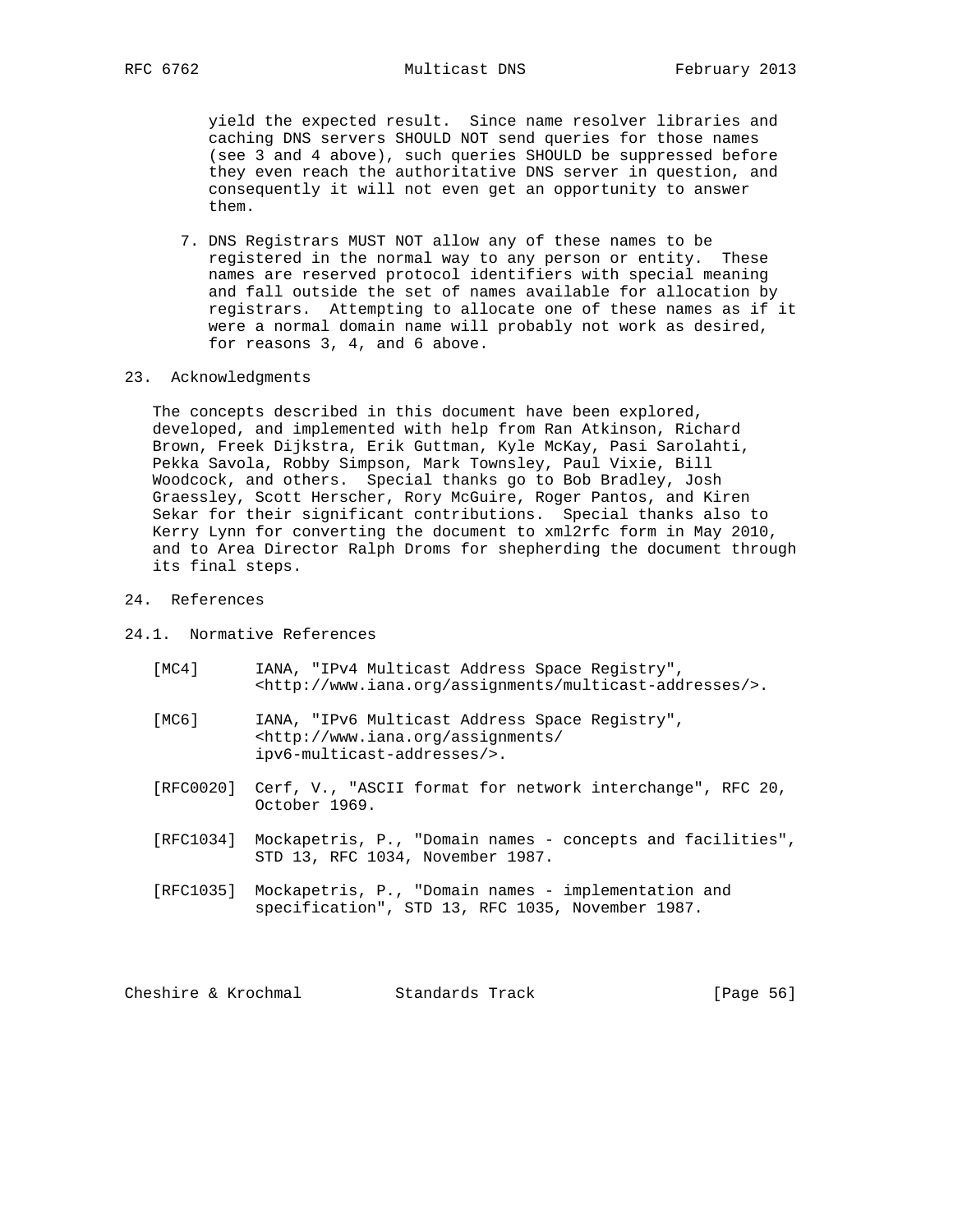- [RFC2119] Bradner, S., "Key words for use in RFCs to Indicate Requirement Levels", BCP 14, RFC 2119, March 1997.
- [RFC3629] Yergeau, F., "UTF-8, a transformation format of ISO 10646", STD 63, RFC 3629, November 2003.
- [RFC4034] Arends, R., Austein, R., Larson, M., Massey, D., and S. Rose, "Resource Records for the DNS Security Extensions", RFC 4034, March 2005.
- [RFC5198] Klensin, J. and M. Padlipsky, "Unicode Format for Network Interchange", RFC 5198, March 2008.
- [RFC6195] Eastlake 3rd, D., "Domain Name System (DNS) IANA Considerations", BCP 42, RFC 6195, March 2011.
- [RFC6761] Cheshire, S. and M. Krochmal, "Special-Use Domain Names", RFC 6761, February 2013.
- [SN] IANA, "Service Name and Transport Protocol Port Number Registry", <http://www.iana.org/assignments/ service-names-port-numbers/>.

# 24.2. Informative References

- [B4W] "Bonjour for Windows", <http://en.wikipedia.org/wiki/Bonjour\_(software)>.
- [BJ] Apple Bonjour Open Source Software, <http://developer.apple.com/bonjour/>.

[IEEE.802.3]

 "Information technology - Telecommunications and information exchange between systems - Local and metropolitan area networks - Specific requirements - Part 3: Carrier Sense Multiple Access with Collision Detection (CMSA/CD) Access Method and Physical Layer Specifications", IEEE Std 802.3-2008, December 2008, <http://standards.ieee.org/getieee802/802.3.html>.

 [IEEE.802.11] "Information technology - Telecommunications and information exchange between systems - Local and metropolitan area networks - Specific requirements - Part 11: Wireless LAN Medium Access Control (MAC) and Physical Layer (PHY) Specifications", IEEE Std 802.11-2007, June 2007, <http://standards.ieee.org/getieee802/802.11.html>.

Cheshire & Krochmal Standards Track [Page 57]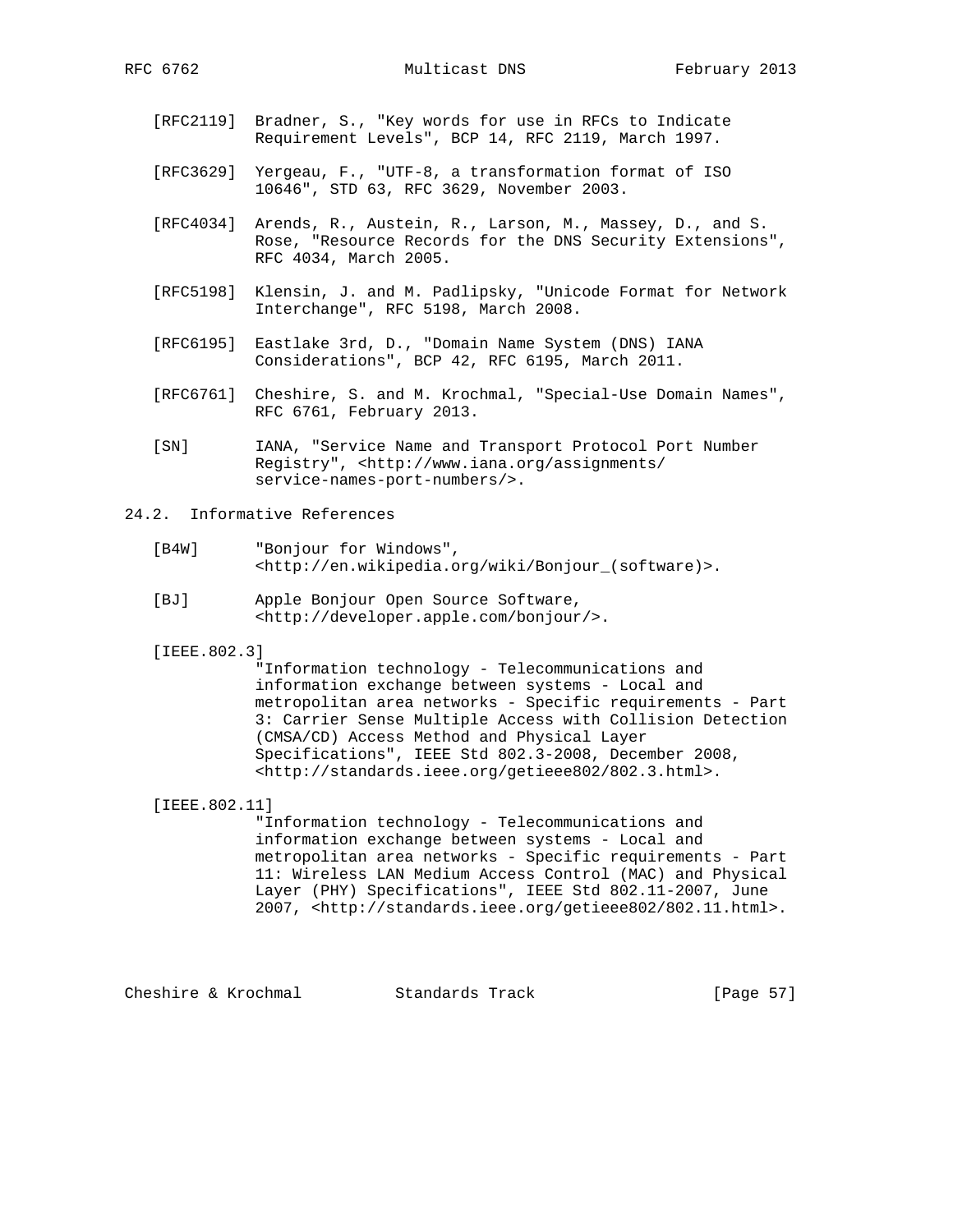- [Jumbo] "Ethernet Jumbo Frames", November 2009, <http://www.ethernetalliance.org/library/whitepaper/ ethernet-jumbo-frames/>.
- [NIAS] Cheshire, S. "Discovering Named Instances of Abstract Services using DNS", Work in Progress, July 2001.
- [NSD] "NsdManager | Android Developer", June 2012, <http://developer.android.com/reference/ android/net/nsd/NsdManager.html>.
- [RFC2052] Gulbrandsen, A. and P. Vixie, "A DNS RR for specifying the location of services (DNS SRV)", RFC 2052, October 1996.
- [RFC2132] Alexander, S. and R. Droms, "DHCP Options and BOOTP Vendor Extensions", RFC 2132, March 1997.
- [RFC2136] Vixie, P., Ed., Thomson, S., Rekhter, Y., and J. Bound, "Dynamic Updates in the Domain Name System (DNS UPDATE)", RFC 2136, April 1997.
- [RFC2181] Elz, R. and R. Bush, "Clarifications to the DNS Specification", RFC 2181, July 1997.
- [RFC2535] Eastlake 3rd, D., "Domain Name System Security Extensions", RFC 2535, March 1999.
- [RFC2671] Vixie, P., "Extension Mechanisms for DNS (EDNS0)", RFC 2671, August 1999.
- [RFC2845] Vixie, P., Gudmundsson, O., Eastlake 3rd, D., and B. Wellington, "Secret Key Transaction Authentication for DNS (TSIG)", RFC 2845, May 2000.
- [RFC2930] Eastlake 3rd, D., "Secret Key Establishment for DNS (TKEY RR)", RFC 2930, September 2000.
- [RFC2931] Eastlake 3rd, D., "DNS Request and Transaction Signatures ( SIG(0)s )", RFC 2931, September 2000.
- [RFC3007] Wellington, B., "Secure Domain Name System (DNS) Dynamic Update", RFC 3007, November 2000.
- [RFC3492] Costello, A., "Punycode: A Bootstring encoding of Unicode for Internationalized Domain Names in Applications (IDNA)", RFC 3492, March 2003.

Cheshire & Krochmal Standards Track [Page 58]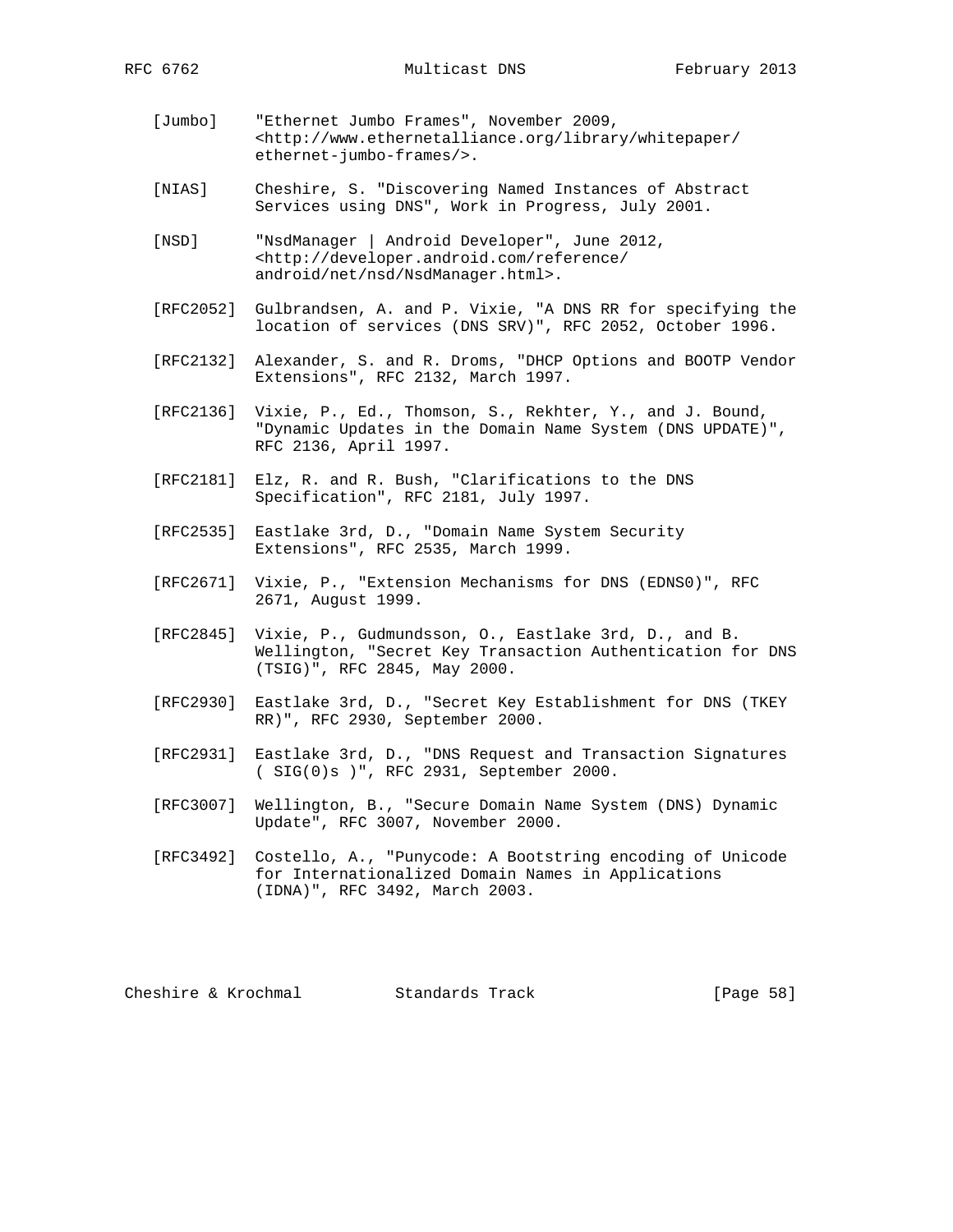- [RFC3927] Cheshire, S., Aboba, B., and E. Guttman, "Dynamic Configuration of IPv4 Link-Local Addresses", RFC 3927, May 2005.
- [RFC4033] Arends, R., Austein, R., Larson, M., Massey, D., and S. Rose, "DNS Security Introduction and Requirements", RFC 4033, March 2005.
- [RFC4291] Hinden, R. and S. Deering, "IP Version 6 Addressing Architecture", RFC 4291, February 2006.
- [RFC4795] Aboba, B., Thaler, D., and L. Esibov, "Link-local Multicast Name Resolution (LLMNR)", RFC 4795, January 2007.
- [RFC4861] Narten, T., Nordmark, E., Simpson, W., and H. Soliman, "Neighbor Discovery for IP version 6 (IPv6)", RFC 4861, September 2007.
- [RFC4862] Thomson, S., Narten, T., and T. Jinmei, "IPv6 Stateless Address Autoconfiguration", RFC 4862, September 2007.
- [RFC5226] Narten, T. and H. Alvestrand, "Guidelines for Writing an IANA Considerations Section in RFCs", BCP 26, RFC 5226, May 2008.
- [RFC5890] Klensin, J., "Internationalized Domain Names for Applications (IDNA): Definitions and Document Framework", RFC 5890, August 2010.
- [RFC6281] Cheshire, S., Zhu, Z., Wakikawa, R., and L. Zhang, "Understanding Apple's Back to My Mac (BTMM) Service", RFC 6281, June 2011.
- [RFC6760] Cheshire, S. and M. Krochmal, "Requirements for a Protocol to Replace the AppleTalk Name Binding Protocol (NBP)", RFC 6760, February 2013.
- [RFC6763] Cheshire, S. and M. Krochmal, "DNS-Based Service Discovery", RFC 6763, February 2013.
- [Zeroconf] Cheshire, S. and D. Steinberg, "Zero Configuration Networking: The Definitive Guide", O'Reilly Media, Inc., ISBN 0-596-10100-7, December 2005.

Cheshire & Krochmal Standards Track [Page 59]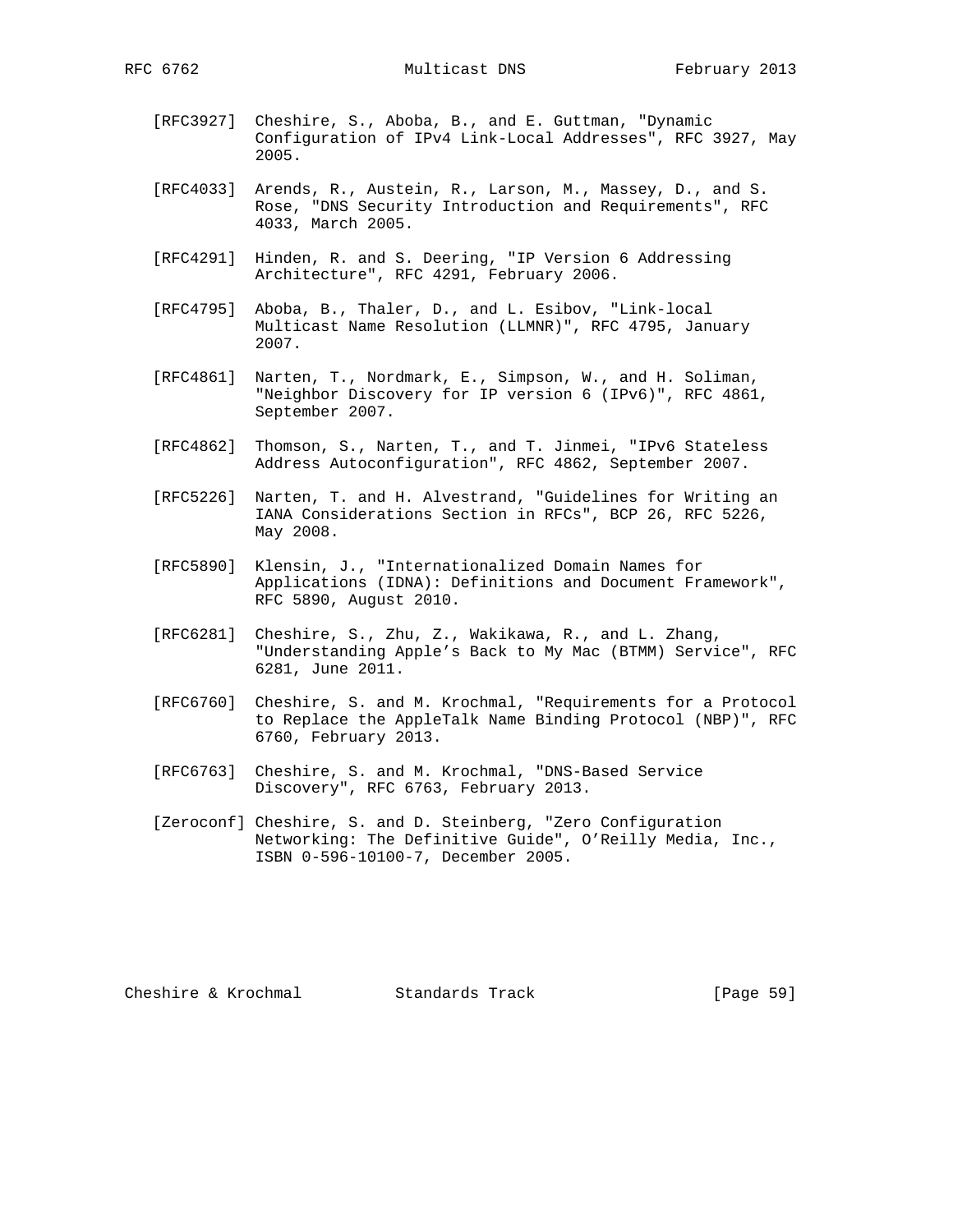Appendix A. Design Rationale for Choice of UDP Port Number

 Arguments were made for and against using UDP port 53, the standard Unicast DNS port. Some of the arguments are given below. The arguments for using a different port were greater in number and more compelling, so that option was ultimately selected. The UDP port "5353" was selected for its mnemonic similarity to "53".

Arguments for using UDP port 53:

- \* This is "just DNS", so it should be the same port.
- \* There is less work to be done updating old resolver libraries to do simple Multicast DNS queries. Only the destination address need be changed. In some cases, this can be achieved without any code changes, just by adding the address 224.0.0.251 to a configuration file.

Arguments for using a different port (UDP port 5353):

- \* This is not "just DNS". This is a DNS-like protocol, but different.
- \* Changing resolver library code to use a different port number is not hard. In some cases, this can be achieved without any code changes, just by adding the address 224.0.0.251:5353 to a configuration file.
- \* Using the same port number makes it hard to run a Multicast DNS responder and a conventional Unicast DNS server on the same machine. If a conventional Unicast DNS server wishes to implement Multicast DNS as well, it can still do that, by opening two sockets. Having two different port numbers allows this flexibility.
- \* Some VPN software hijacks all outgoing traffic to port 53 and redirects it to a special DNS server set up to serve those VPN clients while they are connected to the corporate network. It is questionable whether this is the right thing to do, but it is common, and redirecting link-local multicast DNS packets to a remote server rarely produces any useful results. It does mean, for example, that a user of such VPN software becomes unable to access their local network printer sitting on their desk right next to their computer. Using a different UDP port helps avoid this particular problem.

Cheshire & Krochmal Standards Track [Page 60]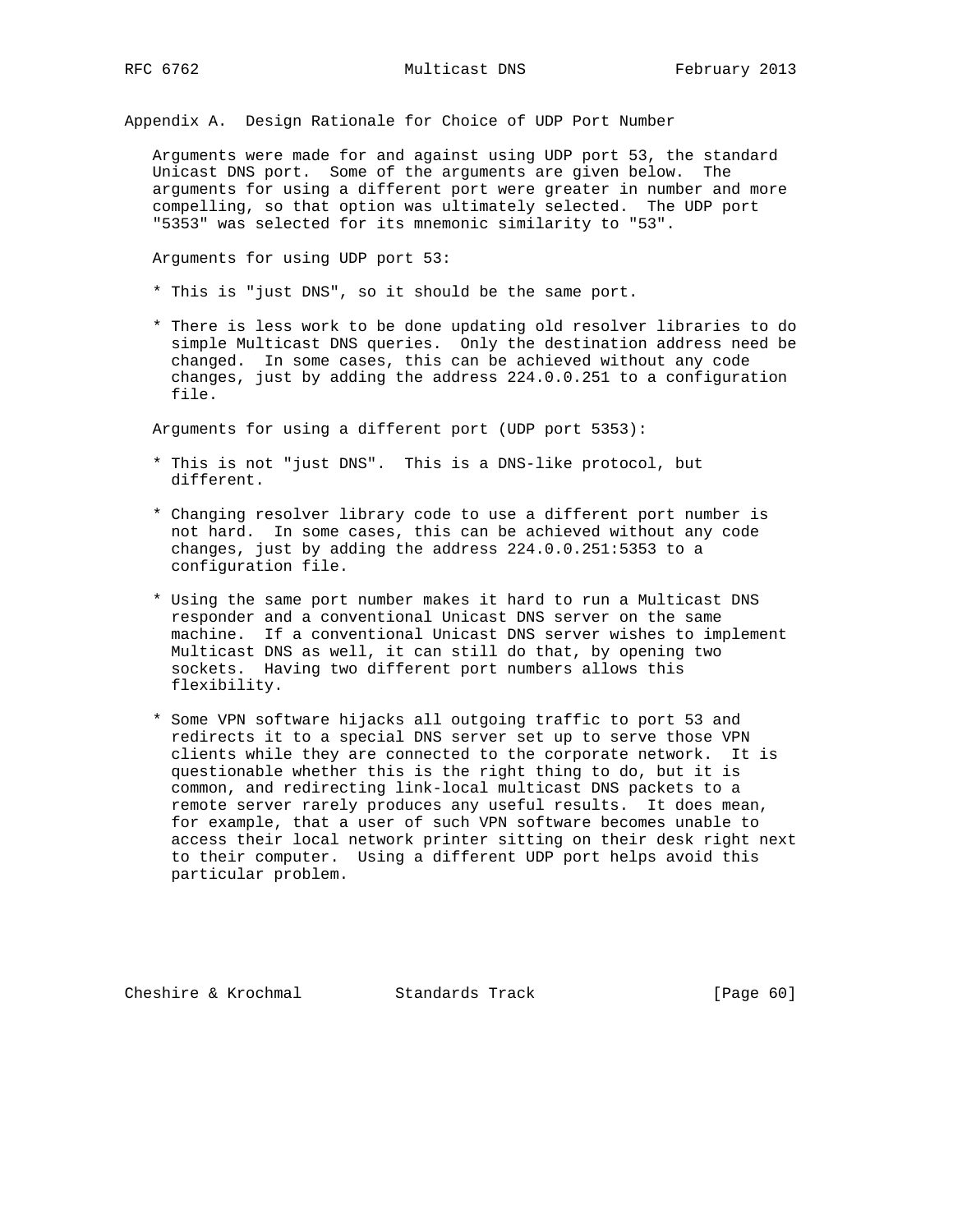\* On many operating systems, unprivileged software may not send or receive packets on low-numbered ports. This means that any software sending or receiving Multicast DNS packets on port 53 would have to run as "root", which is an undesirable security risk. Using a higher-numbered UDP port avoids this restriction.

Appendix B. Design Rationale for Not Using Hashed Multicast Addresses

 Some discovery protocols use a range of multicast addresses, and determine the address to be used by a hash function of the name being sought. Queries are sent via multicast to the address as indicated by the hash function, and responses are returned to the querier via unicast. Particularly in IPv6, where multicast addresses are extremely plentiful, this approach is frequently advocated. For example, IPv6 Neighbor Discovery [RFC4861] sends Neighbor Solicitation messages to the "solicited-node multicast address", which is computed as a function of the solicited IPv6 address.

 There are some disadvantages to using hashed multicast addresses like this in a service discovery protocol:

- \* When a host has a large number of records with different names, the host may have to join a large number of multicast groups. Each time a host joins or leaves a multicast group, this results in Internet Group Management Protocol (IGMP) or Multicast Listener Discovery (MLD) traffic on the network announcing this fact. Joining a large number of multicast groups can place undue burden on the Ethernet hardware, which typically supports a limited number of multicast addresses efficiently. When this number is exceeded, the Ethernet hardware may have to resort to receiving all multicasts and passing them up to the host networking code for filtering in software, thereby defeating much of the point of using a multicast address range in the first place. Finally, many IPv6 stacks have a fixed limit IPV6\_MAX\_MEMBERSHIPS, and the code simply fails with an error if a client attempts to exceed this limit. Common values for IPV6\_MAX\_MEMBERSHIPS are 20 or 31.
- \* Multiple questions cannot be placed in one packet if they don't all hash to the same multicast address.
- \* Duplicate Question Suppression doesn't work if queriers are not seeing each other's queries.
- \* Duplicate Answer Suppression doesn't work if responders are not seeing each other's responses.
- \* Opportunistic Caching doesn't work.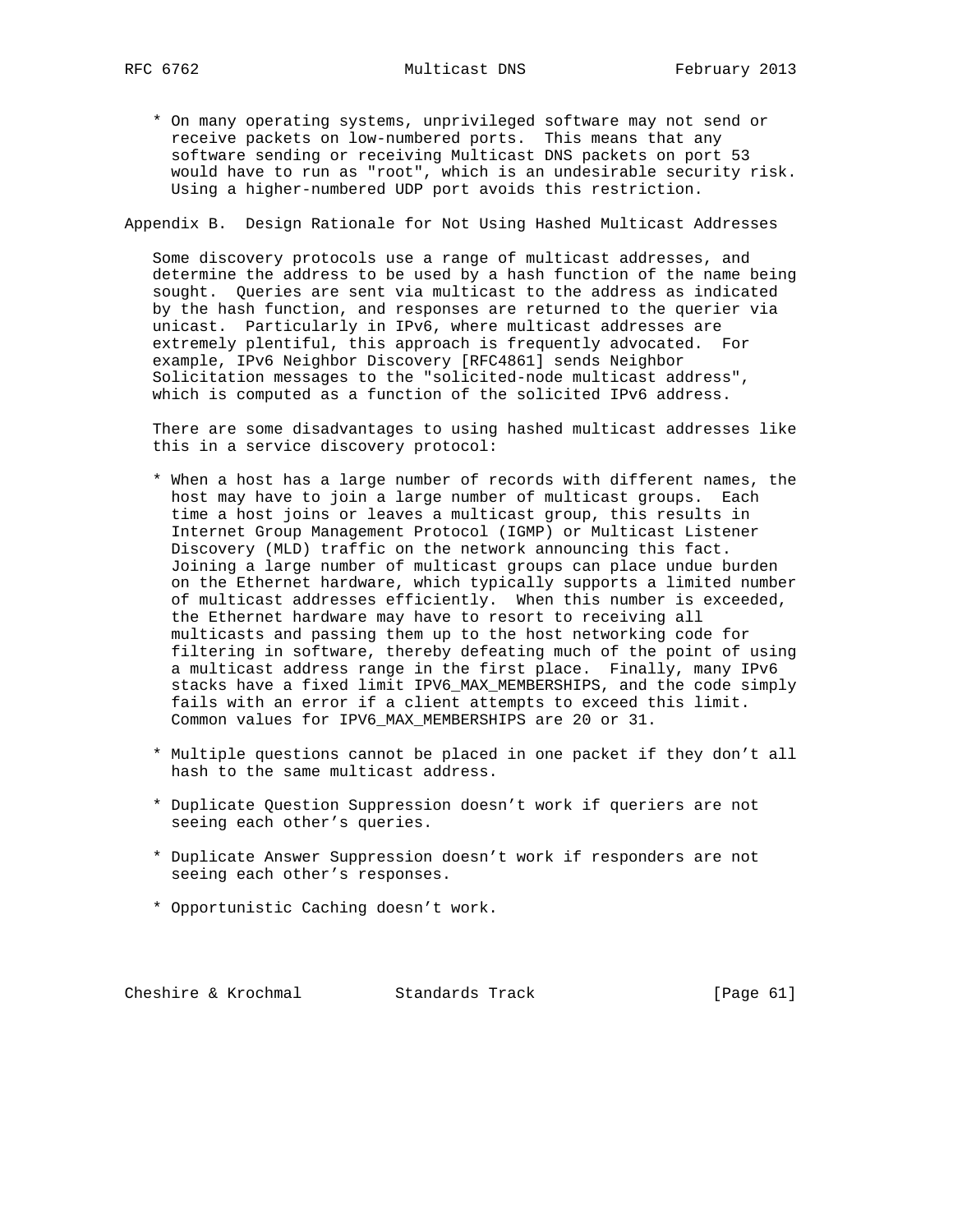\* Ongoing Conflict Detection doesn't work.

Appendix C. Design Rationale for Maximum Multicast DNS Name Length

 Multicast DNS names may be up to 255 bytes long (in the on-the-wire message format), not counting the terminating zero byte at the end.

"Domain Names - Implementation and Specification" [RFC1035] says:

 Various objects and parameters in the DNS have size limits. They are listed below. Some could be easily changed, others are more fundamental.

labels 63 octets or less

names 255 octets or less

...

 the total length of a domain name (i.e., label octets and label length octets) is restricted to 255 octets or less.

 This text does not state whether this 255-byte limit includes the terminating zero at the end of every name.

 Several factors lead us to conclude that the 255-byte limit does \*not\* include the terminating zero:

- o It is common in software engineering to have size limits that are a power of two, or a multiple of a power of two, for efficiency. For example, an integer on a modern processor is typically 2, 4, or 8 bytes, not 3 or 5 bytes. The number 255 is not a power of two, nor is it to most people a particularly noteworthy number. It is noteworthy to computer scientists for only one reason -- because it is exactly one \*less\* than a power of two. When a size limit is exactly one less than a power of two, that suggests strongly that the one extra byte is being reserved for some specific reason -- in this case reserved, perhaps, to leave room for a terminating zero at the end.
- o In the case of DNS label lengths, the stated limit is 63 bytes. As with the total name length, this limit is exactly one less than a power of two. This label length limit also excludes the label length byte at the start of every label. Including that extra byte, a 63-byte label takes 64 bytes of space in memory or in a DNS message.

Cheshire & Krochmal Standards Track [Page 62]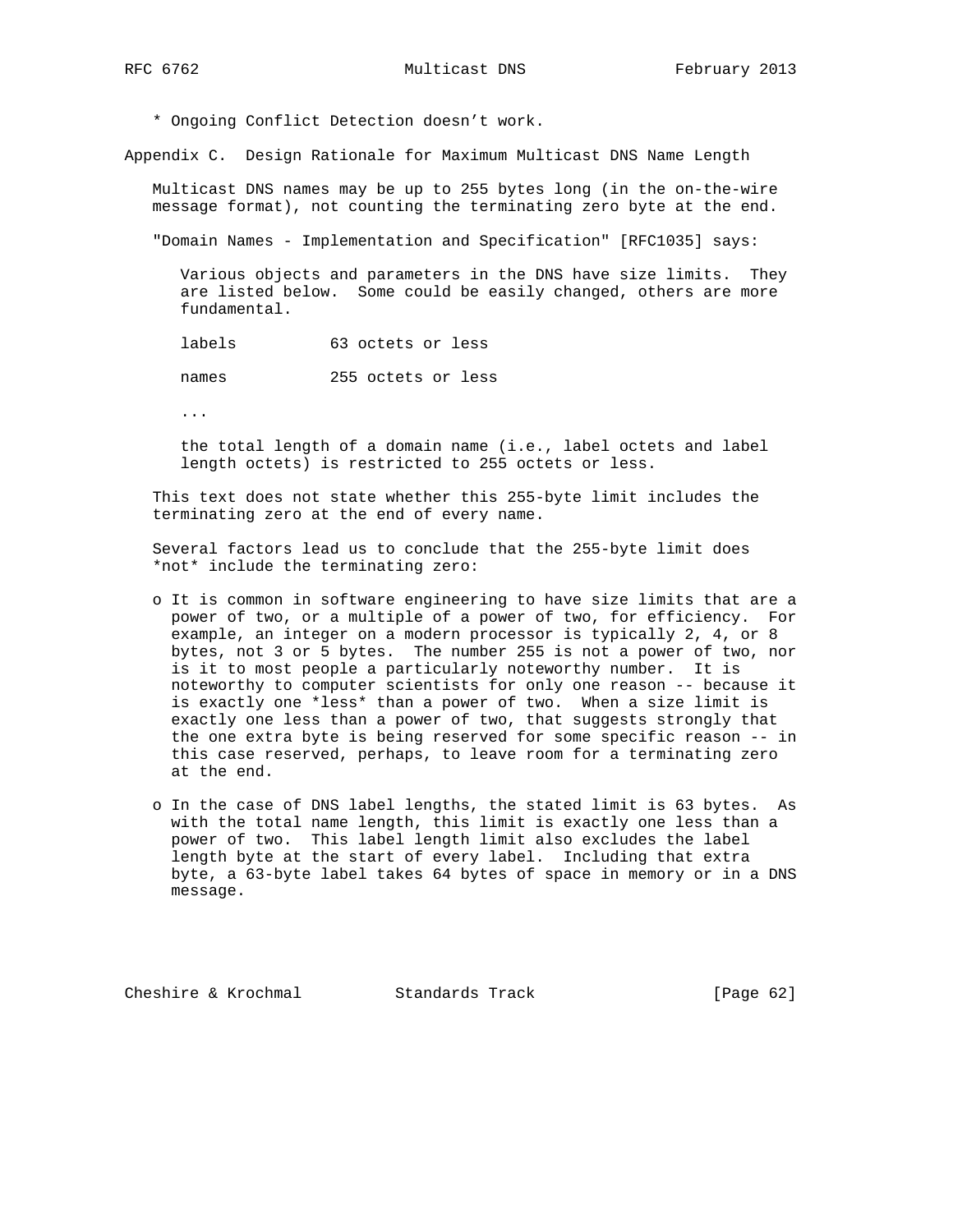- o It is common in software engineering for the semantic "length" of an object to be one less than the number of bytes it takes to store that object. For example, in C, strlen("foo") is 3, but sizeof("foo") (which includes the terminating zero byte at the end) is 4.
- o The text describing the total length of a domain name mentions explicitly that label length and data octets are included, but does not mention the terminating zero at the end. The zero byte at the end of a domain name is not a label length. Indeed, the value zero is chosen as the terminating marker precisely because it is not a legal length byte value -- DNS prohibits empty labels. For example, a name like "bad..name." is not a valid domain name because it contains a zero-length label in the middle, which cannot be expressed in a DNS message, because software parsing the message would misinterpret a zero label-length byte as being a zero "end of name" marker instead.

 Finally, "Clarifications to the DNS Specification" [RFC2181] offers additional confirmation that, in the context of DNS specifications, the stated "length" of a domain name does not include the terminating zero byte at the end. That document refers to the root name, which is typically written as "." and is represented in a DNS message by a single lone zero byte (i.e., zero bytes of data plus a terminating zero), as the "zero length full name":

 The zero length full name is defined as representing the root of the DNS tree, and is typically written and displayed as ".".

 This wording supports the interpretation that, in a DNS context, when talking about lengths of names, the terminating zero byte at the end is not counted. If the root name (".") is considered to be zero length, then to be consistent, the length (for example) of "org" has to be 4 and the length of "ietf.org" has to be 9, as shown below:

|                                                                                                              | $\vert$ 0x00 $\vert$ length = 0 |
|--------------------------------------------------------------------------------------------------------------|---------------------------------|
| $  0x03   0   r   g   0x00  $ length = 4                                                                     |                                 |
| $\vert 0x04 \vert i \vert e \vert t \vert f \vert 0x03 \vert o \vert r \vert g \vert 0x00 \vert 1$ ength = 9 |                                 |

Cheshire & Krochmal Standards Track [Page 63]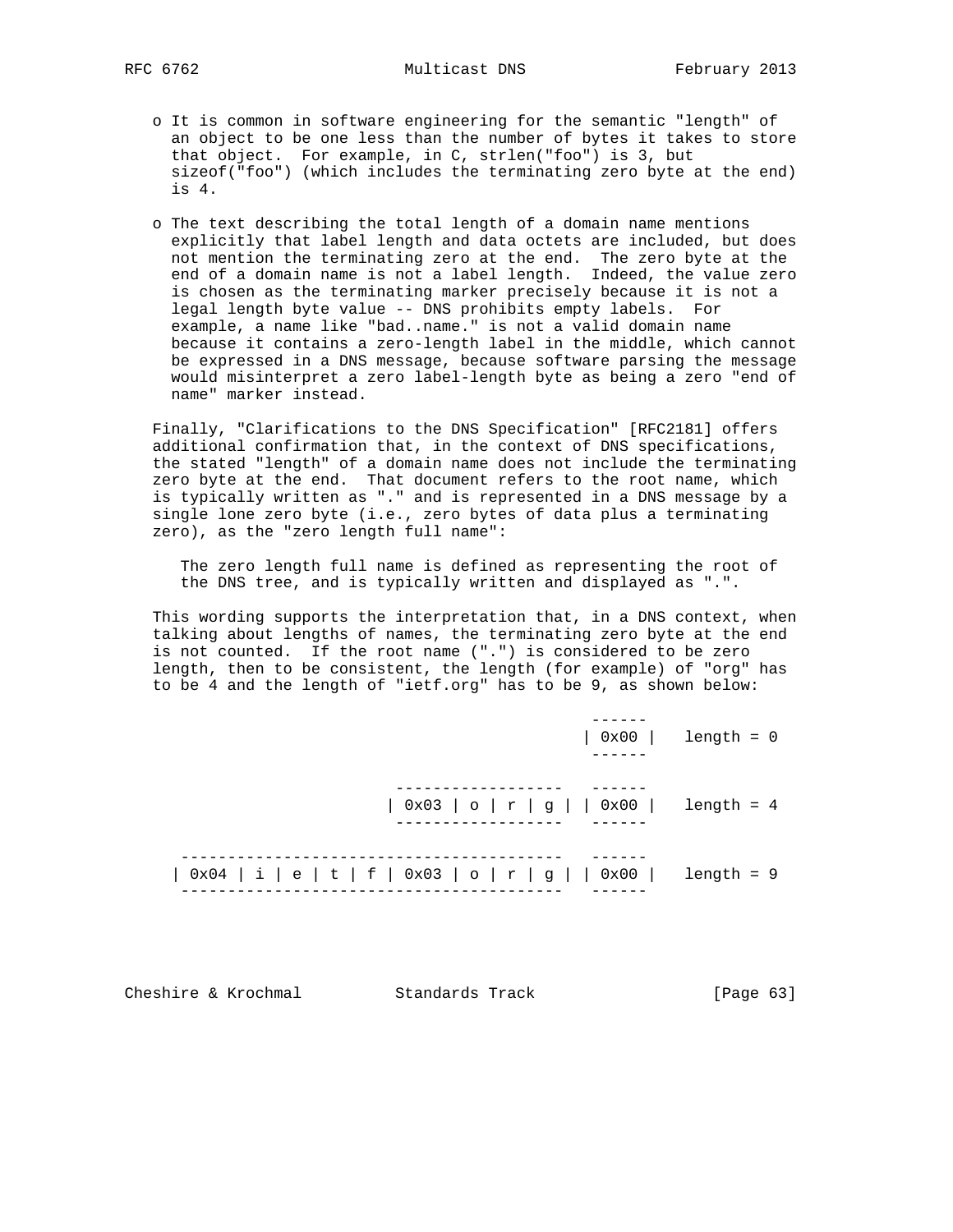This means that the maximum length of a domain name, as represented in a Multicast DNS message, up to but not including the final terminating zero, must not exceed 255 bytes.

 However, many Unicast DNS implementers have read these RFCs differently, and argue that the 255-byte limit does include the terminating zero, and that the "Clarifications to the DNS Specification" [RFC2181] statement that "." is the "zero length full name" was simply a mistake.

 Hence, implementers should be aware that other Unicast DNS implementations may limit the maximum domain name to 254 bytes plus a terminating zero, depending on how that implementer interpreted the DNS specifications.

 Compliant Multicast DNS implementations MUST support names up to 255 bytes plus a terminating zero, i.e., 256 bytes total.

Appendix D. Benefits of Multicast Responses

 Some people have argued that sending responses via multicast is inefficient on the network. In fact, using multicast responses can result in a net lowering of overall multicast traffic for a variety of reasons, and provides other benefits too:

- \* Opportunistic Caching. One multicast response can update the caches on all machines on the network. If another machine later wants to issue the same query, and it already has the answer in its cache, it may not need to even transmit that multicast query on the network at all.
- \* Duplicate Query Suppression. When more than one machine has the same ongoing long-lived query running, every machine does not have to transmit its own independent query. When one machine transmits a query, all the other hosts see the answers, so they can suppress their own queries.
- \* Passive Observation Of Failures (POOF). When a host sees a multicast query, but does not see the corresponding multicast response, it can use this information to promptly delete stale data from its cache. To achieve the same level of user-interface quality and responsiveness without multicast responses would require lower cache lifetimes and more frequent network polling, resulting in a higher packet rate.
- \* Passive Conflict Detection. Just because a name has been previously verified to be unique does not guarantee it will continue to be so indefinitely. By allowing all Multicast DNS

Cheshire & Krochmal Standards Track [Page 64]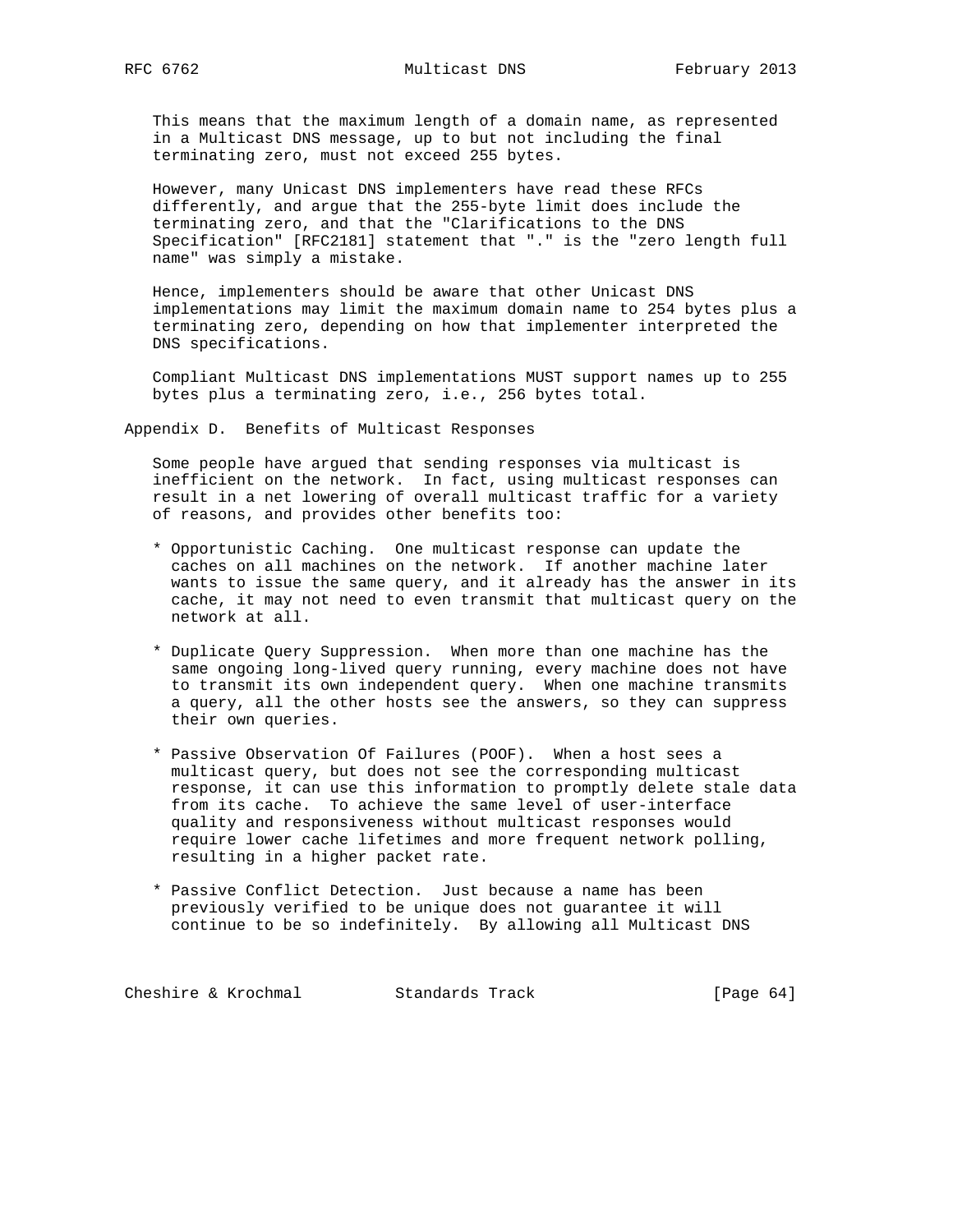responders to constantly monitor their peers' responses, conflicts arising out of network topology changes can be promptly detected and resolved. If responses were not sent via multicast, some other conflict detection mechanism would be needed, imposing its own additional burden on the network.

- \* Use on devices with constrained memory resources: When using delayed responses to reduce network collisions, responders need to maintain a list recording to whom each answer should be sent. The option of multicast responses allows responders with limited storage, which cannot store an arbitrarily long list of response addresses, to choose to fail-over to a single multicast response in place of multiple unicast responses, when appropriate.
- \* Overlayed Subnets. In the case of overlayed subnets, multicast responses allow a receiver to know with certainty that a response originated on the local link, even when its source address may apparently suggest otherwise.
- \* Robustness in the face of misconfiguration: Link-local multicast transcends virtually every conceivable network misconfiguration. Even if you have a collection of devices where every device's IP address, subnet mask, default gateway, and DNS server address are all wrong, packets sent by any of those devices addressed to a link-local multicast destination address will still be delivered to all peers on the local link. This can be extremely helpful when diagnosing and rectifying network problems, since it facilitates a direct communication channel between client and server that works without reliance on ARP, IP routing tables, etc. Being able to discover what IP address a device has (or thinks it has) is frequently a very valuable first step in diagnosing why it is unable to communicate on the local network.

Appendix E. Design Rationale for Encoding Negative Responses

 Alternative methods of asserting nonexistence were considered, such as using an NXDOMAIN response, or emitting a resource record with zero-length rdata.

 Using an NXDOMAIN response does not work well with Multicast DNS. A Unicast DNS NXDOMAIN response applies to the entire message, but for efficiency Multicast DNS allows (and encourages) multiple responses in a single message. If the error code in the header were NXDOMAIN, it would not be clear to which name(s) that error code applied.

 Asserting nonexistence by emitting a resource record with zero-length rdata would mean that there would be no way to differentiate between a record that doesn't exist, and a record that does exist, with zero-

Cheshire & Krochmal Standards Track [Page 65]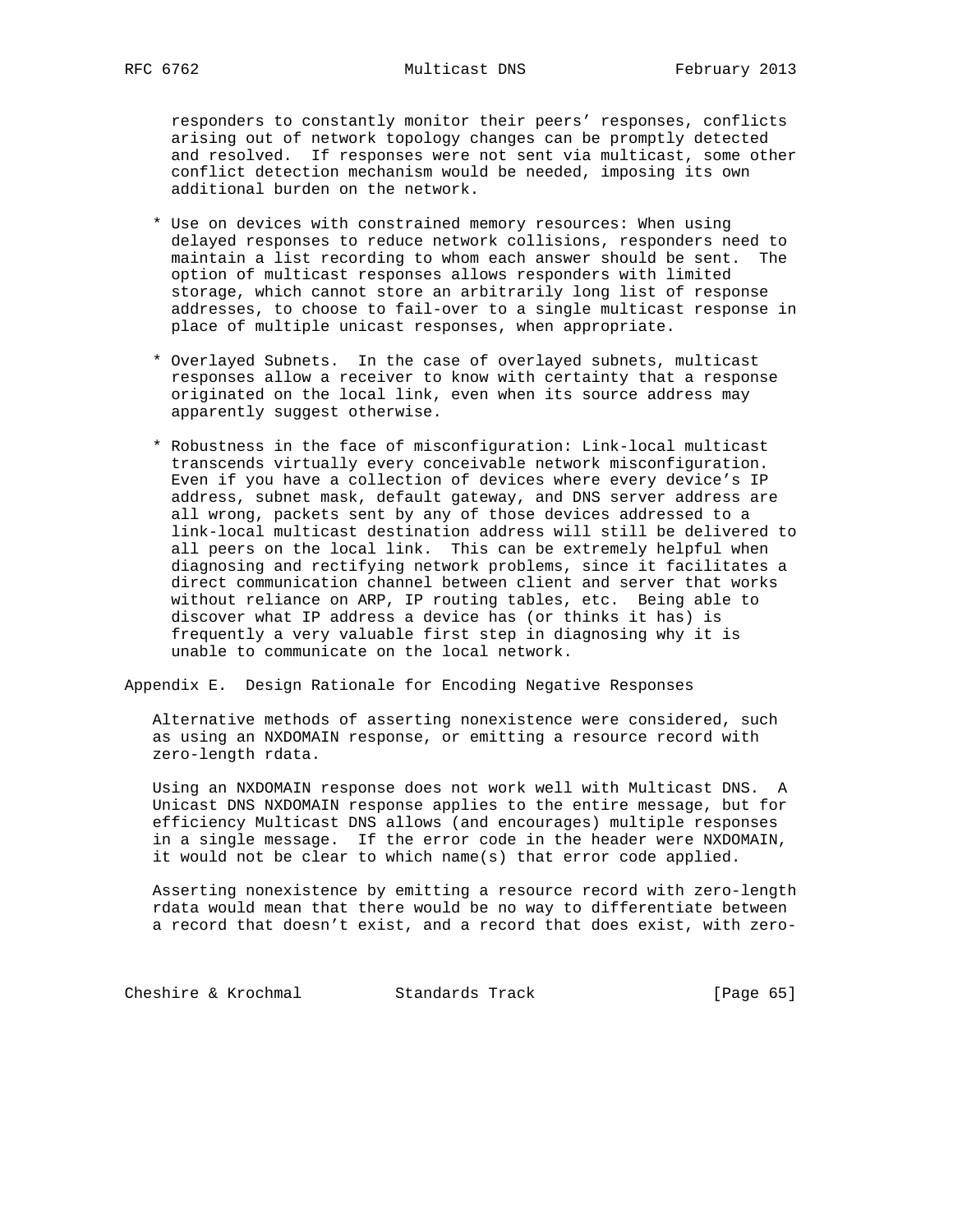length rdata. By analogy, most file systems today allow empty files, so a file that exists with zero bytes of data is not considered equivalent to a filename that does not exist.

 A benefit of asserting nonexistence through NSEC records instead of through NXDOMAIN responses is that NSEC records can be added to the Additional Section of a DNS response to offer additional information beyond what the querier explicitly requested. For example, in response to an SRV query, a responder should include A record(s) giving its IPv4 addresses in the Additional Section, and an NSEC record indicating which other types it does or does not have for this name. If the responder is running on a host that does not support IPv6 (or does support IPv6 but currently has no IPv6 address on that interface) then this NSEC record in the Additional Section will indicate this absence of AAAA records. In effect, the responder is saying, "Here's my SRV record, and here are my IPv4 addresses, and no, I don't have any IPv6 addresses, so don't waste your time asking". Without this information in the Additional Section, it would take the querier an additional round-trip to perform an additional query to ascertain that the target host has no AAAA records. (Arguably Unicast DNS could also benefit from this ability to express nonexistence in the Additional Section, but that is outside the scope of this document.)

Appendix F. Use of UTF-8

 After many years of debate, as a result of the perceived need to accommodate certain DNS implementations that apparently couldn't handle any character that's not a letter, digit, or hyphen (and apparently never would be updated to remedy this limitation), the Unicast DNS community settled on an extremely baroque encoding called "Punycode" [RFC3492]. Punycode is a remarkably ingenious encoding solution, but it is complicated, hard to understand, and hard to implement, using sophisticated techniques including insertion unsort coding, generalized variable-length integers, and bias adaptation. The resulting encoding is remarkably compact given the constraints, but it's still not as good as simple straightforward UTF-8, and it's hard even to predict whether a given input string will encode to a Punycode string that fits within DNS's 63-byte limit, except by simply trying the encoding and seeing whether it fits. Indeed, the encoded size depends not only on the input characters, but on the order they appear, so the same set of characters may or may not encode to a legal Punycode string that fits within DNS's 63-byte limit, depending on the order the characters appear. This is extremely hard to present in a user interface that explains to users why one name is allowed, but another name containing the exact same characters is not. Neither Punycode nor any other of the "ASCII- Compatible Encodings" [RFC5890] proposed for Unicast DNS may be used

Cheshire & Krochmal Standards Track [Page 66]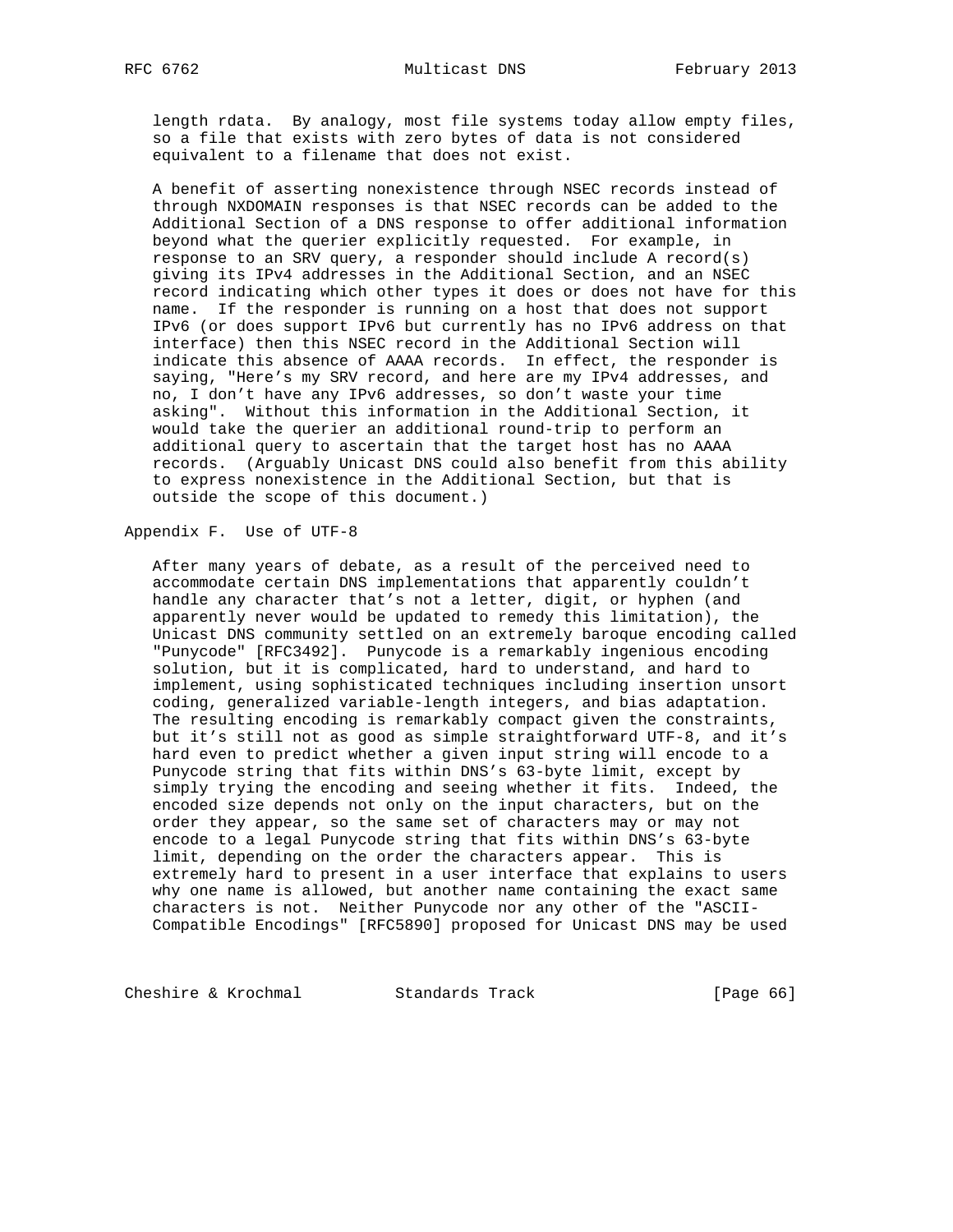in Multicast DNS messages. Any text being represented internally in some other representation must be converted to canonical precomposed UTF-8 before being placed in any Multicast DNS message.

Appendix G. Private DNS Namespaces

 The special treatment of names ending in ".local." has been implemented in Macintosh computers since the days of Mac OS 9, and continues today in Mac OS X and iOS. There are also implementations for Microsoft Windows [B4W], Linux, and other platforms.

 Some network operators setting up private internal networks ("intranets") have used unregistered top-level domains, and some may have used the ".local" top-level domain. Using ".local" as a private top-level domain conflicts with Multicast DNS and may cause problems for users. Clients can be configured to send both Multicast and Unicast DNS queries in parallel for these names, and this does allow names to be looked up both ways, but this results in additional network traffic and additional delays in name resolution, as well as potentially creating user confusion when it is not clear whether any given result was received via link-local multicast from a peer on the same link, or from the configured unicast name server. Because of this, we recommend against using ".local" as a private Unicast DNS top-level domain. We do not recommend use of unregistered top-level domains at all, but should network operators decide to do this, the following top-level domains have been used on private internal networks without the problems caused by trying to reuse ".local." for this purpose:

 .intranet. .internal. .private. .corp. .home. .lan.

Appendix H. Deployment History

 In July 1997, in an email to the net-thinkers@thumper.vmeng.com mailing list, Stuart Cheshire first proposed the idea of running the AppleTalk Name Binding Protocol [RFC6760] over IP. As a result of this and related IETF discussions, the IETF Zeroconf working group was chartered September 1999. After various working group discussions and other informal IETF discussions, several Internet- Drafts were written that were loosely related to the general themes of DNS and multicast, but did not address the service discovery aspect of NBP.

Cheshire & Krochmal Standards Track [Page 67]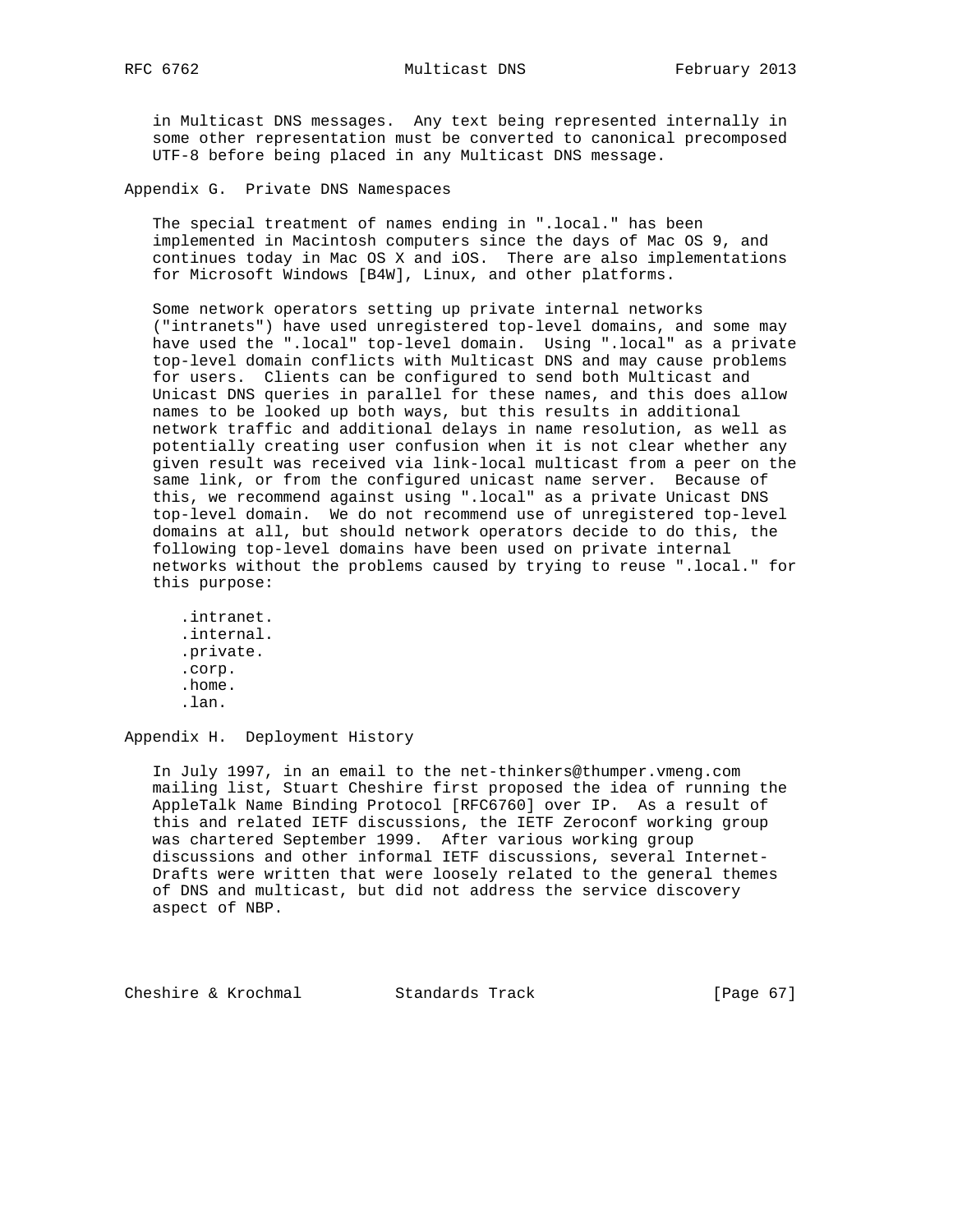In April 2000, Stuart Cheshire registered IPv4 multicast address 224.0.0.251 with IANA [MC4] and began writing code to test and develop the idea of performing NBP-like service discovery using Multicast DNS, which was documented in a group of three Internet- Drafts:

- o "Requirements for a Protocol to Replace the AppleTalk Name Binding Protocol (NBP)" [RFC6760] is an overview explaining the AppleTalk Name Binding Protocol, because many in the IETF community had little first-hand experience using AppleTalk, and confusion in the IETF community about what AppleTalk NBP did was causing confusion about what would be required in an IP-based replacement.
- o "Discovering Named Instances of Abstract Services using DNS" [NIAS] proposed a way to perform NBP-like service discovery using DNS compatible names and record types.
- o "Multicast DNS" (this document) specifies a way to transport those DNS-compatible queries and responses using IP multicast, for zero configuration environments where no conventional Unicast DNS server was available.

 In 2001, an update to Mac OS 9 added resolver library support for host name lookup using Multicast DNS. If the user typed a name such as "MyPrinter.local." into any piece of networking software that used the standard Mac OS 9 name lookup APIs, then those name lookup APIs would recognize the name as a dot-local name and query for it by sending simple one-shot Multicast DNS queries to 224.0.0.251:5353. This enabled the user to, for example, enter the name "MyPrinter.local." into their web browser in order to view a printer's status and configuration web page, or enter the name "MyPrinter.local." into the printer setup utility to create a print queue for printing documents on that printer.

 Multicast DNS responder software, with full service discovery, first began shipping to end users in volume with the launch of Mac OS X 10.2 "Jaguar" in August 2002, and network printer makers (who had historically supported AppleTalk in their network printers and were receptive to IP-based technologies that could offer them similar ease-of-use) started adopting Multicast DNS shortly thereafter.

 In September 2002, Apple released the source code for the mDNSResponder daemon as Open Source under Apple's standard Apple Public Source License (APSL).

 Multicast DNS responder software became available for Microsoft Windows users in June 2004 with the launch of Apple's "Rendezvous for Windows" (now "Bonjour for Windows"), both in executable form (a

Cheshire & Krochmal Standards Track [Page 68]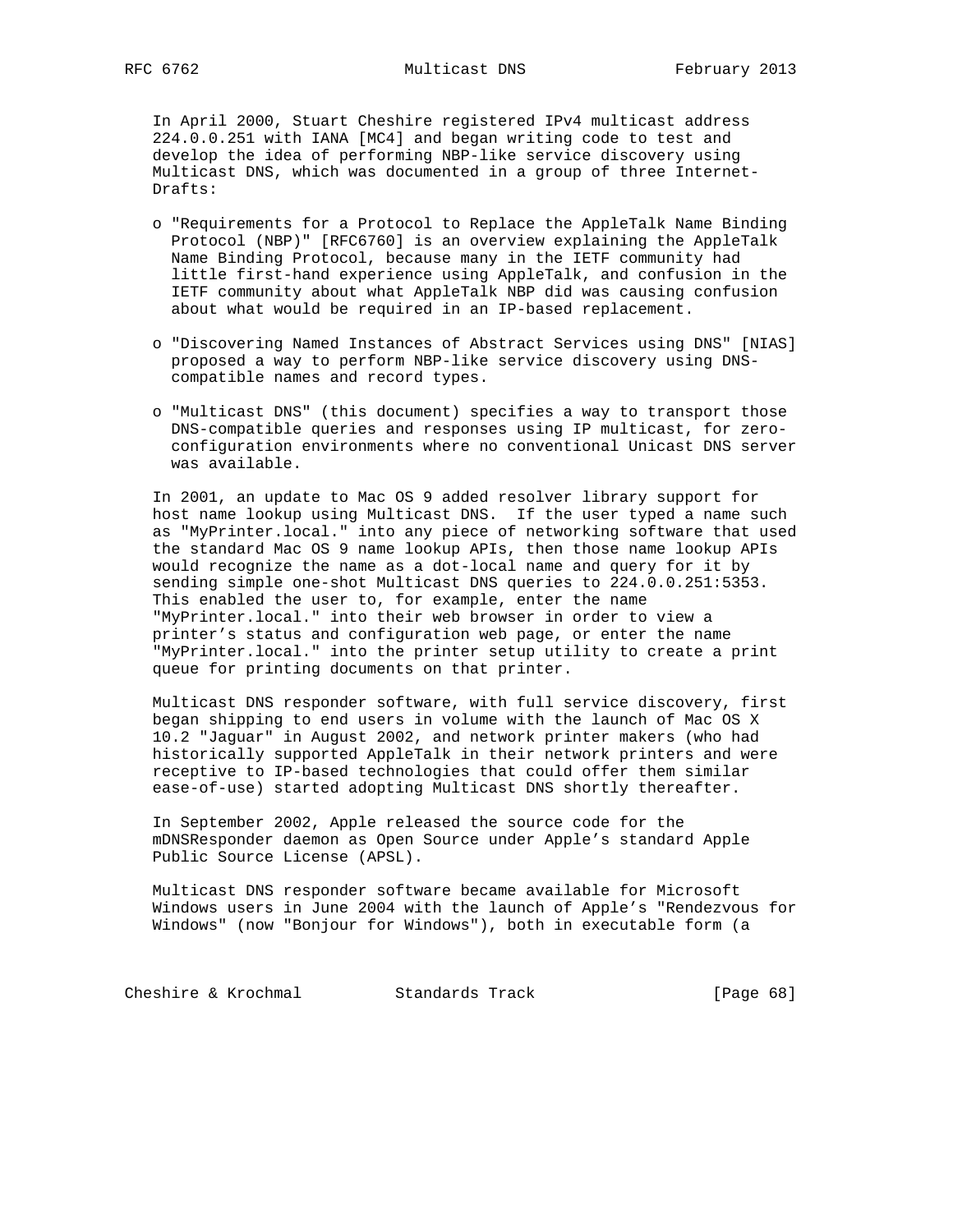downloadable installer for end users) and as Open Source (one of the supported platforms within Apple's body of cross-platform code in the publicly accessible mDNSResponder CVS source code repository) [BJ].

 In August 2006, Apple re-licensed the cross-platform mDNSResponder source code under the Apache License, Version 2.0.

 In addition to desktop and laptop computers running Mac OS X and Microsoft Windows, Multicast DNS is now implemented in a wide range of hardware devices, such as Apple's "AirPort" wireless base stations, iPhone and iPad, and in home gateways from other vendors, network printers, network cameras, TiVo DVRs, etc.

 The Open Source community has produced many independent implementations of Multicast DNS, some in C like Apple's mDNSResponder daemon, and others in a variety of different languages including Java, Python, Perl, and C#/Mono.

 In January 2007, the IETF published the Informational RFC "Link-Local Multicast Name Resolution (LLMNR)" [RFC4795], which is substantially similar to Multicast DNS, but incompatible in some small but important ways. In particular, the LLMNR design explicitly excluded support for service discovery, which made it an unsuitable candidate for a protocol to replace AppleTalk NBP [RFC6760].

 While the original focus of Multicast DNS and DNS-Based Service Discovery was for zero-configuration environments without a conventional Unicast DNS server, DNS-Based Service Discovery also works using Unicast DNS servers, using DNS Update [RFC2136] [RFC3007] to create service discovery records and standard DNS queries to query for them. Apple's Back to My Mac service, launched with Mac OS X 10.5 "Leopard" in October 2007, uses DNS-Based Service Discovery over Unicast DNS [RFC6281].

 In June 2012, Google's Android operating system added native support for DNS-SD and Multicast DNS with the android.net.nsd.NsdManager class in Android 4.1 "Jelly Bean" (API Level 16) [NSD].

Cheshire & Krochmal Standards Track [Page 69]